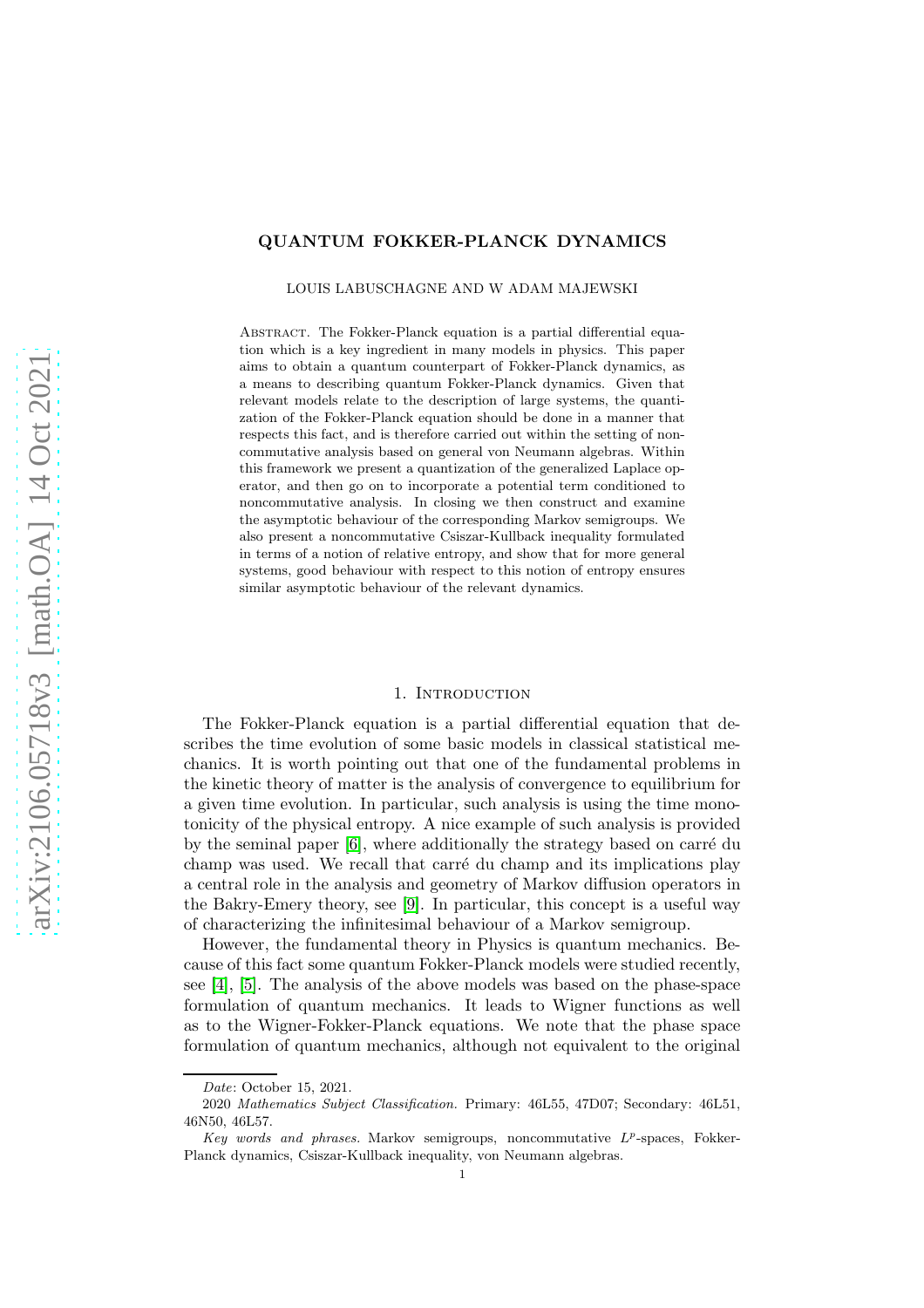Heisenberg representation, has the advantage that it makes quantum mechanics appear similar to the classical Hamiltonian mechanics. In particular, the phase-space formulation examines of some differential equations similar to that in classical statistical mechanics.

However, it seems that large quantum systems (statistical mechanics with the thermodynamic limit, quantum field theory) are not in the scope of this formulation, see [\[48\]](#page-31-0). Therefore, to study genuine quantum models we will consider the von Neumann algebra generated by the bounded observables as the primary object for a mathematical formalism of quantum theory. One of the salient aspects of the algebraic quantum mechanical description is the non-commutative calculus. In other words, we have to use both noncommutative integration and non-commutative differential theory, cf [\[35\]](#page-30-0), to achieve a truly quantum theory. In particular, the Hilbert space  $L^2(\mathcal{M})$  consisting of selected quantum measurable operators will replace the "classical"  $L^2$ - Hilbert space. The important point to note here is that to define carré du champ one needs \*-subalgebras in this  $L^2$ -space. As Haagerup's  $L^2(\mathcal{M})$ does not have this property, the Bakry-Emery strategy is not immediately extendable for genuine quantum systems in quantum statistical mechanics.

Fortunately, for such general systems, the relative entropy is well defined, see [\[1\]](#page-29-4). In the presented analysis, following the idea of non-commutative per-spectives, see [\[21\]](#page-30-1), [\[22\]](#page-30-2), we will use the relative operator entropy  $S(A|B)$  cf [\[24\]](#page-30-3), [\[25\]](#page-30-4), [\[45\]](#page-31-1). In other words, the prescription for quantum relative entropy will be slightly modified. Furthermore, the above modification of quantum relative entropy together with the theory of quantum Markov semigroups seems to be best adapted to carry out the "quantization" of the analysis given in Arnold et al paper [\[6\]](#page-29-0).

But to this end one needs to quantize the Laplace operator and to describe the associated quantum Markov semigroups. In particular, quantum Dirichlet forms which are related to Markov semigroups should be examined. We recall that the need to quantize Dirichlet forms as well as Markovian semigroups were recognized a long time ago, both in Quantum Field Theory and Quantum Statistical Mechanics, see [\[14\]](#page-30-5) for a detailed account of these achievements.

However, as the basic objective of this paper is to put in place a line of attack for producing a quantum version of key parts of [\[6\]](#page-29-0), the quantization of generalised Laplace operators within the framework of Haagerup's  $L^2$ spaces will be essential.

The idea of quantization of diffusive processes within a non-commutative  $L^2$ -space goes back at least as far as to [\[37,](#page-30-6) [38\]](#page-30-7). However, the construction of quantum diffusive dynamics, which appeared in [\[37,](#page-30-6) [38\]](#page-30-7), was done for lattice systems under very strong abelianess conditions. This approach was amended by Park [\[40,](#page-31-2) [41\]](#page-31-3). It was carried out on the standard forms of von Neumann algebras. However, Park's quantization was based on maps which only by certain abuse of language can be called derivatives.

As the Fokker-Planck equation is designed for general continuous systems, it is natural to begin with a general form of non-commutative derivations. In particular, this explains why we will not follow the [\[15\]](#page-30-8) strategy where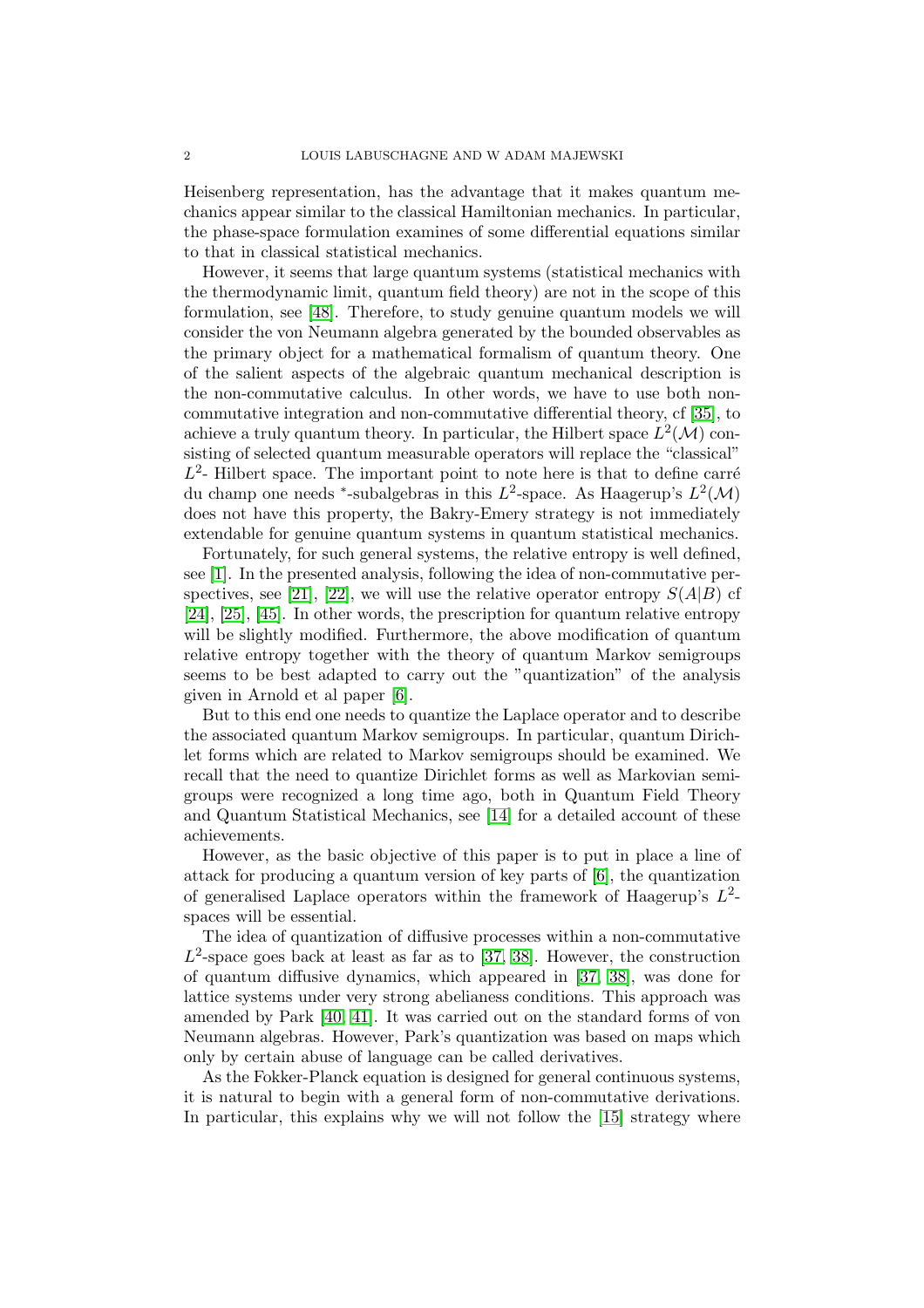the first order differential calculus is associated to regular Dirichlet forms on C ∗ -algebras.

But, as our primary goal is quantization and analysis of quantum Fokker-Planck equation, we will select those derivations which are compatible with dynamical maps, see Theorem 3.2.50 in [\[11\]](#page-30-9). This will be done in Section [5.](#page-9-0) Furthermore, to include a potential, as it was done in Fokker-Planck equation, quantum  $L^2$ -Markov semigroups corresponding to selected potentials will be examined and described.

The paper is organized as follows: In Section [2](#page-3-0) we recall the essentials of non-commutative  $L^p$ -integration theory. Then in section [3](#page-3-1) we pass to an analysis of the general theory of  $L^p$ -Markov semigroups. Section [4](#page-7-0) then builds on that theory to demonstrate the existence of Markov semigroups induced by some selected potentials. In Section [5](#page-9-0) we proceed with the study of quantum Laplacian Markov semigroups. In particular, we show how the derivations comprising the quantum Laplacian may be selected to ensure that the Laplacian leads to well defined Markov semigroups on  $L^2$ -space. With all the underlying theory now in place, Section [6](#page-19-0) then provides a detailed exposition of Quantum Fokker-Planck dynamics. Here Theorem [6.1](#page-19-1) is the key result describing Quantum Fokker-Planck dynamics. As was mentioned at the beginning of this section, convergence to equilibrium is a fundamental problem in the kinetic theory. In recognition of this fact, Section [7](#page-20-0) is devoted to the study of the asymptotic behaviour of the considered dynamics. We then pass to the challenge of finding conditions which guarantee similar asymptotic behaviour in more general systems. This is achieved by firstly introducing the notion of quantum Csiszar-Kullback inequality in Section [8,](#page-23-0) which is then used in Section [9](#page-25-0) to describe situations where we still get convergence to equilibrium.

Finally, we want to clarify the relation of the proposed quantization of Fokker-Planck dynamics to Quantum Physics. To begin with, we recall that in Dirac's program for the mathematical formulation of the fundamentals of Quantum Mechanics (see the opening chapters in [\[20\]](#page-30-10)), the time evolution should be based on differentiation leading to differential equations. In particular, when this ideology of Dirac is considered alongside some of the techniques and advances from the theory of operator algebras, one can see that when applied to time evolving observables, differentiation leads derivations of the system. For details see Section 1 of [\[32\]](#page-30-11). Consequently, derivations constitute a milestone in the analysis of the dynamics of quantum systems.

This approach was applied to a description of the dynamics of (infinite) quantum spin systems - see Section 6.2 in [\[11\]](#page-30-9) and also [\[2\]](#page-29-5) and references given there for a more recent account .

Turning to (infinite) quantum continuous systems, free Fermi or Bose gas, we note that Park and his school developed an approach based on quantum Dirichlet forms to study dynamics for such systems, see [\[7\]](#page-29-6), [\[8\]](#page-29-7) and/or [\[14\]](#page-30-5). However, as was mentioned earlier in Introduction, these forms do not have simple connections to derivatives. Therefore bearing the successful applications of derivatives to the description of quantum spin systems in mind, the quantization of Fokker-Planck dynamics begins with derivatives. Subsequently, the relations among Dirichlet forms and Markovianity are employed.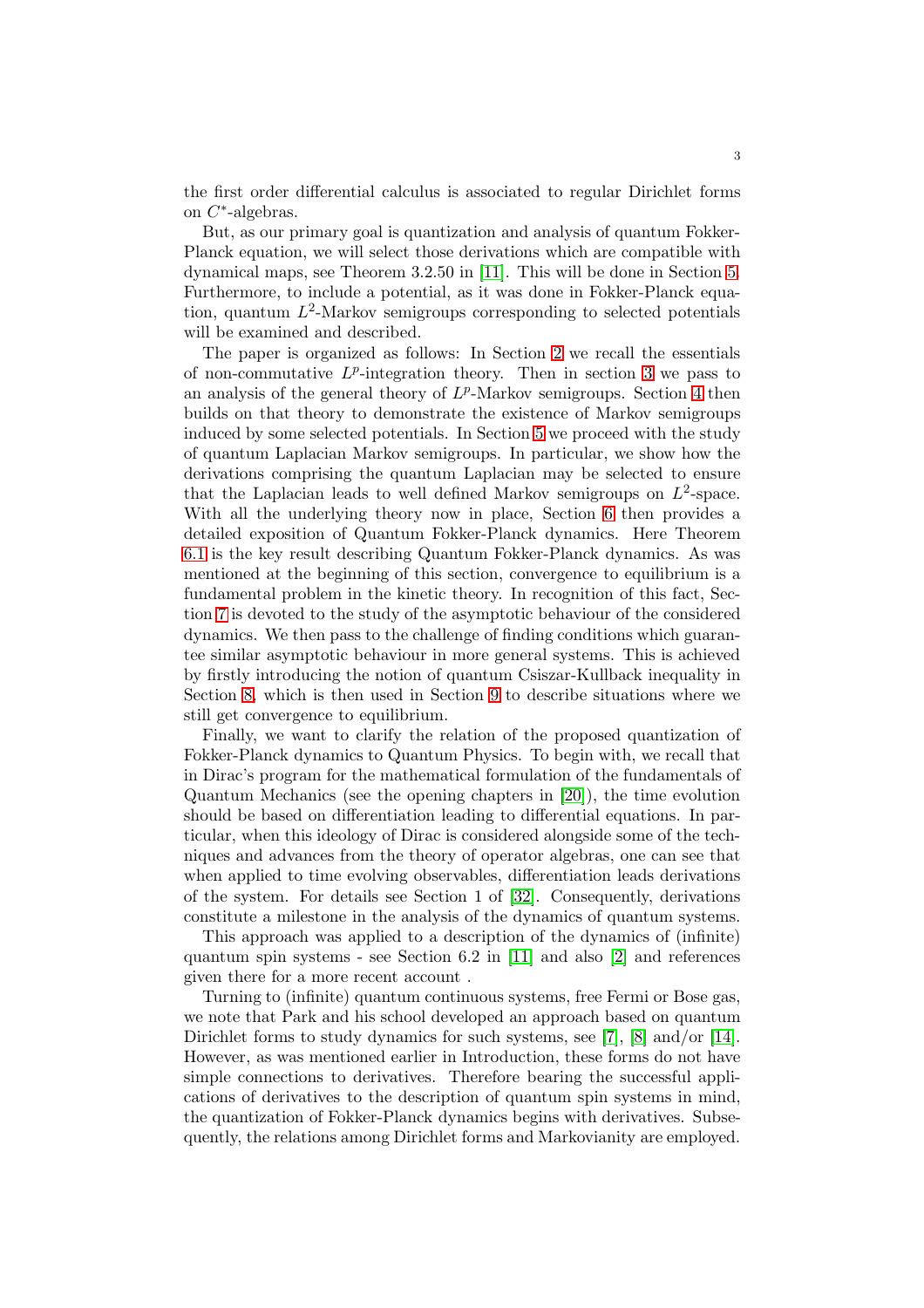<span id="page-3-0"></span>Consequently, it can be said that our approach is faithful to the quantization procedure of dynamical systems.

### 2. Preliminaries

Throughout this paper  $\mathcal M$  will be a  $\sigma$ -finite von Neumann algebra equipped with a faithful normal state  $\nu$ . For the construction of quantum  $L^p$ -spaces associated with such an algebra, we shall pass to the crossed product  $\mathbb{M} =$  $\mathcal{M} \rtimes_{\nu} \mathbb{R}$ . Recall that M is semifinite and that it admits a dual action  $\theta_s$  $(s \in \mathbb{R})$  of the reals. The crossed product also admits a canonical faithful normal semifinite trace  $\tau$  characterised by  $\tau \circ \theta_s = e^{-s}\tau$ . So M may be enlarged to the algebra of  $\tau$ -measurable operators  $\widetilde{M}$ , with  $L^p(\mathcal{M})$  defined by  $L^p(\mathcal{M}) = \{a \in \tilde{\mathbb{M}} : \theta_s(a) = e^{-s/p}a \text{ for all } s \in \mathbb{R}\}.$  It is known that  $L^{\infty}(\mathcal{M})$ is a \*-isomorphic copy of M. The space  $L^1(\mathcal{M})$  admits a trace functional tr which can be used to develop a theory of  $L^p$ -duality. For the case  $1 \leq p < \infty$ , the  $L^p$ -norm is given by  $||a||_p = tr(|a|^p)^{1/p}$ .

There further exists a so called "operator valued weight"  $\mathscr W$  from  $\mathbb{M}_+$ onto the extended positive part of  $\mathcal M$  (see [\[46,](#page-31-4) IX.4.4 & IX.4.12] for these concepts). For any normal semifinite weight  $\nu$  on  $\mathcal{M}, \tilde{\nu} = \nu \circ \mathcal{W}$  will be a normal semifinite weight on M - the so-called dual weight of  $\nu$ . By the theory in [\[43\]](#page-31-5), this dual weight is of the form  $\tau (h_\nu^{1/2} \cdot h_\nu^{1/2})$  where  $\tau$  is the canonical trace on the crossed product and where  $h_{\nu} = \frac{d\tilde{\nu}}{d\tau}$ . In the case where *ν* is a normal state, *ν* can now be written as  $\omega(a) = tr(h_{\nu}^{1/2}ah_{\nu}^{1/2})$ , where  $h_{\nu} \in L^1(\mathcal{M})$ . In fact on a similar note, for the density  $h_{\nu}$ , the prescription  $a \to h_{\nu}^{c/p}ah_{\nu}^{(1-c)/p}$  will for each  $0 \leq c \leq 1$  define a dense embedding of M into  $L^p(\mathcal{M})$ . In the sequel  $h_\nu$  will where convenient simply be denoted by h.

We briefly show how the above structure compares to the GNS construction. In this construction one defines an inner product on  $\mathcal M$  by means of the prescription  $\langle a, b \rangle_{\nu} = \nu(b^*a)$ . Under this inner product M becomes a pre-Hilbert space. One then writes  $H_{\nu}$  for the completion of this pre-Hilbert space. To distinguish between  $a \in \mathcal{M}$  considered as an element of  $\mathcal M$  and as an element of  $H_{\nu}$ , we follow convention by writing  $\eta(a)$  for a considered as an element of  $H_{\nu}$ . Then  $a \to \eta(a)$  becomes a dense embedding of M into  $H_{\nu}$ . We similarly know that in the above setting,  $\{ah^{1/2}: a \in \mathcal{M}\}\$ is a dense subspace of  $L^2(\mathcal{M})$  [\[29,](#page-30-12) Theorem 7.45]. Now observe that for any  $a, b \in \mathcal{M}$ , we have that  $\langle a, b \rangle_{\nu} = \nu(b^*a) = tr(h^{1/2}b^*ah^{1/2}) = tr((bh^{1/2})^*(ah^{1/2})) =$  $\langle (ah^{1/2}), (bh^{1/2}) \rangle$  where the second inner product is the canonical inner product on  $L^2(\mathcal{M})$ . Thus the space  $L^2(\mathcal{M})$  is clearly a copy of  $H_\nu$  with the densely defined map  $\eta(a) \to a h^{1/2}$  extending to a linear isometry. We shall therefore where convenient freely pass from the GNS to the Haagerup setting using the identification  $\eta(a) \leftrightarrow ah^{1/2}$ 

<span id="page-3-1"></span>For a recent account of the theory of noncommutative  $L^p$ -spaces, we refer the reader to [\[29\]](#page-30-12).

# 3.  $L^p$ -MARKOV SEMIGROUPS

We start our investigation with a description of the general theory of  $(\text{sub})L^p$ -Markov semigroups on Haagerup  $L^p$ -spaces associated with  $\sigma$ -finite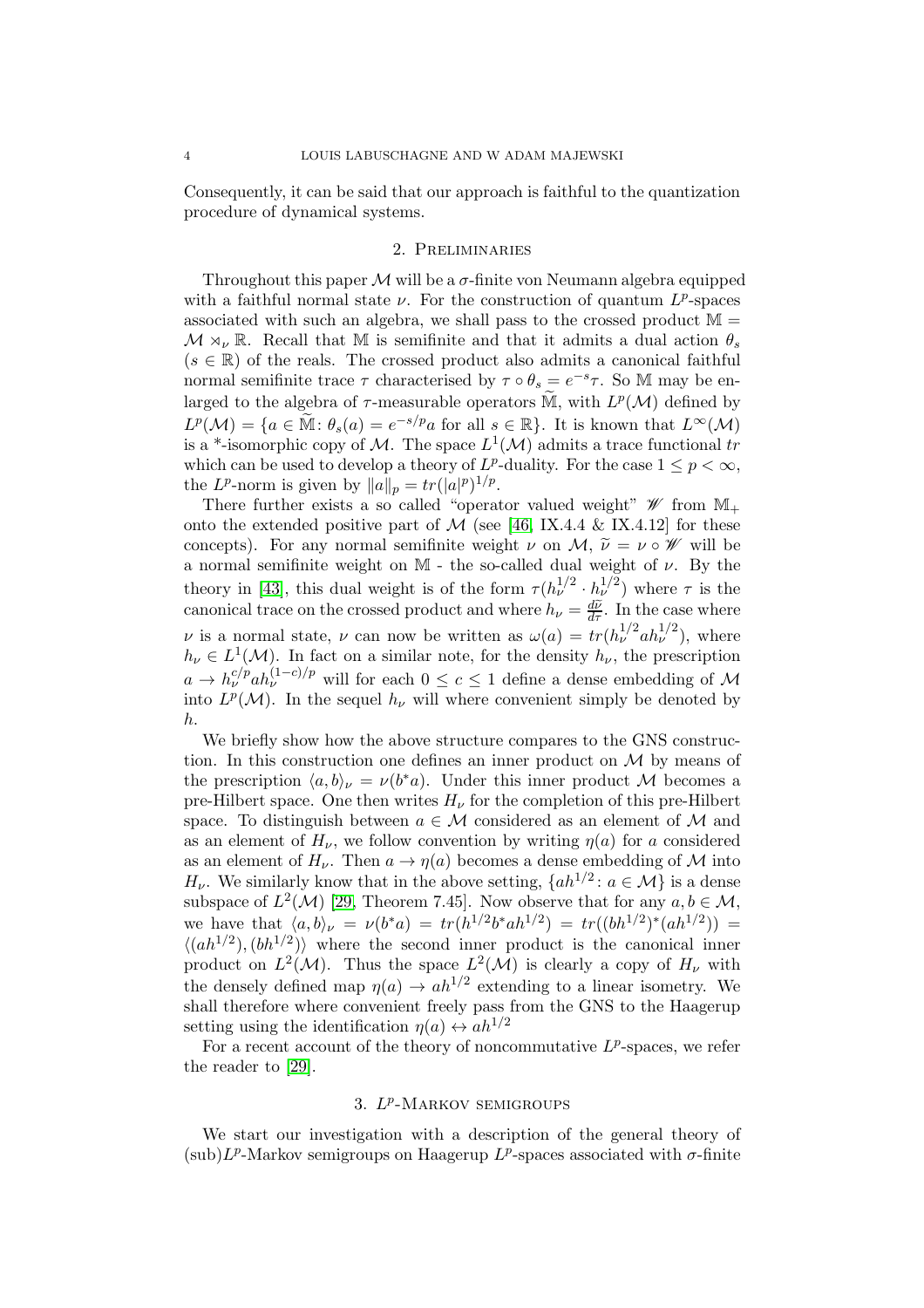von Neumann algebras. The fountainhead of this theory is a simple but elegant Radon-Nikodym type result by Schmitt (see Lemma [3.7\)](#page-5-0). This is of course not the first time these issues have been addressed. The theory we present in some sense represents an asymmetric version of section 2 of [\[27\]](#page-30-13). The basic cycle of ideas underlying the theory were worked out in [\[27,](#page-30-13) [28\]](#page-30-14), with [\[30,](#page-30-15) Proposition 5.4] filling some gaps in that cycle and broaching the asymmetric theory. The presentation hereafter therefore follows familiar patterns with suitable modifications being made to facilitate the passage to the asymmetric context.

**Definition 3.1.** Let  $p \in [1,\infty]$  and let T be a densely defined operator on  $L^p(\mathcal{M})$ . Then

- T is reality preserving if for every  $x \in \text{dom}(T)$  we have that  $x^* \in$ dom $(T)$  and  $T(x^*) = (Tx)^*$ ;
- T is positivity preserving if (i) dom(T) = span(dom(T)<sup>+</sup>) and (ii)  $Tx \geq 0$  for all  $x \in \text{dom}(T)_+$  (where  $\text{dom}(T)^+ = \text{dom}(T) \cap L^p(\mathcal{M})^+$ );
- If T is bounded and defined on all of  $L^p$  (where  $p < \infty$ ), we say it is  $(L^p$ -)sub-Markov if whenever  $0 \leq x \leq h^{1/p}$  holds, we have that  $0 \leq T(x) \leq h^{1/p}$ . If additionally  $T(h_{\nu}^{1/p}) = h_{\nu}^{1/p}$  we say that it is Markov.

**Definition 3.2.** A bounded  $T$  on  $M$  is said to be p-integrable (with respect to  $\nu$ ) if the operator  $T_0^{(p)}$  $\sigma_0^{(p)}$  defined by  $T_0^{(p)}$  $h^{1/2p} : h^{1/2p}ah^{1/2p} \mapsto h^{1/2p}T(a)h^{1/2p}$  is  $L^p$ -continuous. If T is p-integrable we write  $T^{(p)}$  for the unique continuous extension of  $T_0^{(p)}$  $I_0^{(p)}$  to  $L^p(\mathcal{M})$ . A 1-integrable operator will simply be said to be integrable.

**Definition 3.3.** A pair of bounded operators  $(T, S)$  on M is said to be a KMS pair (with respect to  $\nu$ ) if  $tr(Ta(h^{1/2}bh^{1/2})) = tr((h^{1/2}ah^{1/2})Sb)$  for all  $a, b \in M$ . The operator S may alternatively also be referred to as the KMS-adjoint of T. We say that T is KMS-symmetric if  $(T, T)$  is a KMS pair.

<span id="page-4-0"></span>**Definition 3.4.** A positive map  $T$  on  $M$  is said to satisfy Detailed Balance II (often abbreviated to DBII) with respect to the faithful normal state  $\nu$  if there exists another positive map  $T^{\flat}$  on M such that  $\nu(T(a)b) = \nu(aT^{\flat}(b))$ for all  $a, b \in \mathcal{M}$ .

Remark 3.5. There is actually a close relation between the concept of a KMS adjoint and DBII. Note that the the equality  $\nu(T(a)b) = \nu(aT^{\flat}(b))$ used in the definition of DBII, may also be written as

$$
tr((h^{1/2}T(a))(bh^{1/2})) = tr((h^{1/2}a)(Tb(b)h^{1/2})),
$$

whilst the criterion used in the definition of KMS-adjoints, may be written  $a_{\rm s}$ 

$$
tr((h^{1/4}Ta(h^{1/4})(h^{1/4}bh^{1/4})) = tr((h^{1/4}ah^{1/4})(h^{1/4}Sbh^{1/4})).
$$

Recalling that for  $0 \le c \le 1$ ,  $h^{c/2} \mathcal{M} h^{(1-c)/2}$  is a dense subspace of  $L^2(\mathcal{M})$ , both definitions make a statement about how a pair of operators behave with respect to each other when lifted to densely defined operators on  $L^2(\mathcal{M})$  by means of a prescription of the form  $h^{c/2}ah^{(1-c)/2} \to h^{c/2}T(a)h^{(1-c)/2}$ . The two definitions just use different embeddings of M into  $L^2(\mathcal{M})$ .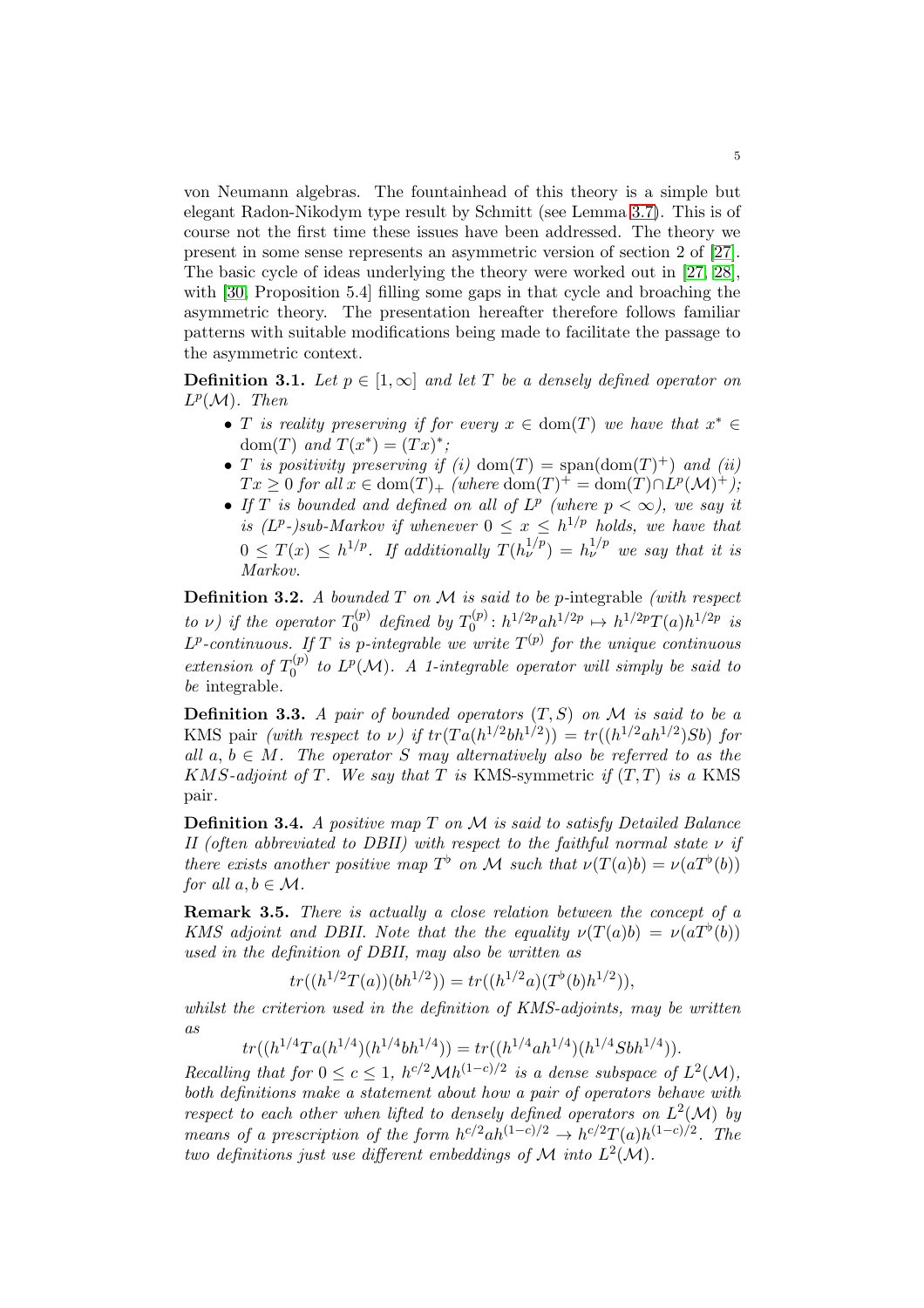We observe

<span id="page-5-1"></span>**Remark 3.6.** If  $p = 2$  then for the dense subset  $\Delta^{1/4} \mathcal{M}_+ h_\nu^{1/2}$  of the natural cone one has

$$
\Delta^{1/4} \mathcal{M}_+ h_\nu^{1/2} = h_\nu^{1/4} \mathcal{M}_+ h_\nu^{1/4}.
$$

Thus, in the Haagerup setting  $L^2_+(\mathcal{M})$  can be considered as the natural cone.

<span id="page-5-0"></span>**Lemma 3.7** (Lemma 2.2, [\[44\]](#page-31-6)). If  $x \in L^p(\mathcal{M})$   $(1 \leq p \leq \infty)$  satisfies  $0 \le x \le h^{1/p}$ , then there exists  $a \in \mathcal{M}_+$  such that  $x = h^{1/2p}ah^{1/2p}$ .

The preceding Radon-Nikodym type result, is the key tool in the proof of the following lemma, which shows that all  $L^p$ -Markov maps are induced by Markov maps on the underlying von Neumann algebra.

**Lemma 3.8** (Proposition 2.5,[\[27\]](#page-30-13)). Let  $\mathcal{T}$  be an  $L^p$ -Markov operator on  $L^p(\mathcal{M})$   $(1 \leq p \leq \infty)$ . Then there exists a Markov operator T on M such that  $h^{1/2p}T(a)h^{1/2p} = \mathcal{T}(h^{1/2p}ah^{1/2p})$  for all  $a \in \mathcal{M}$ .

*Proof.* For any  $a \in \mathcal{M}$  with  $0 \leq a \leq 1$ , we have that  $0 \leq h^{1/2p}ah^{1/2p} \leq$  $h^{1/p}$  and hence that  $0 \leq \mathcal{T}(h^{1/2p}ah^{1/2p}) \leq h^{1/p}$  since  $\mathcal{T}$  is  $L^p$ -Markov. So there exists  $a_T$  such that  $h^{1/2p} a_T h^{1/2p} = \mathcal{T}(h^{1/2p} a h^{1/2p})$ . The fact that  $0 \leq \mathcal{T}(h^{1/2p}ah^{1/2p}) \leq h^{1/p}$ , ensures that  $0 \leq a_T \leq \mathbb{1}$ . Then next task is to show that  $a \to a_T$  is an affine map on  $\mathcal{M}_+$ . This map then extends to a linear map T on M which preserves the positive cone  $\mathcal{M}_+$  and for which we have that  $0 \leq T(a) \leq ||a||$  for all  $a \in \mathcal{M}_+$ . So T is a Markov map have that  $0 \leq T(a) \leq ||a|| \mathbb{1}$  for all  $a \in \mathcal{M}_+$ . So T is a Markov map.

The next two lemmata and the theorem that follows capture the essential information encoded in [\[30,](#page-30-15) Proposition 5.4]. The first lemma is a "KMSversion" of the corresponding fact for positive maps satisfying DBII with the two proofs following similar paths. Its value is in providing sufficient conditions for integrability of Markov operators. It represents an asymmetric version of [\[28,](#page-30-14) Proposition 4.5].

**Lemma 3.9.** Let  $\mathcal{T}$  be an  $L^2$ -Markov operator for which  $\mathcal{T}^*$  is also  $L^2$ -Markov. Then the operator  $T$  described in the preceding lemma satisfies  $\nu \circ T \leq \nu$ .

*Proof.* For any  $a \in \mathcal{M}_+$  we have that

$$
\nu(T(a)) = tr(h^{1/2}T(a)h^{1/2}) = tr(h^{1/2}\mathcal{T}(h^{1/4}ah^{1/4})) = tr(\mathcal{T}^*(h^{1/2})(h^{1/4}ah^{1/4}))
$$
  

$$
\le tr(h^{1/2}(h^{1/4}ah^{1/4})) = tr(h^{1/2}ah^{1/2}) = \nu(a).
$$

Our next lemma is an asymmetric version of [\[27,](#page-30-13) Proposition 2.4] for the case  $p=1$ .

**Lemma 3.10.** Let  $\mathcal{T}$  be an  $L^2$ -Markov operator for which  $\mathcal{T}^*$  is also  $L^2$ -Markov, and let  $T$  and  $S$  be the Markov operators on  $M$  corresponding to  $\mathcal{T}$  and  $\mathcal{T}^*$  respectively. Then the prescription  $h^{1/2}ah^{1/2} \to h^{1/2}S(a)h^{1/2}$  $(a \in M)$  extends to a contractive map  $S^{(1)}$  on  $L^1(\mathcal{M})$  for which the Banach dual is T.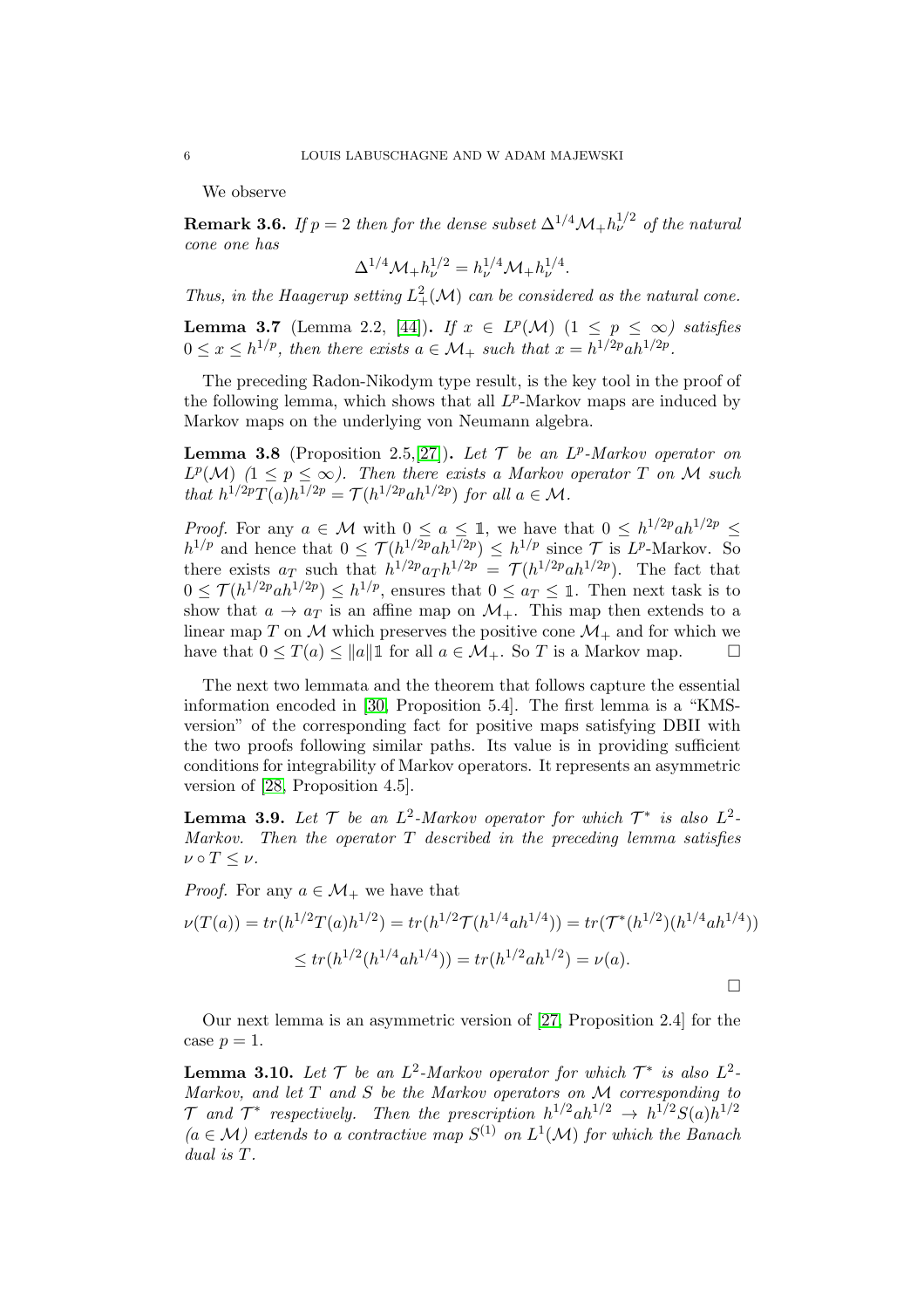Proof. The first claim is an easy consequence of [\[30,](#page-30-15) Theorem 5.1]. Now observe that for any  $a, b \in \mathcal{M}$  we have that

$$
tr(S^{(1)}(h^{1/2}ah^{1/2})b) = tr((h^{1/2}S(a)h^{1/2})b)
$$
  
\n
$$
= tr(h^{1/4}T^*(h^{1/4}ah^{1/4}))h^{1/4}b)
$$
  
\n
$$
= tr(T^*(h^{1/4}a^*h^{1/4}))^*(h^{1/4}bh^{1/4}))
$$
  
\n
$$
= \langle (h^{1/4}bh^{1/4}), T^*(h^{1/4}a^*h^{1/4})) \rangle
$$
  
\n
$$
= \langle (T(h^{1/4}bh^{1/4}), (h^{1/4}a^*h^{1/4})) \rangle
$$
  
\n
$$
= \langle (h^{1/4}T(b)h^{1/4}), (h^{1/4}a^*h^{1/4}) \rangle
$$
  
\n
$$
= tr((h^{1/4}ah^{1/4})(h^{1/4}T(b)h^{1/4}))
$$
  
\n
$$
= tr((h^{1/2}ah^{1/2})T(b)).
$$

By continuity and the density of  $h^{1/2}\mathcal{M}h^{1/2}$  in  $L^1(\mathcal{M})$ , we have that  $tr(S^{(1)}(f)b)$  =  $tr(fT(b))$  for all  $f \in L^1$  $(M).$ 

We are now finally ready to present the main result of this section, which establishes a connection between  $L^2$  and weak<sup>\*</sup>  $L^{\infty}$  Markov semigroups. This result is in principle a KMS-assymetric version of [\[27,](#page-30-13) Theorem 2.6] for semigroups rather than for single operators.

**Theorem 3.11.** Let  $(\mathcal{T}_t)$  be an  $L^2$ -Markov semigroup for which  $(\mathcal{T}_t^*)$  is also an  $L^2$ -Markov semigroup, and let  $(T_t)$  be the set of Markov operators on M corresponding to  $(\mathcal{T}_t)$ . Then each  $T_t$  is normal and  $(T_t)$  is a weak\* semigroup.

*Proof.* The normality of the  $T_t$ 's follow from the preceding lemma. The semigroup property is easy to check, and so all that remains is to show that  $T_t(a)$  is weak\*-convergent to a as  $t \to 0$ . For any  $a, b \in \mathcal{M}$  we have that

$$
\lim_{t \to 0} tr(T_t(a)(h^{1/2}bh^{1/2})) = \lim_{t \to 0} tr((h^{1/4}T_t(a)h^{1/4})(h^{1/4}bh^{1/4}))
$$
  
\n
$$
= \lim_{t \to 0} tr(\mathcal{T}_t(h^{1/4}ah^{1/4}))(h^{1/4}bh^{1/4}))
$$
  
\n
$$
= tr((h^{1/4}ah^{1/4}))(h^{1/4}bh^{1/4}))
$$
  
\n
$$
= tr(a(h^{1/2}bh^{1/2})).
$$

We may now use that facts that  $||T_t|| \leq 1$  for each t, and that  $h^{1/2} \mathcal{M} h^{1/2}$ is dense in  $L^1(\mathcal{M})$  to conclude that  $\lim_{t\to 0} tr(T_t(a)f) = tr(af)$  for each  $f \in L^1(\mathcal{M})$ . The result therefore follows.

In closing we provide conditions under which the  $L^{\infty}$ -semigroups described above satisfy DBII.

<span id="page-6-0"></span>**Theorem 3.12.** Let  $(\mathcal{T}_t)$  be an  $L^2$ -Markov semigroup for which  $(\mathcal{T}_t^*)$  is also an  $L^2$ -Markov semigroup, and let  $(T_t)$  and  $(T_t^{\flat})$  be the weak\* Markov semigroups on M corresponding to  $(\mathcal{T}_t)$  and  $(\mathcal{T}_t^*)$  respectively. Then  $(T_t)$ and  $(T_t^{\flat})$  are KMS-adjoints of each other. If  $(T_t)$  commutes with the modular operator  $\Delta^{1/4}$ , then  $(T_t)$  and  $(T_t^{\flat})$  satisfy DB II with respect to each other.

Proof. The proofs of the two claims are very similar, and hence we will only prove the second claim. If  $[\mathcal{T}_t, \Delta^{1/4}] = 0$ , then also  $[\mathcal{T}_t^*, \Delta^{1/4}] =$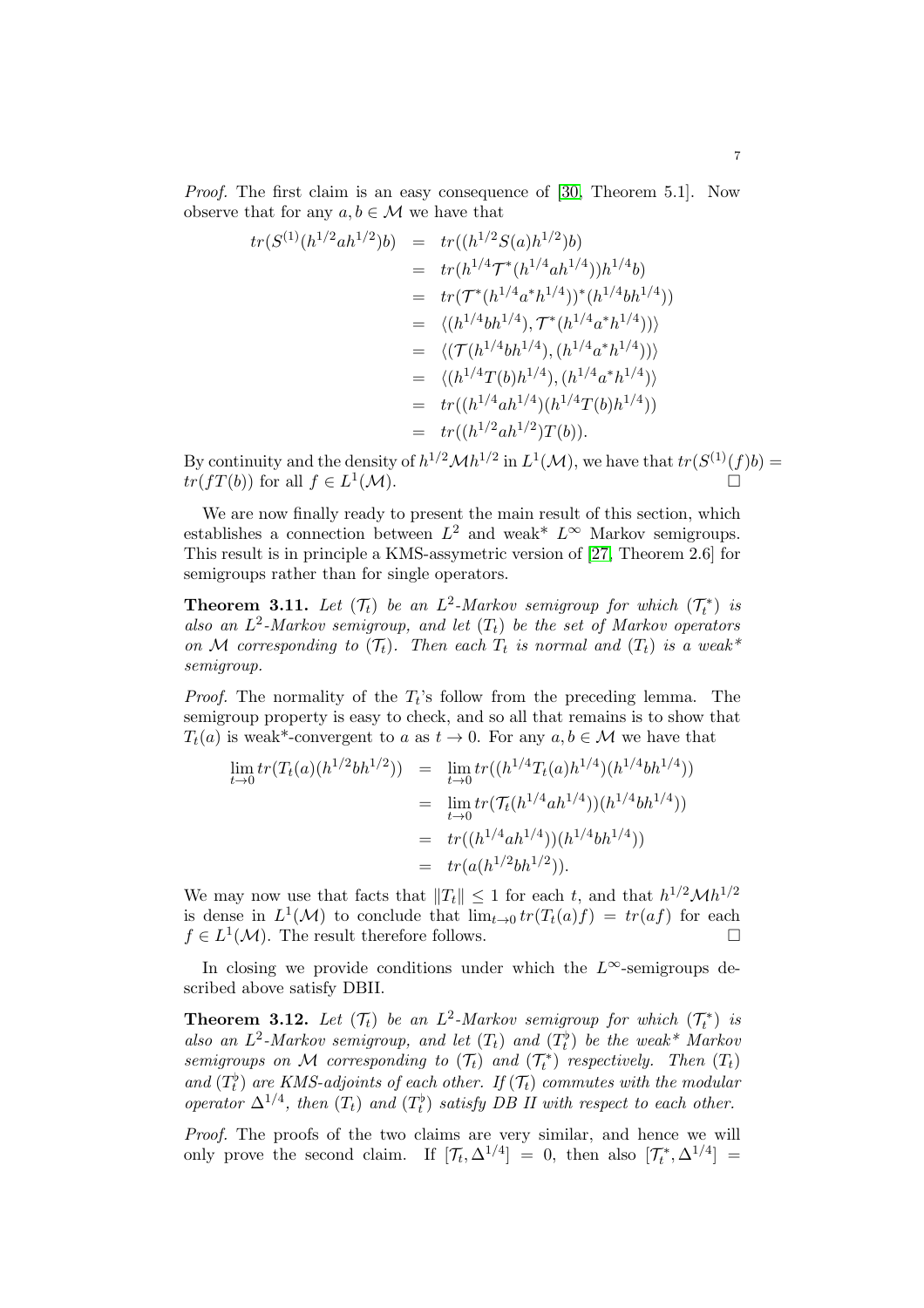$-[T_t, \Delta^{1/4}]^* = 0$ . But in that case we have that  $T_t(a)h^{1/2} = \Delta^{-1/4}(h^{1/4}T_t(a)h^{1/4}) =$  $\Delta^{-1/4} \mathcal{T}_t(h^{1/4}ah^{1/4}) = \mathcal{T}_t(\Delta^{-1/4}(h^{1/4}ah^{1/4})) = \mathcal{T}_t(ah^{1/2})$  for any  $a \in \mathcal{M}$  and any t. We similarly have that  $T_t^{\flat}(a)h^{1/2} = \mathcal{T}_t^*(ah^{1/2})$  for any  $a \in \mathcal{M}$  and any t. But in that case  $\nu(bT_t(a)) = tr(h^{1/2}bT_t(a)h^{1/2}) = tr(h^{1/2}bT_t(ah^{1/2})) =$  $\langle \mathcal{T}_t(ah^{1/2}), b^*h^{1/2} \rangle = \langle ah^{1/2}, \mathcal{T}_t^*(b^*h^{1/2}) \rangle = \langle ah^{1/2}, T_t^{\flat}(b^*)h^{1/2} \rangle \rangle = \nu(T_t^{\flat}(b)a).$  $\stackrel{.}{\Box}$ 

# <span id="page-7-0"></span>4. Potential dynamics - positive maps as generators of strongly positive semigroups

The classical Fokker-Planck equation can be written in form comprising a "Potential" and "generalised Laplacian" term (see equation (2.4) in [\[6\]](#page-29-0)). We shall propose quantum counterparts of each of these terms, starting with the potential term in this section. In our investigation we will restrict ourselves to von Neumann algebras  $\mathcal M$  equipped with a faithful normal state  $\nu$ . Throughout this section we will assume that T is a unital Schwarz map. For  $V = T - id$  we will for any  $a \in \mathcal{M}$  have that

$$
V(a^*a) = T(a^*a) - a^*a
$$
  
\n
$$
\geq T(a)^*T(a) - a^*a
$$
  
\n
$$
\geq T(a)^*T(a) - a^*a - |T(a) - a|^2
$$
  
\n
$$
= T(a)^*a + a^*T(a) - 2a^*a
$$
  
\n
$$
= V(a)^*a + a^*V(a).
$$

This inequality leads to the following conclusion:

**Proposition 4.1.** For any unital Schwarz map,  $V = T - id$  generates a uniformly continuous semigroup  $(P_t)$  of unital strongly positive maps on M.

This follows from the Evans - Hanche-Olsen result (see the Notes and Remarks regarding §5.3.1 in [\[12\]](#page-30-16)). The unitality of the semigroup  $(P_t)$  is a consequence of the fact that  $V(1) = 0$ . Now suppose that in addition  $\nu \circ T \leq$ *ν*. Since the semigroup is uniformly continuous, each  $P_t$  is of the form  $P_t =$  $e^{tV}$ . But then  $\nu \circ P_t = e^{-t} \nu \circ e^{tT} = e^{-t} \sum_{k=0} \frac{1}{k}$  $\frac{1}{k!}t^k \nu \circ T^k \leq e^{-t} \sum_{k=0} \frac{1}{k!}$  $\frac{1}{k!}t^k\nu =$  $\nu$ . So by [\[30,](#page-30-15) Theorem 5.1], the action of the semigroup will in this case extend to each  $L^p(\mathcal{M})$  by means of the prescription  $P_t^{(p)}$  $t^{(p)}(h^{1/2p}ah^{1/2p}) =$  $h^{1/2p}P_t(a)h^{1/2p}$   $(a \in \mathcal{M})$ . As far as  $L^2(\mathcal{M})$  is concerned, we then also have that  $||P_t(a)h^{1/2}||_2^2 = tr(h^{1/2}P_t(a)^*P_t(a)h^{1/2}) \le tr(h^{1/2}P_t(a^*a)h^{1/2}) =$  $\|P_t^{(1)}\|$  $\|h_t^{(1)}(h^{1/2}a^*ah^{1/2})\|_1 \leq \|h^{1/2}a^*ah^{1/2}\|_1 = \|ah^{1/2}\|_2^2$  for all  $a \in \mathcal{M}$ . So  $(P_t)$ extends to a uniformly continuous semigroup  $(\tilde{P}_t)$  on  $L^2(\mathcal{M})$  for which the prescription  $t \to h^{1/2} \widetilde{P}_t$  yields a densely defined semigroup on  $L^1(\mathcal{M})$  which extends by continuity to  $(P_t^{(1)}$  $t_t^{(1)}$ ). We remind the reader that the embedding  $\mathcal{M} \to L^2(\mathcal{M}) : a \mapsto ah^{1/2}$  corresponds to the construction of  $H_{\nu}$  by means of the GNS-construction. So up to this equivalence the semigroup  $(\widetilde{P}_t)$  is just a semigroup on  $H_{\nu}$  constructed by means of the prescription  $\widetilde{P}_t(\eta(a)) =$  $\eta(P_t(a))$  for all  $a \in \mathcal{M}$ . The one problem we face here is that since the semigroup  $(\widetilde{P}_t)$  is not defined by means of a symmetric embedding, it is not a priori clear that this semigroup is  $L^2$ -Markov. However with some additional assumptions this problem can be circumvented.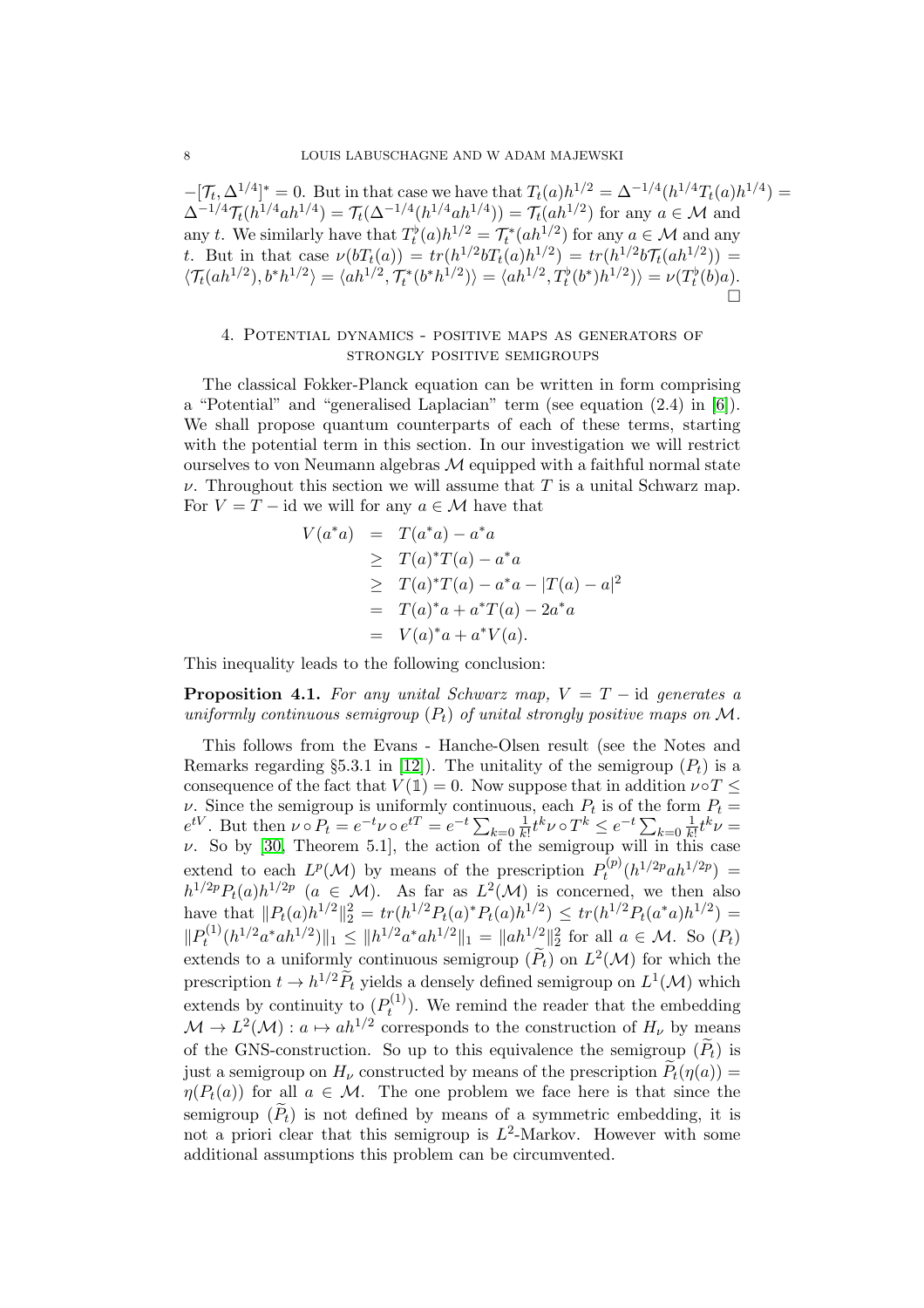The following theorem shows that under mild assumptions, the semigroup induced by  $V$  is of exactly the type we need. Operators of this form are therefore a rich source of "quantum potential dynamics".

<span id="page-8-0"></span>**Theorem 4.2.** Let  $T$  be a unital positive map on  $M$  which satisfies DBII with respect to  $\nu$ , and let  $V = T - id$  be as before. Then the prescription  $P_t^{(1)}$  $t^{(1)}(h^{1/2}ah^{1/2}) = h^{1/2}P_t(a)h^{1/2}$   $(a \in M)$  extends continuously to an  $L^1$ . Markov semigroup on  $L^1(\mathcal{M})$ , whilst the prescription  $P_t(ah^{1/2}) = P_t(a)h^{1/2}$  $(a \in M)$  extends continuously to an  $L^2$ -Markov semigroup on  $L^2(\mathcal{M})$  for which  $(P_t^{(1)}$  $t_t^{(1)}$ ) appears as the continuous extension of the partially defined semigroup  $(h^{1/2}\tilde{P}_t)$  on  $L^1(\mathcal{M})$ . The operator V yields a bounded operator  $\tilde{V}$ on  $L^2(\mathcal{M}) \equiv H_{\nu}$  by means of the prescription  $\widetilde{V}(\eta(a)) = \eta(V(a))$   $(a \in \mathcal{M})$ which turns out to be the infinitesimal generator of  $(\widetilde{P}_t)$ . In addition  $\widetilde{V}$ commutes with  $\Delta^{1/4}$ , and each  $\tilde{P}_t$  is then also induced by the prescription  $h^{1/4}ah^{1/4} \to h^{1/4}P_t(a)h^{1/4}$   $(a \in \mathcal{M}).$ 

*Proof.* If T satisfies DBII, then  $\nu \circ T = \nu$ , and hence most of the claims follow from the preceding discussion. What remains to be done is to show that  $(\tilde{P}_t)$  is  $L^2$ -Markov with bounded generator  $\tilde{V}$ , that  $\tilde{V}$  commutes with  $\Delta^{1/2}$ , and that each  $\tilde{P}_t$  is an extension of  $h^{1/4}ah^{1/4} \to h^{1/4}P_t(a)h^{1/4}$   $(a \in \mathcal{M})$ . As far as the boundedness of  $\widetilde{V}$  is concerned, notice that for T we have that  $\|\widetilde{T}(\eta(a))\|_2^2 = \|\eta(T(a))\|_2^2 = \nu(T(a)^*T(a)) \leq \nu(T(a^*a)) = \nu(a^*a) = \|\eta(a)\|_2^2$ for all  $a \in \mathcal{M}$ . Let  $T^{\flat}$  be the unital positive map for which we have that  $\nu(aT(b)) = \nu(T^{\flat}(a)b)$  for all  $a, b \in \mathcal{M}$ , and write  $V^{\flat}$  for  $T^{\flat}$  – id and  $P_t^{\flat}$ for  $e^{tV^{\flat}}$ . The same analysis as was applied to V, also shows that  $(P_t^{\flat})$  is a strongly positive unital semigroup. For any  $a, b \in \mathcal{M}$  we will then have that  $\nu(aV(b)) = \nu(a(T(b) - b)) = \nu((T^{\flat}(a) - a)b) = \nu(V^{\flat}(a)b)$ , and hence that  $\nu(aP_t(b)) = \sum_{k=0}^{\infty} \frac{1}{k!}$  $\frac{1}{k!}\nu(aV^k(b)) = \sum_{k=0}^{\infty}\frac{1}{k}$  $\frac{1}{k!}\nu((V^{\flat})^k(a)b) = \nu(P_t^{\flat}(a)b)$ . Thus the pair  $(P_t, P_t^{\flat})$  satisfy DBII with respect to each other. This in particular ensures that for each t, the induced operator  $\tilde{P}_t$  on  $H_{\nu}$ , commutes with the modular operator [\[36,](#page-30-17) Corollary 4]. We already know that the positivity of  $P_t$  ensures that each  $\tilde{P}_t$  maps  $\eta(\mathcal{M}_+)$  back into itself. When these two facts are combined, the continuity of  $P_t$  ensures that we may conclude from [\[11,](#page-30-9) Proposition 2.5.26] that each  $P_t$  preserves that natural cone. That is each  $\widetilde{P}_t$  preserves the order structure on  $H_{\nu}$ . Since also each  $\widetilde{P}_t$  preserves  $\eta(\mathbb{1}),$ this semigroup is  $L^2$ -Markov. On passing to the Haagerup-Terp context the commutation of the  $\tilde{P}_t$ 's with  $\Delta^{1/4}$  also ensure that  $h^{1/4}P_t(a)h^{1/4} =$  $\Delta^{1/4}(P_t(a)h^{1/2}) = \Delta^{1/4}\tilde{P}_t(ah^{1/2}) = \tilde{P}_t(\Delta^{1/4}(ah^{1/2})) = \tilde{P}_t(h^{1/4}ah^{1/4})$  for each t.

To see that  $\tilde{V}$  is the generator of  $(\tilde{P}_t)$ , it is enough to note that we will for any  $a \in \mathcal{M}$  have that

$$
\lim_{t \searrow 0} \frac{1}{t} (\widetilde{P}_t(\eta(a)) - \eta(a)) = \lim_{t \searrow 0} \frac{1}{t} \eta(\widetilde{P}_t(a) - a) = \eta(V(a)) = \widetilde{V}(\eta(a)).
$$

The fact that  $\tilde{V}$  commutes with  $\Delta^{1/4}$  easily follows from the known theory of positive maps satisfying DBII [\[36\]](#page-30-17).  $\Box$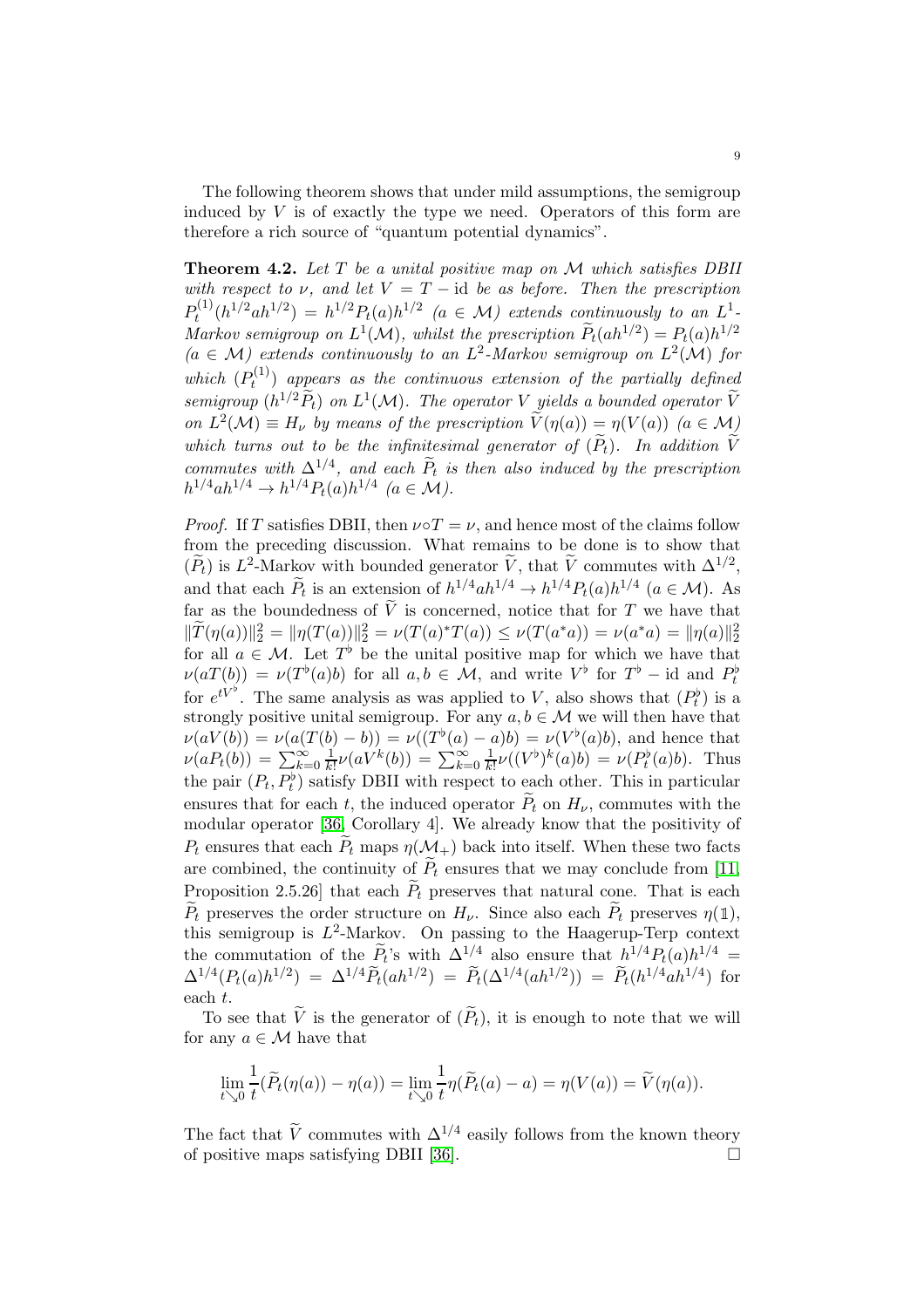There is one further refinement that can be made if additionally we assume the map  $T$  to be CP. We pause to note this fact.

**Theorem 4.3.** Let T be a CP map for which we have that  $\nu \circ T \leq \nu$ and also that  $\sigma_t^{\nu} \circ T = T \circ \sigma_t^{\nu}$  for all t. For any  $0 \leq c \leq 1$  each of the t prescriptions  $T_c(h^{c/2}ah^{(1-c)/2}) = h^{c/2}T(a)h^{(1-c)/2}$  ( $a \in \mathcal{M}$ ) will then yield the same contractive map on  $L^2(\mathcal{M})$ .

*Proof.* By Theorem 4.11 of [\[34\]](#page-30-18), T extends to a bounded map  $\mathscr{T}$  on  $(L^1 +$  $L^{\infty}(\mathcal{M} \rtimes_{\nu} \mathbb{R}, \tau)$ . The same theorem shows that this space includes  $L^2(\mathcal{M})$ , and that  $\mathscr T$  restricts to a bounded map on  $L^2(\mathcal{M})$ . The proof of [\[34,](#page-30-18) Corollary 4.14] can now be modified to show that for any  $0 \leq c \leq 1$  and any  $a \in$ M, we have that  $\mathscr{T}(h^{c/2}ah^{(1-c)/2}) = h^{c/2}T(a)h^{(1-c)/2} = \widetilde{T}_c(h^{c/2}ah^{(1-c)/2}).$ This then proves the claim.

Remark 4.4. For our purposes we of course only need the above result to hold for the cases  $c = 0, \frac{1}{2}$  $\frac{1}{2}$ . We pause to note that even then, the above result may not hold if the map  $\bar{T}$  does not commute with the modular automorphism group. To see this let T be a positive map and define the maps  $T_{(c)}$  by the prescription  $T_{(c)}: h^{c/2}ah^{(1-c)/2} \rightarrow h^{c/2}T(a)h^{(1-c)/2}$  for all  $a \in \mathcal{M}$ . Suppose now that for both of the cases  $c = 0, \frac{1}{2}$  $\frac{1}{2}$  the map  $T_{(c)}$  extends to the same bounded map  $\widetilde{T}$  on  $L^2(\mathcal{M})$ . Then  $T_{(0)}V_0 \subset \overline{V_0}$  and  $T_{(1/2)}V_{1/2} \subset \overline{V_{1/2}}$ , where  $V_{\alpha/2} = h^{\alpha/2} \mathcal{M}_+ h^{(1-\alpha)/2}$ . Here  $\overline{V_{1/4}}$  is of course the natural cone (see Remark [3.6\)](#page-5-1). It then follows from [\[13,](#page-30-19) Lemma 2] that  $\widetilde{T}$  must then commute with the modular operator if  $\widetilde{T}^*$  also satisfies this property. In fact the remark immediately following [\[13,](#page-30-19) Lemma 2], clearly shows why in general bounded extensions of  $T_0$  and  $T_{1/2}$  to  $L^2(\mathcal{M})$  will be different if this commutation criterion is not satisfied.

#### 5. Laplacian dynamics

<span id="page-9-0"></span>We now pass to an identification of what may be termed a generalised quantum Laplacian. Let  $\mathcal{F} = \{\delta_k : 1 \leq k \leq n\}$  be a set of n weak\* closed derivations. We shall further assume that each derivation is unital in the sense that  $1 \text{ } \in \text{dom}(\delta_i)$  for each  $1 \leq i \leq n$ . In the case where the derivations are norm closed and norm densely defined this requirement is in fact automatically satisfied! (See Step 2 on page 22 of [\[10\]](#page-29-8).) Hence it is an entirely natural assumption to make. For such sets of derivations we may follow Bratteli [\[10\]](#page-29-8) and introduce the sets of elements  $\mathcal{M}^{(m)}(\mathcal{F})$  which are "m-differentiable" with respect to  $\mathcal F$ . These spaces are defined to be

$$
\mathcal{M}^{(m)}(\mathcal{F}) = \{a \in \mathcal{M} \colon a \in \text{dom}(\delta_{i_1} \dots \delta_{i_m}) \text{ for all } \delta_{i_1}, \dots, \delta_{i_m} \in \mathcal{F}\}\
$$

where  $\mathcal{M}^{(0)}(\mathcal{F})$  is identified with M. All in fact turn out to be Banach \*-algebras when equipped with the norm

$$
||a||_{(n)} = ||a|| + \sum_{k=1}^{m} \frac{1}{k!} \sum_{i_1=1}^{n} \dots \sum_{i_k=1}^{n} ||\delta_{i_1} \delta_{i_2} \dots \delta_{i_k} (a)||.
$$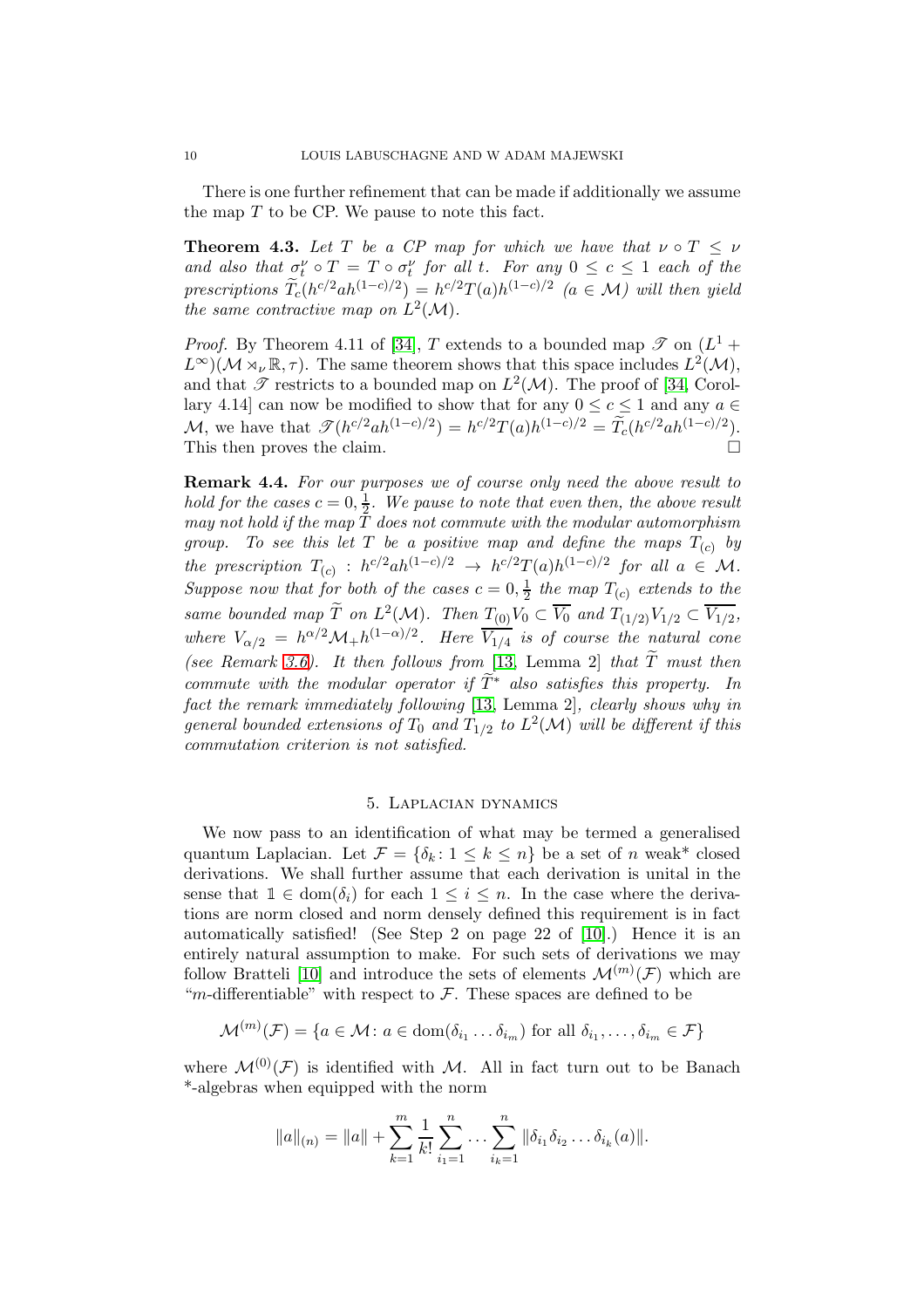See for example [\[10,](#page-29-8) 2.2.4] for a proof of these facts. We take note of the fact that the book  $[10]$  focuses on  $C^*$ -algebras and norm-closed densely defined derivations. However when passing to the von Neumann algebra setting, norm-closedness must be replaced with weak\* closedness, and densely defined with weak<sup>\*</sup> densely defined. All relevant arguments from the  $C^*$ context will then readily carry over to the von Neumann context.

We shall further restrict ourselves to the setting where  $\mathcal{M}^{(2)}(\mathcal{F})$  is weak\* dense. Note that requiring each  $\delta_i$  to be unital, ensures that  $\mathcal{M}^{(2)}(\mathcal{F})$  is unital.

We next need find a means of extending these derivations to  $H_{\nu}$ . Let  $\delta$  be a weak<sup>\*</sup> densely defined weak<sup>\*</sup>-closed <sup>\*</sup>-derivation on  $\mathcal{M}$ . We then simply define an action of  $\delta$  on the GNS Hilbert space  $H_{\nu}$  by setting  $\delta(\eta(x)) =$  $\eta(\delta(x))$  for "appropriate" elements of M, and  $\eta$  the canonical map from M to  $H_{\nu}$ .

The analysis of Cipriani and Sauvageot [\[15,](#page-30-8) page 79] suggest that for a closed densely defined derivation  $\delta$ , one should regard  $\delta^*\delta$  as the divergence of that derivation. Lending further credence to this idea is the observation that for smooth functions of compact support on the real line, integration by parts shows that

$$
\langle f', g \rangle = \int_{-\infty}^{\infty} f' \overline{g} = -\int_{-\infty}^{\infty} f \overline{g'} = -\langle f, g' \rangle.
$$

So at least for these functions it seems that for the differential operator  $D_x: f \to f'$ , one has that  $-D_x^2 f = D_x^* D_x f$ . Now let  $D = [d_{ij}]$  be a positive definite numerical matrix.

In the setting of  $\mathcal{M}^{(2)}(\mathcal{F})$ , the action of the extensions  $\delta_i$  are defined on  $\eta(\mathcal{M}^{(2)})$ . The weak\* density of  $\mathcal{M}^{(2)}(\mathcal{F})$ , then ensures that the common domain of these extensions - namely  $\eta(\mathcal{M}^{(2)})$  - is dense in  $H_{\nu}$ . So the expression  $-\sum_{1\leq i,j\leq n}d_{ij}\tilde{\delta}_i^*\tilde{\delta}_j$  would then be a natural first guess for a quantum analogue of the generalised Laplacian div( $D\nabla$ ). However we want our Laplacian to be closed, and hence further analysis is required. We pause to note that the map  $\sum_{1 \leq i,j \leq n} d_{ij} \tilde{\delta}_i^* \tilde{\delta}_j$  is positive definite definite on its domain in the sense that  $\langle \sum_{1 \leq i,j \leq n} d_{ij} \tilde{\delta}_i^* \tilde{\delta}_j(\xi), \xi \rangle \geq 0$  for all  $\xi$  in its domain. This can be seen as follows. Firstly regard the direct sum  $\bigoplus_{i=1}^{n} H_{\nu}$  as a column space. The operator

$$
[\widetilde{\delta}_1^* \ \widetilde{\delta}_2^* \ \ldots \ \widetilde{\delta}_n^*]^T [d_{ij}] [\widetilde{\delta}_1 \ \widetilde{\delta}_2 \ \ldots \ \widetilde{\delta}_n]
$$

is then clearly a possibly unbounded positive operator on  $\bigoplus_{i=1}^n H_{\nu}$ . The operator  $\xi \to (\sum_{1 \leq i,j \leq n} d_{ij} \tilde{\delta}_i^* \tilde{\delta}_j)(\xi)$  can easily be derived from this one by restricting the former map to the subspace of the column space where all coordinates are equal. Using this device it is then clear that the operator  $\xi \to (\sum_{1 \leq i,j \leq n} d_{ij} \widetilde{\delta}_i^* \widetilde{\delta}_j)(\xi)$  must be positive definite on its domain.

5.1. Closability criteria. What we still need in order to effectively carry out the above strategy, is a criterion which ensures that the map  $(\sum_{1\leq i,j\leq n}d_{ij}\tilde{\delta}_i^*\tilde{\delta}_j)$ extends to a self-adjoint positive map. In our investigation of closability we shall write  $[T]$  for the closure of a closable map T. Extending the notion of Detailed Balance II to derivations is a good way of doing this. Specifically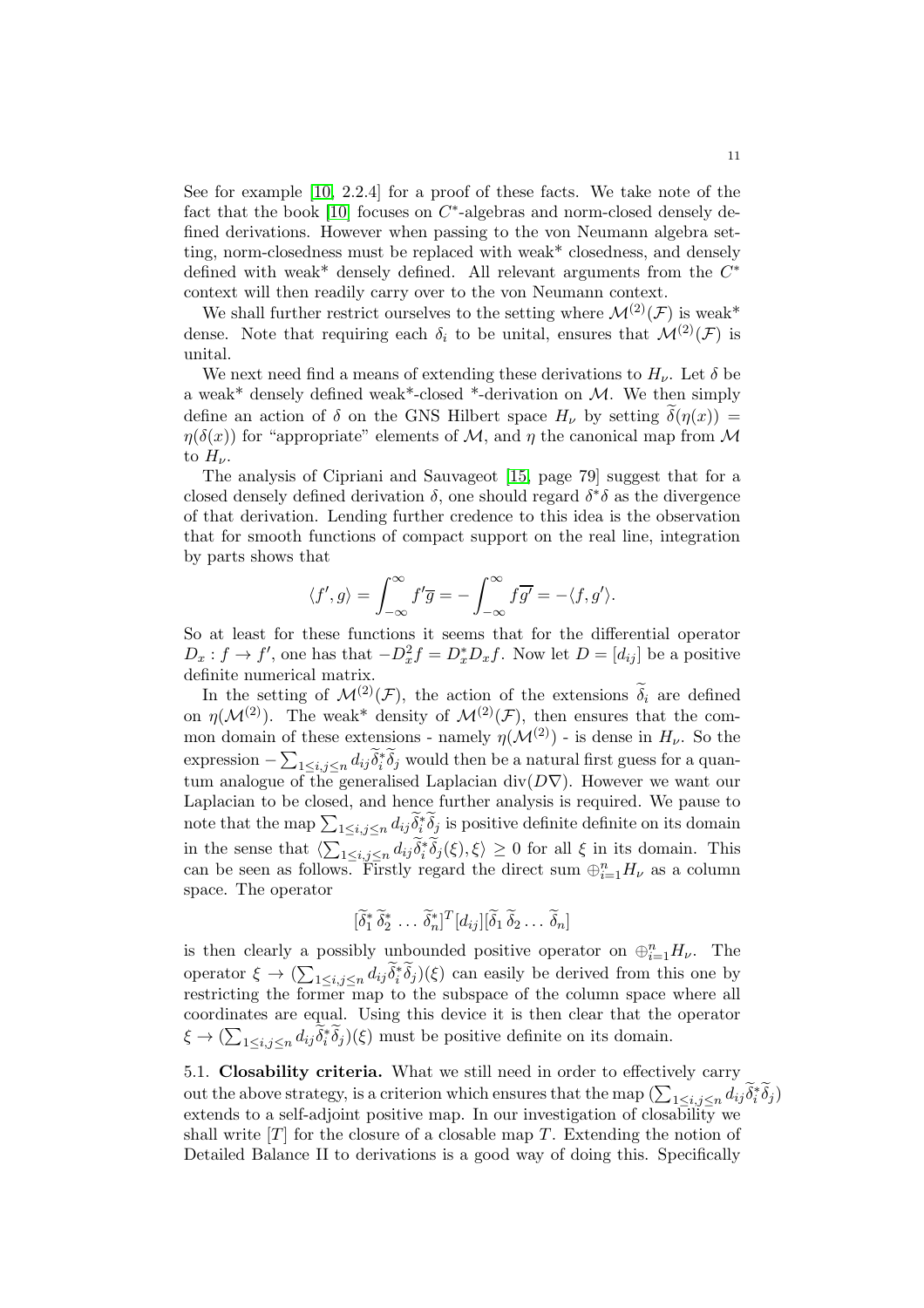for a weak\*-closed weak\*-densely defined unital derivation  $\delta$ , we say that  $\delta$ satisfies DBII if there exists another such derivation  $\delta^{\flat}$ , for which  $\mathcal{M}(\delta, \delta^{\flat})^{(1)}$ is weak\* dense and for which we also we have that  $\nu(a\delta(b)) = \nu(\delta^{\flat}(a)b)$  for all  $a, b \in \mathcal{M}(\delta, \delta^{\flat})^{(1)}$ .

More generally we may say that the set of weak\*-closed derivations  $\delta_1, \ldots, \delta_n$ collectively satisfy DBII if there exist derivations  $\delta_i^{\flat}$  such that for each *i*, the pair  $(\delta_i, \delta_i^{\flat})$  satisfy DBII with respect to each other, and if the entire collection  $\mathcal{F}_{DB}$  of 2n derivations admits a weak\* dense unital subalgebra  $\mathcal{M}^{(2)}(\mathcal{F}_{DB})$  of "twice differentiable" elements. In order to avoid any possibility of confusion we emphasize that in the above definition of DBII for derivatives we do not demand any positivity for either  $\delta$  or  $\delta^{\flat}$ . Consequently DBII for derivatives need not imply any commutativity with the modular operator. To have this property for a derivative an extra selection procedure should be employed, cf. Theorem [5.6](#page-14-0) and Proposition [5.8.](#page-17-0) The reason for identifying this property for derivatives by the name DBII, is because it is in the same vein as that given in Definition [3.4.](#page-4-0)

Using the fact that  $d_{ij} = d_{ji}$  (since  $D = [d_{ij}]$  is positive definite), it is then an exercise to see that for each i, and all  $a, b \in \mathcal{M}^{(2)}$  we have that

$$
\begin{array}{rcl}\n\langle \widetilde{\delta}_i^*(\eta(a)), \eta(b) \rangle & = & \langle \eta(a), \widetilde{\delta}_i \eta(b) \rangle \\
& = & \langle \eta(a), \eta(\delta_i(b)) \rangle \\
& = & \nu(\delta_i(b)^*a) = \nu(\delta_i(b^*)a) = \nu(b^*\delta_i^*(a)) \\
& = & \langle \eta(\delta_i^{\flat}(a)), \eta(b) \rangle \\
& = & \langle \widetilde{\delta}_i^{\flat}(\eta(a)), \eta(b) \rangle.\n\end{array}
$$

This shows that  $\delta_i^*$  is an extension of  $\delta_i^{\flat}$  and therefore densely defined. So the restriction of  $\tilde{\delta}_i$  to  $\eta(\mathcal{M}^{(2)})$  is closable, and  $\eta(\mathcal{M}^{(2)})$  therefore a core for the closure. All of this enables one to conclude that  $\delta_i^{**}$  is the closure of  $\delta_i$ , and  $\delta_i^*$  the closure of  $\delta_i^{\flat}$  [\[33,](#page-30-20) Theorem 2.7.8]. Now observe that each  $\delta_i$  and each  $\delta_i^{\flat}$  maps  $\mathcal{M}^{(2)}$  into  $\mathcal{M}^{(1)}$ . Having noted this fact, the above argument may now be extended to show that for all  $a, b \in \mathcal{M}^{(2)}$  we have that

$$
\langle \sum_{1 \le i,j \le n} d_{ij} \tilde{\delta}_i^* \tilde{\delta}_j(\eta(a)), \eta(b) \rangle = \sum_{1 \le i,j \le n} \langle \eta(a), \overline{d_{ij}} \tilde{\delta}_j^* \tilde{\delta}_i(\eta(b)) \rangle
$$
  

$$
= \sum_{1 \le i,j \le n} \langle \eta(a), d_{ji} \tilde{\delta}_j^* \tilde{\delta}_i(\eta(b)) \rangle
$$
  

$$
= \langle \eta(a), \sum_{1 \le i,j \le n} d_{ij} \tilde{\delta}_i^* \tilde{\delta}_j(\eta(b)) \rangle
$$

Thus  $(\sum_{1 \leq i,j \leq n} d_{ij} \tilde{\delta}_i^* \tilde{\delta}_j)^*$  extends  $\sum_{1 \leq i,j \leq n} d_{ij} \tilde{\delta}_i^* \tilde{\delta}_j$  and is therefore densely defined. Writing T for  $\sum_{1 \leq i,j \leq n} d_{ij} \tilde{\delta}_i^* \tilde{\delta}_j$ , this will as before ensure that T is closable with closure  $[T] = T^{**}$ , and with the space  $\eta(\mathcal{M}^{(2)})$  being a core of this closure [\[33,](#page-30-20) Theorem 2.7.8]. This then further shows that  $T^{**} = [T] \subseteq$ T\* and hence on taking adjoints that  $T^{**} \subseteq [T]^* = T^*$ . It clearly follows that  $[T] = T^{**} = T^*$ , thereby showing that the closure of  $\sum_{1 \le i,j \le n} d_{ij} \tilde{\delta}_i^* \tilde{\delta}_j$  is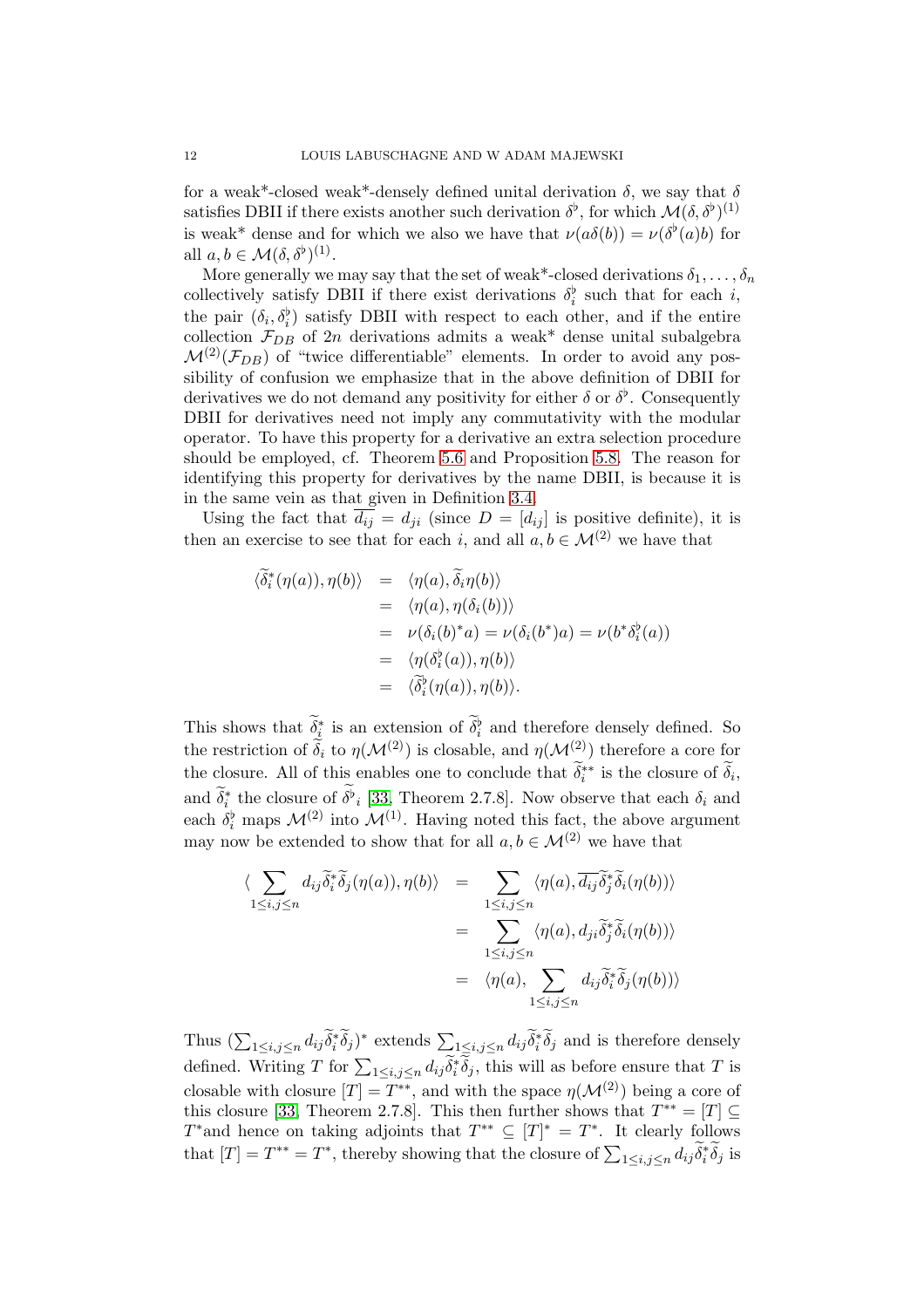self-adjoint. We have already noted that  $\sum_{1 \le i,j \le n} d_{ij} \tilde{\delta}_i^* \tilde{\delta}_j$  is positive-definite on its natural domain. We therefore arrive  $\overline{at}$  the following conclusion:

<span id="page-12-0"></span>**Proposition 5.1.** Suppose that the set of weak\*-closed derivations  $\delta_1, \ldots, \delta_n$ collectively satisfy DBII. Then the operator  $\sum_{1 \leq i,j \leq n} d_{ij} \tilde{\delta}_i^* \tilde{\delta}_j$  is closable with the closure  $[\sum_{1\leq i,j\leq n}d_{ij}\tilde{\delta}_i^*\tilde{\delta}_j]$  a self-adjoint positive definite operator for which we will by construction have that  $\left[\sum_{1 \leq i,j \leq n} d_{ij} \tilde{\delta}_i^* \tilde{\delta}_j\right] (\eta(\mathbb{1})) = 0$ . If the matrix  $[d_{ij}]$  is real, then  $[\sum_{1 \leq i,j \leq n} d_{ij} \widetilde{\delta}_i^* \widetilde{\delta}_j]$  is also reality-preserving.

There are surely examples of Laplacians in the literature which have dense domain and are not closed. To clarify this conundrum, we firstly point out that in the above setting the assumption of DBII makes all the difference in that it ensures that the operator  $\sum_{1 \leq i,j \leq n} d_{ij} \tilde{\delta}_i^* \tilde{\delta}_j$  admits a self-adjoint extension, and secondly that it is not this operator that we take to be the quantum Laplacian, but its closed extension. The following is now an easy consequence of the Lumer-Philips theorem.

Corollary 5.2. Under the same assumptions as in the previous proposition, the closure  $\mathcal{L} = -[\sum_{1 \leq i,j \leq n} d_{ij} \widetilde{\delta}_i^* \widetilde{\delta}_j]$  generates a  $C_0$ -semigroup  $\widetilde{K}_t$  of contractions on  $H_{\nu}$ . Each element of the semigroup is a positive definite operator which preserves  $h^{1/2}$ .

*Proof.* For every  $\xi \in \text{dom}(-[\sum_{1 \leq i,j \leq n} d_{ij} \tilde{\delta}_i^* \tilde{\delta}_j]), \langle \cdot, \xi \rangle$  is a tangent functional corresponding to  $\xi$ . Since  $-\langle \left[\sum_{1 \leq i,j \leq n} d_{ij} \tilde{\delta}_i^* \tilde{\delta}_j\right] \xi, \xi \rangle \leq 0$  for each such  $\xi$ , the operator  $\mathcal{L} = -[\sum_{1 \le i,j \le n} d_{ij} \tilde{\delta}_i^* \tilde{\delta}_j]$  is dissipative. Equivalently  $\|(\lambda id \mathcal{L}$ )ξ $||_2 \geq \lambda ||\xi||_2$  for every  $\lambda > 0$  and every  $\xi \in \text{dom}(\mathcal{L})$  (Lumer-Philips). Since L is self-adjoint, this is enough to ensure that if  $\lambda > 0$ , then  $\lambda \in \rho(\mathcal{L})$  with  $\|(\lambda id - \mathcal{L})^{-1}\| \leq \lambda^{-1}$ . This ensures that  $\mathcal{L}$  is the generator of a semigroup  $\widetilde{K}_t$ of contractions. The fact that each member  $\widetilde{K}_t$  of the semigroup is positive definite follows from the fact that each  $\widetilde{K}_t$  is the strong limit of  $e^{t\lambda}\widetilde{L}(\lambda-\mathcal{L})^{-1}$ as  $\lambda \to \infty$ . Since  $\mathcal{L}(h^{1/2}) = 0$ , we have that  $e^{t\lambda \mathcal{L}(\lambda - \mathcal{L})^{-1}}(h^{1/2}) = h^{1/2}$  for each t and each  $\lambda$ , and hence that  $\widetilde{K}_t(h^{1/2}) = h^{1/2}$  as claimed.

# <span id="page-12-1"></span>Remark 5.3. On the basis of the analysis to date, the operator

 $\mathcal{L} = -[\sum_{1 \leq i,j \leq n} d_{ij} \widetilde{\delta}_i^* \widetilde{\delta}_j]$  described in the Proposition [5.1,](#page-12-0) has emerged as the best candidate for the title of "quantum Laplacian". In the rest of this paper we shall alway have this operator in mind when speaking of a quantum Laplacian. At first sight it may seem strange to have what is essentially an "n-dimensional" Laplacian in a context devoted to large systems, and hence we pause to comment on this point.

In many situations dynamics is controlled by some a priori given group action, and it is ultimately this group action that determines the dimensionality of the quantum Laplacian. Typically the set of derivations from which the quantum Laplacian is constructed, would be a set of infinitesimal generators of this group action. Such sets of derivations may then be used to construct quantum Laplacians which by their nature should be viewed as Laplacians of the group action. One may for example consider the von Neumann algebraic version of the Haag-Kastler local algebras where the dynamics is described by a \*-automorphic action of n-dimensional Minkowski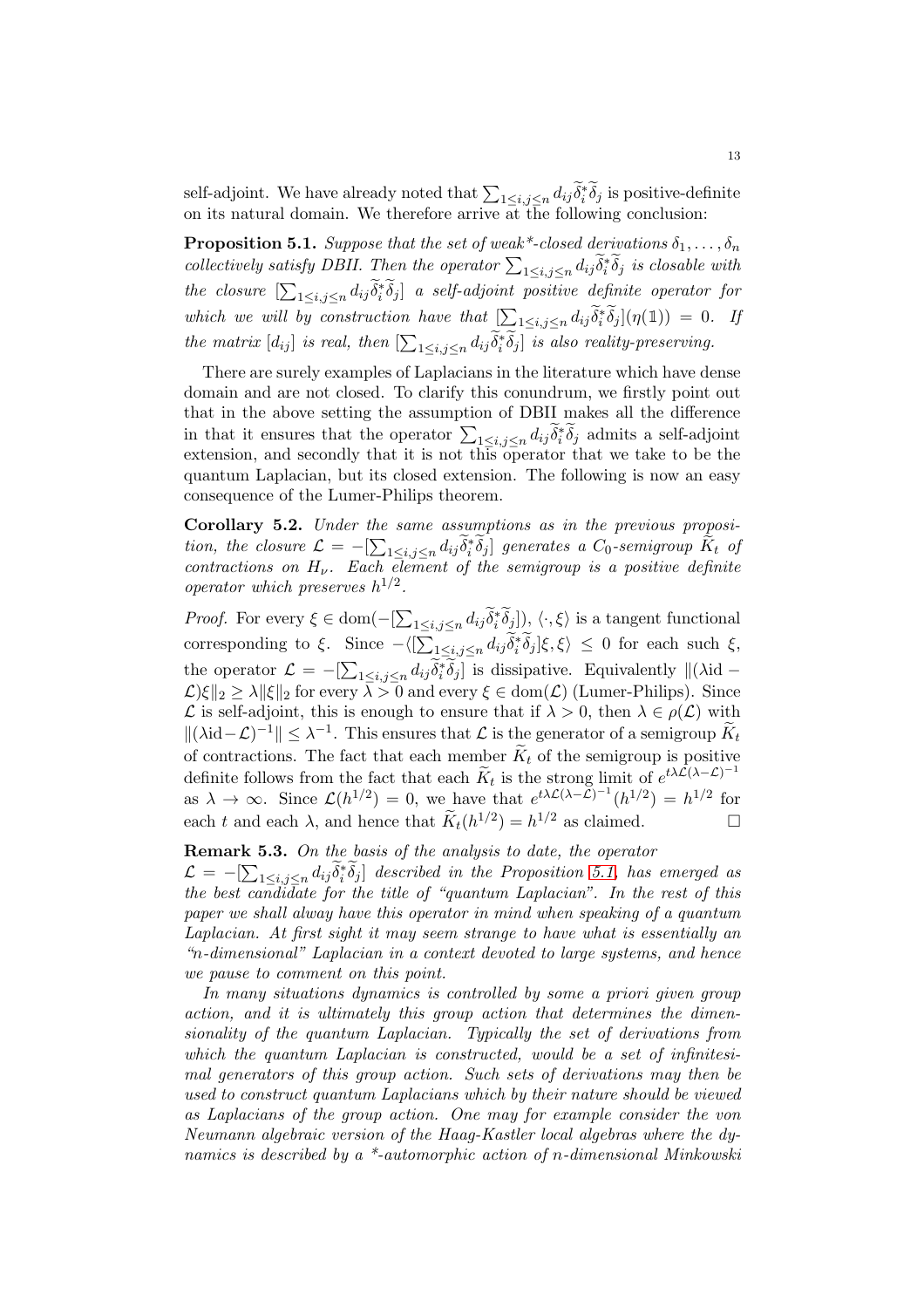space on the underlying algebra. If then along the same vein we had a von Neumann algebra admitting a weak\*-continuous \*-automorphic action of the group  $\mathbb{R}^n$ , one may easily obtain an n-dimensional space of weak\* closed weak\* densely defined derivations which act as the generating set of this action in the following sense: For such an action the derivations  $\delta_i$ would be the generators of the action of the coordinate axes on  $\mathcal M$ . In the space of derivations, addition is defined by strong closure, with a linear combination of the  $\delta_i$ 's representing the scaled generator of the \*-automorphism induced by the action of  $\mathbb{R}^n$  along the line through origin in the direction of the corresponding linear combination of the unit vectors  $e_i$  corresponding to the coordinate axes. (The proof that the generator of the action along such a line is indeed such a linear combination, is a refinement of the description of directional derivatives typically presented in an undergraduate multi-variable Calculus course.) For a detailed analysis of such and also more general actions, the reader should refer to [\[10\]](#page-29-8). We again take note that although the focus of [\[10\]](#page-29-8) is more on norm-closed and norm-densely defined derivations, the arguments readily carry over to the present context.

As far as applications are concerned local von Neumann algebras admitting a weak\* continuous automorphic action of the group  $\mathbb{R}^n$ , therefore presents a class very well suited to this theory. On a closely related note, the von Neumann versions of the local algebras of Haag and Kastler presents a particularly interesting class. This class is however built around n-dimensional Minkowski space  $\mathbb{M}_n$ , and so to reflect the structure of Minkowski space, the precise formulation of the Laplacian needs to be modified to an expression of the form  $\mathcal{L} = -[\tilde{\delta}_0^* \tilde{\delta}_0^* + \sum_{1 \leq i,j \leq (n-1)} d_{ij} \tilde{\delta}_i^* \tilde{\delta}_j],$  where  $\delta_0$  is the generator of the action of the time-coordinate of  $\mathbb{M}_n$ , and the space  $\text{span}\{\delta_i\colon 1\leq i\leq (n-1)\}\$  the generating space of the spatial-coordinates.

5.2. Laplacian Markov dynamics. Encouraging as the preceding results may be, they don't go far enough, in that we seek a Laplacian which induces Markov dynamics. For this we turn to the theory of derivations which behave well with regard to quadratic forms. Our first result is essentially a type III version of [\[17,](#page-30-21) Lemma 2.1 & Proposition 2.11].

<span id="page-13-0"></span>Theorem 5.4. Let A be a positive definite reality preserving operator on  $L^2(\mathcal{M})$ , and let  $Q(x) = ||A^{1/2}(x)||_2^2$  be the corresponding quadratic form. Let  $(T_t)$  be the semigroup of contractive self-adjoint operators induced by  $-A$ , and  $R(\lambda)$  the resolvents  $(\lambda \mathbb{1} + A)^{-1}$ . Then the following are equivalent:

- (1)  $Q(|x|) \leq Q(x)$  for all  $x \in L^2_{sa}$ .
- (2)  $(\lambda \mathbb{1} + A)^{-1}(x) \ge 0$  for all  $x \in L^2_+$  and all  $\lambda > 0$ .
- (3)  $T_t(x) \geq 0$  for all  $x \in L^2_+$  and all  $t > 0$ .

*Proof.* Suppose that (1) holds, let  $x \in L^2_+$  and  $\lambda > 0$  be given, and set  $y = R(\lambda)x$ . By the hypothesis  $y = (\lambda \mathbb{1} + A)^{-1}(x)$  is self-adjoint. Therefore  $\langle x, y \rangle = tr(yx) = tr(xy) = \langle y, x \rangle$  with a similar claim holding for  $\langle x, |y| \rangle$ . In addition  $\langle x, y \rangle = tr(yx) = tr(x^{1/2}yx^{1/2}) \le tr(x^{1/2}|y|x^{1/2}) = tr(|y|x)$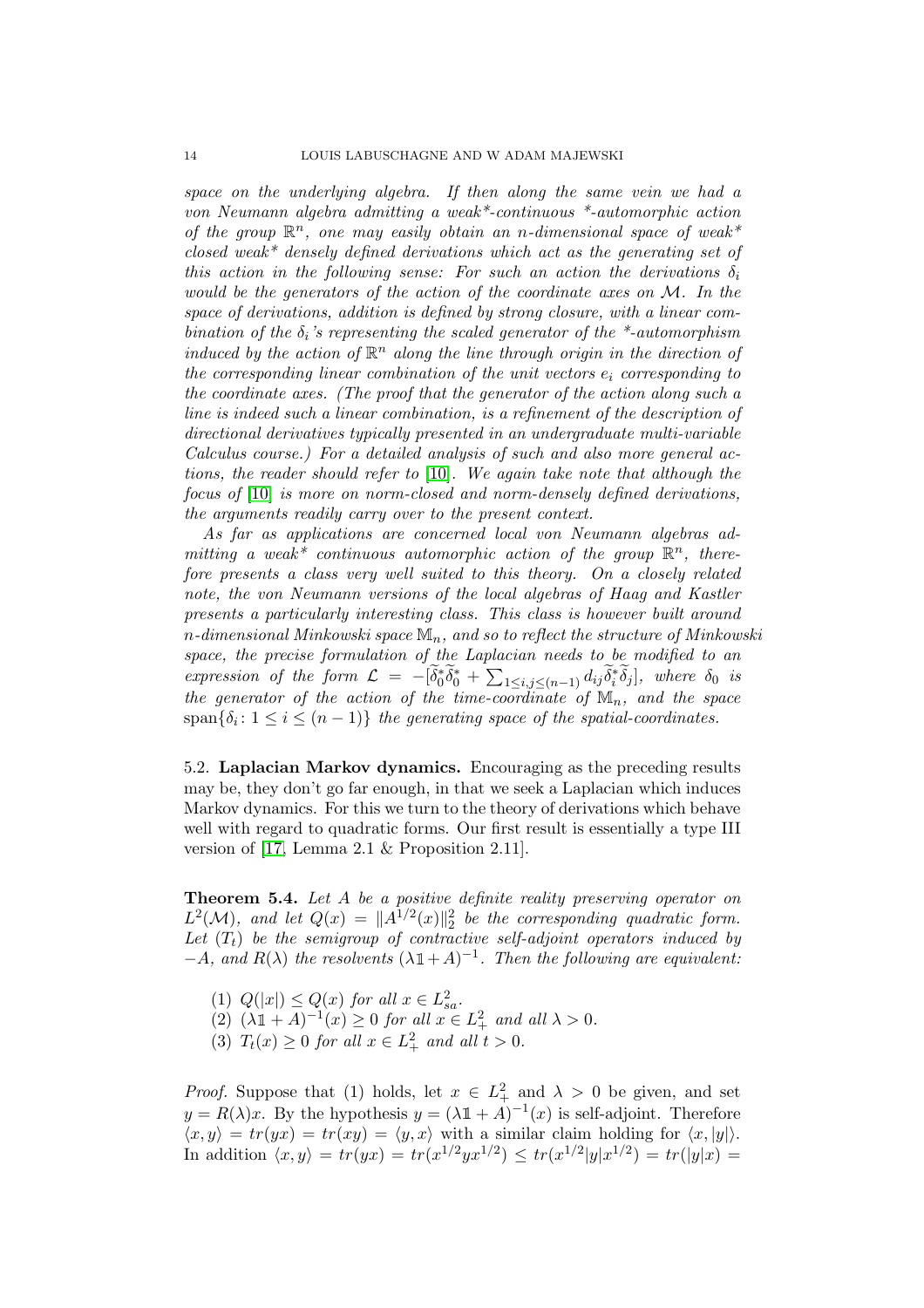$\langle x, |y| \rangle$ . But then

$$
\begin{array}{rcl} \Vert (\lambda \mathbb{1} + A)^{1/2} (y - |y|) \Vert^2 & = & \langle x, y \rangle - 2 \langle x, |y| \rangle + \lambda \Vert |y| \Vert^2 + Q(|y|) \\ & \leq & \langle x, y \rangle - 2 \langle x, y \rangle + \lambda \Vert y \Vert^2 + Q(y) \\ & = & 0, \end{array}
$$

whence  $y = |y|$ . So  $|R(\lambda)(x)| = R(\lambda)(x)$ .

The implication(2) 
$$
\Rightarrow
$$
 (3) follows from the fact that  $T_t = \lim_{n \to \infty} \frac{n}{t} R(\frac{n}{t})^n$ .

Finally suppose that (3) holds. Let  $Q_t$  be defined by  $Q_t(x) = \frac{1}{t} \langle (1 - x)^2 \rangle$  $(T_t)(x)$ ,  $x$ ). The fact that each  $T_t$  is positive definite and contractive ensures that each  $(1 - T_t)$  is positive definite, and hence that each  $Q_t$  is a quadratic form. For any  $x \in L_{sa}^2$ , the fact that the  $T_t$ 's preserve positivity, further ensure that

$$
\langle T_t(x), x \rangle = \langle T_t(x_+), x_+ \rangle + \langle T_t(x_-), x_- \rangle - [\langle T_t(x_-), x_+ \rangle + \langle T_t(x_+), x_- \rangle]
$$
  
\n
$$
= \langle T_t(x_+), x_+ \rangle + \langle T_t(x_-), x_- \rangle - [\langle T_t(x_-), x_+ \rangle + \langle x_+, T_t(x_-) \rangle]
$$
  
\n
$$
= \langle T_t(x_+), x_+ \rangle + \langle T_t(x_-), x_- \rangle - 2 \langle T_t(x_-), x_+ \rangle
$$
  
\n
$$
= \langle T_t(|x|), |x| \rangle - 4 \langle T_t(x_-), x_+ \rangle
$$
  
\n
$$
\leq \langle T_t(|x|), |x| \rangle,
$$

and hence that  $Q_t(|x|) \leq Q_t(x)$  for each t. Since Q is closed and given by  $Q(x) = \lim_{t\to\infty} Q_t(x)$  (infinities allowed), the implication follows.

**Definition 5.5.** A weak\*-closed weak\*-densely defined derivation on  $\mathcal{M}$  is said to be a quadratic derivation if the prescription  $\delta(h^{1/4}ah^{1/4})=h^{1/4}\delta(a)h^{1/4}$ admits a closed extension to  $L^2(\mathcal{M})$  such that for any self-adjoint  $x \in$  $dom(\delta)$ , we will have that  $|x| \in dom(\delta)$ , with  $\|\delta(x)\| \le \|\delta(x)\|$ .

Armed with the above technology we are now able to identify a large class of quadratic derivations. This result is a type III analogue of [\[17,](#page-30-21) Proposition 5.4]. Note that [\[17,](#page-30-21) Proposition 5.4] makes the slightly weaker assertion that derivations of the type considered below are so-called Dirichlet derivations.

<span id="page-14-0"></span>**Theorem 5.6.** Let  $(\alpha_t)$  be a \*-automorphism group on M which observes detailed balance II with respect to another automorphism group  $(\alpha_t^{\flat})$ . Then the generators  $\delta$  and  $\delta^{\flat}$  are both quadratic derivations which are in detailed balance II with respect to each other. For the generator  $\delta$ , each of the prescriptions  $\delta_c : (h^{c/2}ah^{(1-c)/2}) \to h^{c/2}\delta(a)h^{(1-c)/2}$  (where  $0 \leq c \leq 1$ ) define a closable operator on  $L^2(\mathcal{M})$  which all yield the same closed operator on  $L^2(\mathcal{M})$ . A similar claim holds for  $\delta^{\flat}$ . More generally for any  $f \in \mathcal{Z}(\mathcal{M})_{sa}$ both f  $\delta$  and  $f \delta^{\flat}$  are quadratic derivations.

The proof of the theorem relies on the following very elegant lemma.

<span id="page-14-1"></span>**Lemma 5.7** (Corollary 1.39, [\[18\]](#page-30-22)). If A is the generator of a one-parameter  $C_0$  semigroup  $(T_t)$  on a reflexive Banach space X, then dom $(A) = \{x \in$  $X: \liminf_{t\to 0} ||T_t(x) - x|| < \infty$ .

*Proof of Theorem [5.6.](#page-14-0)* We have by hypothesis that  $\nu(\alpha_t(a)b) = \nu(a\alpha_t^b(b))$ , for all  $a, b \in \mathcal{M}$ . On setting  $b = \alpha_t(c)$  where  $c \in \mathcal{M}$  is arbitrary, it follows that

 $\nu(ac) = \nu(\alpha_t(ac)) = \nu(\alpha_t(a)\alpha_t(c)) = \nu(a\alpha_t^{\flat}\alpha_t(c)).$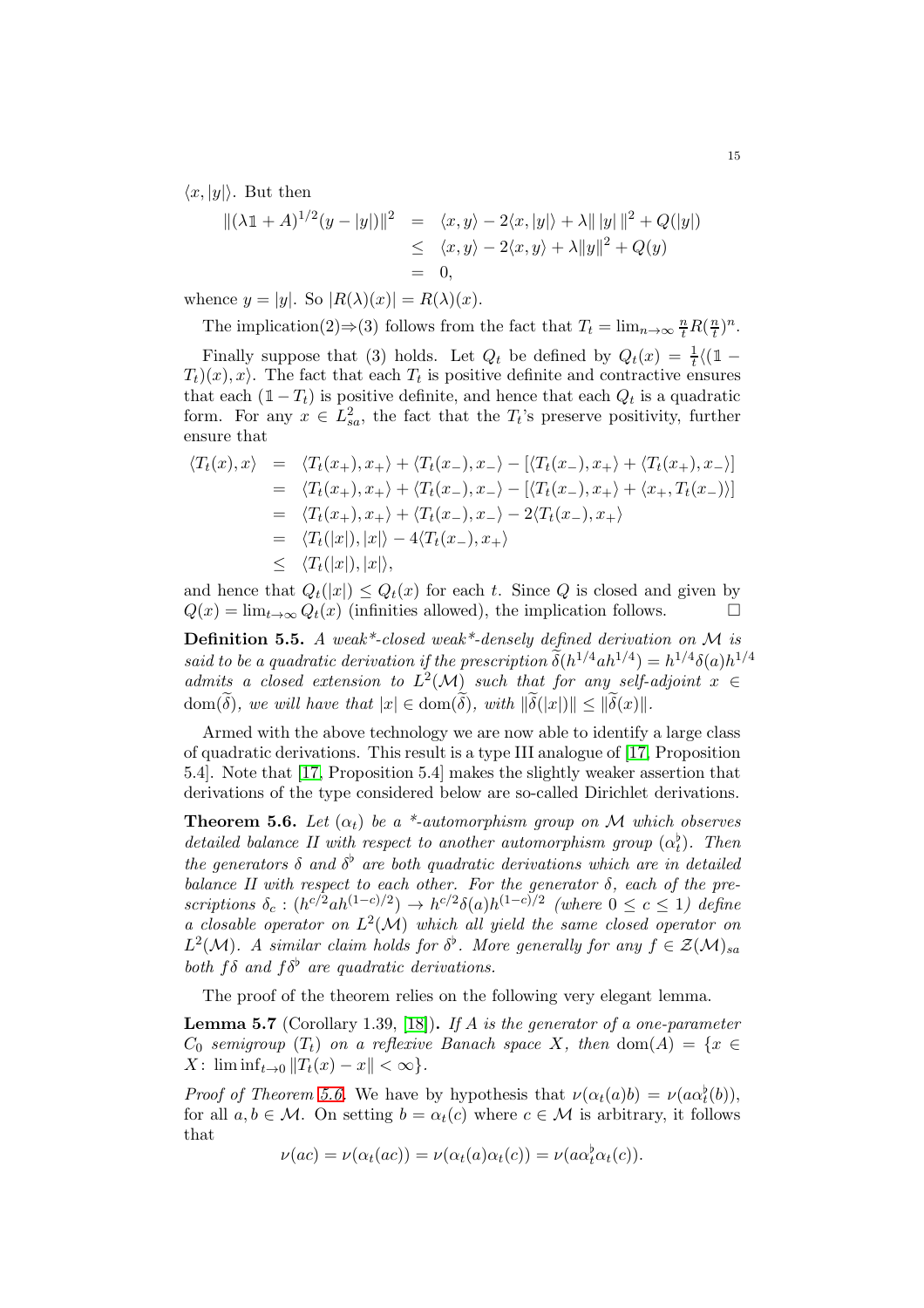So one has that  $\alpha_t^{\flat} \alpha_t(c) = c$ , which in turn ensures that  $\delta^{\flat} = -\delta$ . It then follows from standard semigroup theory that  $\mathcal{M}(\delta, \delta^{\flat})^{(2)} = \text{dom}(\delta^2)$ is weak\* dense. For any  $a, b$  in the common domain of  $\delta$  and  $\delta^{\flat}$  we have that  $\nu(a\delta(b)) = \lim_{t\to 0} \frac{1}{t}$  $\frac{1}{t}\nu(a(\alpha_t(b)-b)) = \lim_{t\to 0} \frac{1}{t}$  $\frac{1}{t}\nu((\alpha_t^{\flat}(a)-a)b)=\nu(\delta^{\flat}(a)b).$ The derivations  $\delta$  and  $\delta^{\flat}$  are therefore in detailed balance II with respect to each other.

The detailed balance assumption further ensures that  $(\alpha_t)$  commutes with  $\sigma_t^{\nu}$  and that  $\nu \circ \alpha_t = \nu$  for all t. By these facts and the fact that each  $\alpha_t$ is CP, we may extend  $(\alpha_t)$  to a group of \*-automorphisms  $(\widetilde{\alpha}_t)$  on  $\mathcal{M} \rtimes_{\nu} \mathbb{R}$ by means of the prescription  $\tilde{\alpha}_t(a\lambda_s) = \alpha_t(a)\lambda_s$ , for which we also have that  $\widetilde{\nu} \circ \widetilde{\alpha}_t = \widetilde{\nu}$  for all t [\[30,](#page-30-15) Theorem 4.1]. In fact by [\[34,](#page-30-18) Proposition 4.5], we then further have that  $\tau \circ \tilde{\alpha}_t = \tau$  for all t. This in turn ensures that  $(\tilde{\alpha}_t)$  extends to a group of continuous \*-automorphisms on  $(\mathcal{M} \rtimes_{\nu} \mathbb{R})$  [\[29,](#page-30-12) Proposition 2.73].

With A denoting the von Neumann subalgebra of  $\mathcal{M} \rtimes_{\nu} \mathbb{R}$  generated by the  $\lambda_t$ 's, we know from [\[30,](#page-30-15) Theorem 4.1] that  $\tilde{\alpha}_t(fag) = f \alpha_t(a)g$  for all<br> $f \in \mathcal{F}$  and all to  $\mathcal{F}$ . The continuous ortaining of the  $\tilde{\gamma}$  is to the  $f, g \in \mathcal{A}$ , all  $a \in \mathcal{M}$  and all t. The continuous extension of the  $\tilde{\alpha}_t$ 's to the  $\tau$ -measurable operators, ensures that this equality also holds for the case where f and g are  $\tau$ -measurable operators affiliated to A. Thus for each  $0 \leq c \leq 1$  each  $\tilde{\alpha}_t$  then maps  $h^{c/2} \mathcal{M} h^{(1-c)/2}$  back into itself. The space  $h^{c/2}Mh^{(1-c)/2}$  is known to be dense in  $L^2(\mathcal{M})$ . We therefore arrive at the conclusion that  $L^2(\mathcal{M})$  is an invariant subspace of  $\tilde{\alpha}_t$ , and that each of the prescriptions  $h^{c/2}ah^{(1-c)/2} \to h^{c/2}\alpha_t(a)h^{(1-c)/2}$  continuously extends to the restriction of  $\tilde{\alpha}_t$  to  $L^2(\mathcal{M})$ . Thus the restriction of the  $\tilde{\alpha}_t$ 's to  $L^2(\mathcal{M})$  yields a weakly (and therefore strongly) continuous group on  $L^2(\mathcal{M})$  for which each member maps  $h^{1/2}$  back onto itself. We define  $\delta$  to be the generator of this group.

Given  $a \in \text{dom}(\delta)$ , we of course have that  $\frac{1}{t}(\alpha_t(a) - a)$  is weak\* convergent to  $\delta(a)$  as  $t \to 0$ . So for any  $0 \le c \le 1$ ,  $\frac{1}{t} h^{c/2} (\alpha_t(a) - a) h^{(1-c)/2} =$  $\frac{1}{t} [\widetilde{\alpha}_t (h^{c/2}ah^{(1-c)/2}) - h^{c/2}ah^{(1-c)/2}]$  is weakly convergent to  $h^{c/2}\delta(a)h^{(1-c)/2}$ . t This shows that  $h^{c/2}$ dom $(\delta)h^{(1-c)/2} \subset \text{dom}(\delta)$ , with  $\delta(h^{c/2}ah^{(1-c)/2}) =$  $h^{c/2}\delta(a)h^{(1-c)/2}$  for each  $a \in \text{dom}(\delta)$  and each  $0 \leq c \leq 1$ .

We may of course repeat the above argument for the automorphism group  $\alpha_t^{\flat}$ , denoting the generator of the restriction of  $\tilde{\alpha}_t^{\flat}$  to  $L^2(\mathcal{M})$  by  $\delta^b$ . Observe that for any  $a, b \in \mathcal{M}$  we have that  $tr(\tilde{\alpha}_k^b(h^{1/2}a)(bh^{1/2})) =$  $tr((h^{1/2}\alpha_t^{\flat}(a))(bh^{1/2})) = \nu(\alpha_t^{\flat}(a)b) = \nu(a\alpha_t(b)) = tr((h^{1/2}a)(\alpha_t(b)h^{1/2})) =$  $tr((h^{1/2}a)\tilde{\alpha}_t(bh^{1/2}))$ . Since each of  $h^{1/2}M$  and  $Mh^{1/2}$  is dense in  $L^2(\mathcal{M})$ , we therefore have that  $tr(\tilde{\alpha}_t^{\flat}(f)g) = tr(f\tilde{\alpha}_t(g))$  for all  $f, g \in L^2(\mathcal{M})$ . Using the easily verifiable fact that the  $\tilde{\alpha}_t^{\flat}$ 's preserve adjoints on  $L^2(\mathcal{M})$ , it follows that the group  $(\widetilde{\alpha}_t)$  is the "dual" group of  $(\widetilde{\alpha}_t)$ , and therefore also that  $\widetilde{\delta}^{\flat} = \widetilde{\delta}^*.$ 

For each  $0 \leq c \leq 1$ ,  $h^{c/2}ah^{(1-c)/2} \to h^{c/2}\delta(a)h^{(1-c)/2}$  is a densely defined restriction of  $\tilde{\delta}$ . Let us denote this map by  $\delta_{(c)}$  for now. The map  $\delta_{(c)}^{\flat}$  is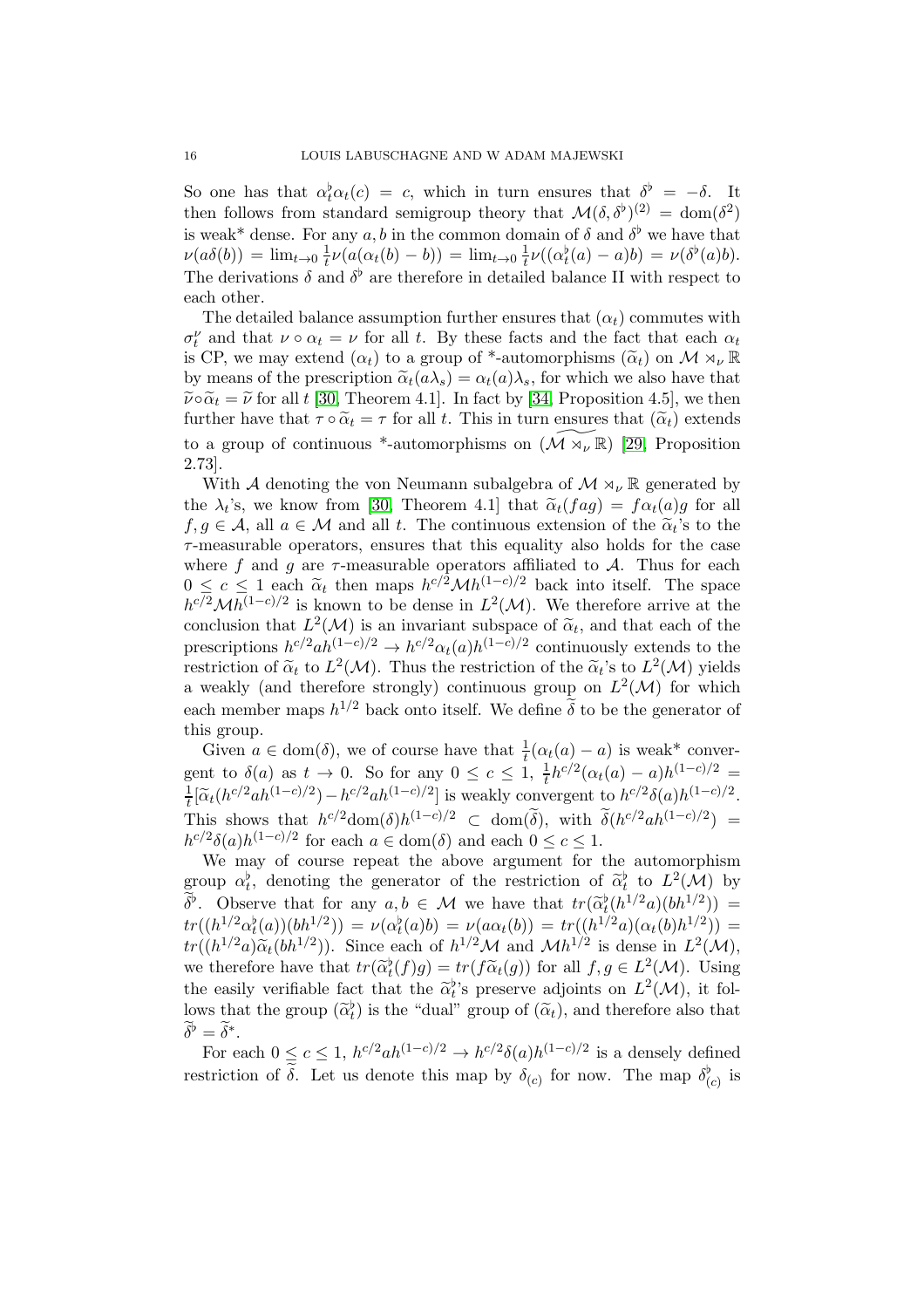defined analogously. For any  $a \in \text{dom}(\delta)$  and  $b \in \text{dom}(\delta^{\flat})$  we have that

$$
\langle h^{c/2}\delta(a)h^{(1-c)/2}, h^{c/2}bh^{(1-c)/2}\rangle = tr((h^{c/2}bh^{(1-c)/2})^*\tilde{\delta}(h^{c/2}ah^{(1-c)/2}))
$$
  
\n
$$
= tr(\tilde{\delta}^{\flat}((h^{c/2}bh^{(1-c)/2})^*)(h^{c/2}ah^{(1-c)/2}))
$$
  
\n
$$
= tr(\tilde{\delta}^{\flat}((h^{c/2}bh^{(1-c)/2}))^*(h^{c/2}ah^{(1-c)/2}))
$$
  
\n
$$
= tr((h^{c/2}\delta^{\flat}(b)h^{(1-c)/2})^*(h^{c/2}ah^{(1-c)/2}))
$$
  
\n
$$
= \langle h^{c/2}ah^{(1-c)/2}, h^{c/2}\delta^{\flat}(b)h^{(1-c)/2}\rangle.
$$

This shows that  $\delta_{(c)}^*$  is an extension of the densely defined operator  $\delta_{(c)}^{\flat}$ . Hence the  $\delta_{(c)}$  is closable with minimal closure  $\delta_{(c)}^{**}$ , and adjoint the minimal closure of  $\delta^{\flat}_{(c)}$ . Write  $\overline{\delta_{(c)}}$  for the minimal closure of  $\delta_{(c)}$ . Using the facts proved above, we can modify that to show that for any  $a \in \text{dom}(\delta^{\flat}\delta)$ , the operator  $\delta^{\flat}_{(c)}\delta_{(c)}$  is a densely defined symmetric operator which appears as the restriction of the self-adjoint operator  $\delta^*_{(c)}\overline{\delta_{(c)}}$ . But the facts we proved earlier about  $\delta$  and  $\delta^{\flat}$  enable us to show that on the one hand  $\delta$  is another possibly larger closure of  $\delta_{(c)}$ , and on the other that  $\tilde{\delta}^*\tilde{\delta} = \tilde{\delta}^{\flat}\tilde{\delta}$  is also a self-adjoint extension of the symmetric operator  $\delta^{\flat}_{(c)}\delta_{(c)}$ . The fact that  $\delta$  is an extension of  $\overline{\delta_{(c)}}$ , ensures that  $\delta^*\delta$  is an extension of  $\delta_{(c)}^{\flat}\delta_{(c)}$ . By the maximal symmetry of self-adjoint operators, these self-adjoint operators must agree. The agreement of  $\delta^* \delta$  and  $\delta^*_{(c)} \overline{\delta_{(c)}}$  in turn suffices to show that the closure of  $\delta_{(c)}$  is just  $\delta$ . We have therefore shown that for each  $0 \leq c \leq 1$ ,  $h^{c/2}$ dom $(\delta)h^{(1-c)/2}$  is a core for  $\widetilde{\delta}$ .

We proceed with showing that  $\|\widetilde{\alpha}_t(|x|)-|x\| \le \|\widetilde{\alpha}_t(x)-x\|$  for all  $x \in L_{sa}^2$ <br>which asso the theorem will then follow from I emma 5.7. Since for emin which case the theorem will then follow from Lemma [5.7.](#page-14-1) Since for any t and any  $x \in L^2_{sa}$  we have that  $\|\widetilde{\alpha}_t(|x|)\|^2 = tr(\widetilde{\alpha}_t(|x|)^2) = tr(\widetilde{\alpha}_t(x)^2) =$  $\|\widetilde{\alpha}_t(x)\|^2$ , the inequality will follow if we can show that we then also have that  $tr(x\widetilde{\alpha}_t(x)) \leq tr(|x|\widetilde{\alpha}_t(|x|)$  for all t.

Let  $x \in L_{sa}^2$  be given. We know that there exist  $x_+, x_- \in L^2_+$  such that  $x = x_{+} - x_{-}$  and  $|x| = x_{+} + x_{-}$ , with  $x_{+}x_{-} = 0$ . In addition we also have that the support projections  $s_+$  and  $s_-$  of  $x_+$  and  $x_-$ , are mutually orthogonal projections in  $M$ . So in this case we may take the partial isometry  $u$  in the polar form  $x = u|x|$  of x, to simply be  $u = s_{+} - s_{-}$ . We will then clearly have that u commutes with x, and that  $u^* = u$ . The operators  $\tilde{\alpha}_t(u)$  and  $\tilde{\alpha}_t(u)$  $\tilde{\alpha}_t(x)$  are of course similarly related. So for  $f = \tilde{\alpha}_t(u)\tilde{\alpha}_t(|x|^{1/2})|x|^{1/2}u$  and  $g = \tilde{\alpha}_t(|x|^{1/2})|x|^{1/2}$  we have that

$$
tr(x\tilde{\alpha}_t(x)) = tr(u|x|\tilde{\alpha}_t(u)\tilde{\alpha}_t(|x|))
$$
  
\n
$$
= tr(u|x|^{1/2}\tilde{\alpha}_t(|x|^{1/2})\tilde{\alpha}_t(u)\tilde{\alpha}_t(|x|^{1/2})|x|^{1/2})
$$
  
\n
$$
= tr(f^*g)
$$
  
\n
$$
\leq tr(f^*f)^{1/2}tr(g^*g)^{1/2}
$$
  
\n
$$
= tr(u|x|^{1/2}\tilde{\alpha}_t(|x|)|x|^{1/2}u)^{1/2}tr(|x|^{1/2}\tilde{\alpha}_t(|x|)|x|^{1/2})^{1/2}
$$
  
\n
$$
\leq tr(|x|^{1/2}\tilde{\alpha}_t(|x|)|x|^{1/2})
$$
  
\n
$$
= tr(|x|\tilde{\alpha}_t(|x|)).
$$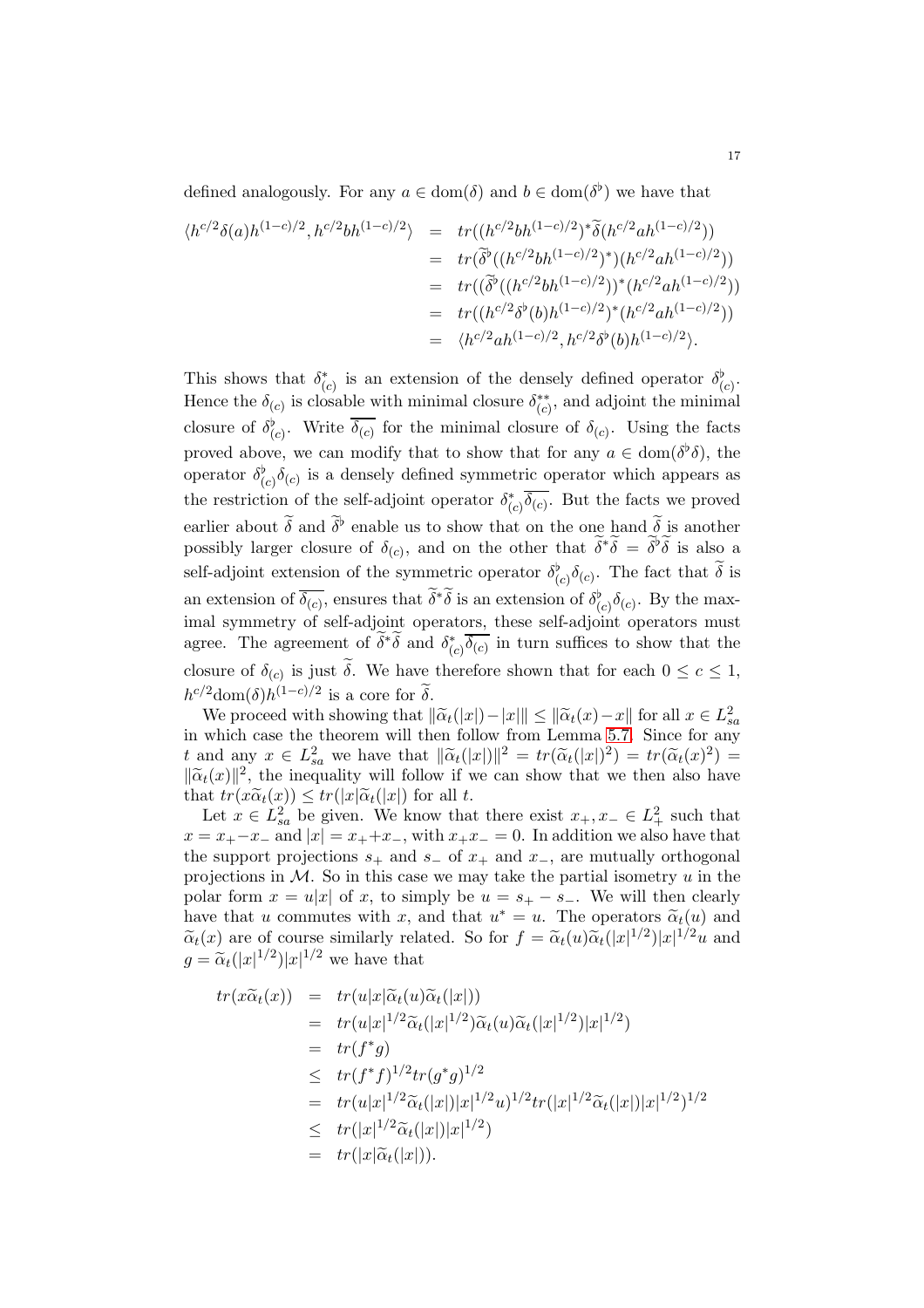It remains to prove the final claim. So let  $f \in \mathcal{Z}(\mathcal{M})_{sa}$  be given. Since for any  $x \in L^2(\mathcal{M})$  we have that  $||f \tilde{\delta}(x)||_2 = ||f| \tilde{\delta}(x)||_2$ , we may clearly assume that  $f \geq 0$ . Notice that we then further have that  $|| (f + \frac{1}{n})||$  $\frac{1}{n}1\,\delta(|x|)\|_2\leq$  $||(f + \frac{1}{n}1)\tilde{\delta}(x)||_2$  for all x and all n if and only if  $||(f + \frac{1}{n}1)\tilde{\delta}(|x|)||_2 \leq ||(f +$ 1  $\frac{1}{n}\mathbb{1}\delta(x)\|_{2}$  for all x. Hence we may assume  $f$  to also be invertible. For any  $x \in L^2(\mathcal{M})$  the quadratic form  $Q_f(x) = ||\tilde{f}\tilde{\delta}(x)||_2^2$  then satisfies  $Q_f(|x|) =$  $||f\delta(|x|)||_2^2 \le ||f||^2||f\delta(|x|)||_2^2 \le ||f||^2||f\delta(x)||_2^2 \le ||f||^2||f^{-1}||_2^2||f\delta(x)||_2^2 =$  $||f||^2||f^{-1}||^2Q_f(x)$ . By Theorem [5.4](#page-13-0) we then also have that  $Q_f(|x|) \leq Q_f(x)$ for all  $x \in L^2(\mathcal{M})$ , or equivalently that  $||f\delta(|x|)||_2 \leq ||f\delta(x)||_2$ . This then proves the theorem.

We next show that the class of derivations described by the preceding result, induce maps maps on  $L^2(\mathcal{M})$  which commute with  $\Delta^{1/2}$ .

<span id="page-17-0"></span>**Proposition 5.8.** Let  $\delta$  and  $\delta^{\flat}$  be as in the preceding theorem. Then both  $\delta$  and  $\delta^{\flat}$  commute with  $\Delta^{1/2}$ .

*Proof.* By the known theory of DBII [\[36\]](#page-30-17) the maps induced by  $(\alpha_t)$  on  $H_{\nu}$ commute with  $\Delta^{1/2}$ . Since  $\delta = \lim_{t\to 0} \frac{1}{t}$  $\frac{1}{t}(\alpha_t - \text{id})$ , so does the map  $ah^{1/2} \to$  $\delta(a)h^{1/2}$   $(a \in \text{dom}(\delta))$ . Hence the closure of this map -  $\delta$  also does. The proof for the map  $\tilde{\delta}^{\flat}$  is completely analogous.

We close this section with a description of quantum Laplacians which do induce Markov dynamics. The preceding analysis shows that this is a reasonably substantial class of Laplacians. Specifically Laplacians emanating from say a representation of  $\mathbb{R}^m$  as described in Remark [5.3](#page-12-1) all belong to this class.

<span id="page-17-1"></span>**Proposition 5.9.** Let  $\Gamma$  and  $\Gamma^{\flat}$  be n-dimensional spaces of weak\*-densely defined quadratic derivations respectively spanned by  $\{\delta_1,\ldots,\delta_n\}$  and  $\{\delta_1^{\flat},\ldots,\delta_n^{\flat}\}$ where the pairs  $(\delta, \delta^{\flat})$  from this space are in detailed balance II with respect to each other. (Given a linear combination  $\delta$  of the  $\delta_i$ 's, we here wrote  $\delta^{\flat}$ for the corresponding linear combination of the  $\delta_i^{\flat}$ 's.) Further let  $D = [d_{ij}]$ be a real positive definite invertible matrix. If  $-\mathcal{L} = [\sum_{1 \leq i,j \leq 1} d_{ij} \tilde{\delta}_i^* \tilde{\delta}_j]$  is a reality-preserving self-adjoint positive definite operator, then  $\mathcal{L}$  will generate a semigroup  $(K_t)$  of Markov operators on  $L^2(\mathcal{M})$ .

Situations in which one obtains an n-dimensional space of derivations of the type described above, are typically situations in which there is a weak\* continuous action of the group  $\mathbb{R}^n$  on the ambient von Neumann algebra which is in detailed balance II with another such action. As noted in Remark [5.3](#page-12-1) the derivations  $\delta_i$  would in this case be the generators of the action of the coordinate axes on M, with a linear combination of the  $\delta_i$ 's representing the scaled generator of the \*-automorphism induced by the action of  $\mathbb{R}^n$ along the line through origin in the direction of the corresponding linear combination of the unit vectors  $e_i$  corresponding to the coordinate axes.

Proof. We know from our earlier analysis that under the given hypothesis,  $\mathcal L$  induces a semigroup  $(\mathcal K_t)$  of contractive positive-definite operators. Since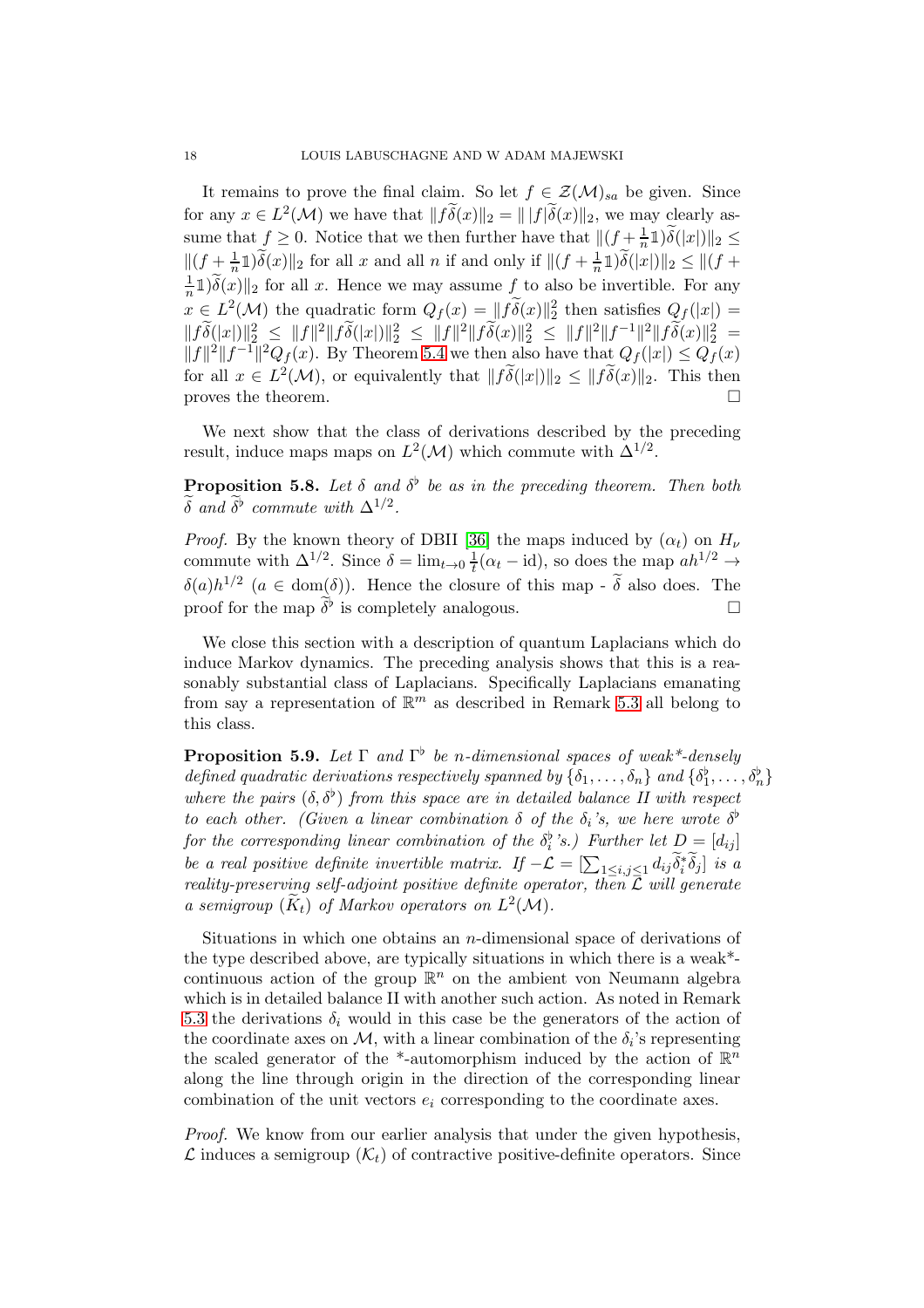$\mathcal{L}(h^{1/2}) = 0$  we also have that  $\mathcal{K}_t(h^{1/2}) = h^{1/2}$  for each t. So to see that  $(\mathcal{K}_t)$  is Markov, all we still need to show is that  $(\mathcal{K}_t)$  preserves positivity.

Consider the matrix  $[d_{ij}]^{1/2} = C = [c_{ij}]$ . Since D is a positive definite matrix over the reals, the same is true of C. For each fixed i, set  $d_i =$  $[\sum_{k=1}^{n} c_{ik}\delta_k]$ . By hypothesis each  $d_i$  will be a quadratic derivation. Hence  $\bigoplus_{1 \leq i \leq n} d_i$  is a quadratic derivation on  $\bigoplus_{1 \leq i \leq n} M$ . Checking reveals that each  $d_i$  is in DBII with respect to  $d_i^{\flat} = [\sum_{k=1}^n c_{ik} \delta_k^{\flat}]$ , and that the conclusions of Theorem [5.6](#page-14-0) are applicable to this pair.

We remind the reader that  $L^2(\oplus_{1\leq i\leq n}M)=\oplus_{1\leq i\leq n}L^2(M)$  (see [\[47,](#page-31-7) Re-mark II.30]). If now we apply Theorem [5.6](#page-14-0) to  $\bigoplus_{1 \leq i \leq n} d_i$ , we will for any  $(x_i) \in \text{dom}(\bigoplus_{1 \leq i \leq n} d_i)$  have that

$$
\sum_{1 \leq i \leq n} \|\widetilde{d}_i(|x_i|)\|_2^2 \leq \sum_{1 \leq i \leq n} \|\widetilde{d}_i(x_i)\|_2^2.
$$

In the case where  $x = x_1 = \cdots = x_n$ , the above inequality translates to the claim that

$$
\sum_{1 \le i \le n} \|\widetilde{d}_i(|x|)\|_2^2 \le \sum_{1 \le i \le n} \|\widetilde{d}_i(x)\|_2^2.
$$

Since C is a real positive-definite matrix we will have that  $\widetilde{d}_i^* = [\sum_{k=1}^n c_{ik} \widetilde{\delta}_k^*] =$  $[\sum_{k=1}^{n} c_{ki} \widetilde{\delta}_k^*]$  and hence that

$$
\begin{aligned}\n\left[\sum_{i=1}^{n} \tilde{d}_{i}^{*} \tilde{d}_{i}\right] &= \left[\sum_{i=1}^{n} \sum_{k=1}^{n} c_{ki} \tilde{\delta}_{k}^{*} \right] \left[\sum_{m=1}^{n} c_{im} \tilde{\delta}_{m}\right] \\
&\geq \left[\sum_{1 \leq k, m \leq n} \sum_{i=1}^{n} c_{ki} c_{im} \tilde{\delta}_{k}^{*} \tilde{\delta}_{m}\right] \\
&= \left[\sum_{1 \leq k, m \leq n} d_{km} \tilde{\delta}_{k}^{*} \tilde{\delta}_{m}\right] \\
&= -\mathcal{L}.\n\end{aligned}
$$

Then also  $\left[\sum_{i=1}^n \tilde{d}_i^* \tilde{d}_i\right] = \left[\sum_{i=1}^n \tilde{d}_i^* \tilde{d}_i\right]^* \subseteq -\mathcal{L}^* = -\mathcal{L}$ , showing that in fact  $-\mathcal{L} = \left[\sum_{i=1}^n \tilde{d}_i^* \tilde{d}_i\right]$ . We claim that we will for any  $x \in L^2(\mathcal{M})$  then have that

$$
-\langle \mathcal{L}x, x \rangle = \sum_{1 \leq i \leq n} \|\widetilde{d}_i(x)\|_2^2.
$$

To see this notice that the quadratic form on the right corresponds to the socalled "form-sum" of the  $\tilde{d}_i^*\tilde{d}_i$ 's and the form on the left to the strong sum. However the specific properties of the  $d_i$ 's, ensure that these two sums agree. (See [\[29,](#page-30-12) Proposition 3.26(1)] and the dicussion preceding it for details. For  $Q_{\mathcal{L}}(x) = -\langle \mathcal{L}x, x \rangle$  it now follows that  $Q_{\mathcal{L}}(x) \leq Q_{\mathcal{L}}(x)$ . The fact that the semigroup  $(\mathcal{K}_t)$  preserves positivity, then follows from Theorem [5.4.](#page-13-0)

**Remark 5.10.** In the case where  $\mathcal{L} = -[\sum_{1 \leq k \leq n} \tilde{\delta}_k^* \tilde{\delta}_k]$  we don't need the derivations  $\{\delta_1,\ldots,\delta_n\}$  to span a space of quadratic derivations for the proof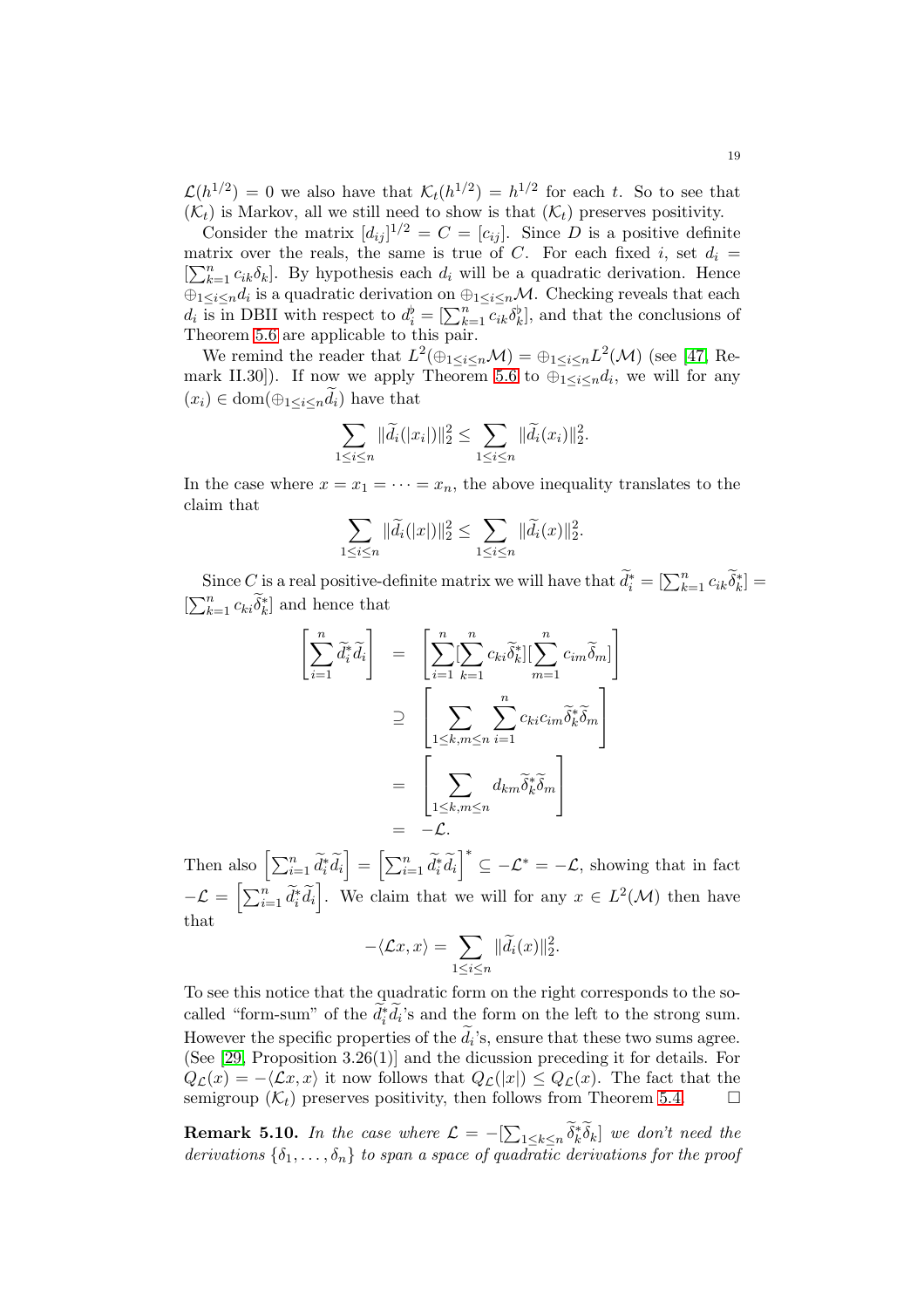to go through. Merely assuming  $\{\delta_1, \ldots, \delta_n\}$  to be a set of quadratic derivations for which  $[\sum_{1\leq i\leq 1} \widetilde{\delta}_i^* \widetilde{\delta}_i]$  is a densely defined self-adjoint positive definite operator will be enough.

#### <span id="page-19-2"></span>6. Quantum Fokker-Planck dynamics

<span id="page-19-0"></span>We consider options for formulating a quantum version of equation  $(2.4)$ of [\[6\]](#page-29-0), namely

(1) 
$$
z_t = -\text{div}(\mathbf{D}\nabla z) + V(x)z,
$$

where  $V$  is a potential and  $D$  a positive definite matrix. Notice that the function A in equation  $(2.1)$  of  $[6]$  is a real-valued function from the Sobolev space given there. This in turn ensures that the function  $V$  in the above formula is also real-valued. (See equation (2.5) in [\[6\]](#page-29-0).) This in turn ensures that  $\mathcal{H}_c = -\text{div}(\mathbf{D}\nabla) + V$  is a self-adjoint operator for which we also have that  $\sigma(\mathcal{H}_c) \subset [0,\infty)$ .

Our preceding analysis suggests  $\mathcal{L} = -[\sum_{1 \le i,j \le n} d_{ij} \tilde{\delta}_i^* \tilde{\delta}_j]$  as a quantum analog of  $-\text{div}D\nabla$ . With V as in section [4,](#page-7-0) the following then seems to be a good substitute for equation [\(1\)](#page-19-2):

(2) 
$$
f_t = -\left[\sum_{1 \le i,j \le n} d_{ij} \widetilde{\delta}_i^* \widetilde{\delta}_j\right](f) + \widetilde{V}(f) \text{ for all suitable } f.
$$

(In the above f is a function from  $[0, \infty)$  to M).

This actually accords well with the classical and quantum theory. As far as the classical theory is concerned, careful reading of pp 50-51 of [\[6\]](#page-29-0), shows that the operator  $\mathcal{H}_c$  induced by  $z \to -\text{div}(\mathbf{D}\nabla)z + V(x)z$  has ground state  $z_{\infty} = \sqrt{\rho_{\infty}}$  where  $\rho_{\infty} \in L^{1}$  is the unique normalized steady state of the system. Now suppose that as was the case above, the operator  $\widetilde{V}$  does indeed annihilate  $h^{1/2}$ . Then  $h^{1/2} \in L^2$  will be a ground state of the operator  $\mathcal{H}_q = -[\sum_{1 \leq i,j \leq n} d_{ij} \tilde{\delta}_i^* \tilde{\delta}_j] + \tilde{V}$  in the sense that  $-[\sum_{1 \leq i,j \leq n} d_{ij} \tilde{\delta}_i^* \tilde{\delta}_j](h^{1/2}) +$  $\widetilde{V}(h^{1/2}) = 0$ . Also h (the square of this ground state  $h^{1/2}$ ) will then correspond to the state  $\nu$ . So the properties of at least this part of  $\mathcal{H}_q$  =  $-[\sum_{1 \leq i,j \leq n} d_{ij} \tilde{\delta}_i^* \tilde{\delta}_j] + \tilde{V}$  will then closely match the structure we have in [\[6\]](#page-29-0). Having identified both suitable quantum potential and Laplacian terms, we are now able to present the main result of this paper:

<span id="page-19-1"></span>**Theorem 6.1** (Quantum Fokker-Planck dynamics). Let  $\mathcal{L} = -[\sum_{1 \leq i,j \leq n} d_{ij} \tilde{\delta}_i^* \tilde{\delta}_j]$ be a reality-preserving self-adjoint operator which generates an  $L^2$  Markov semigroup, and let the operator  $T$  used to define  $V$  satisfy DBII. Then the following holds:

- (1) Both  $\mathcal{H}_q = \mathcal{L} + \tilde{V}$  and  $\mathcal{H}_q^* = \mathcal{L} + \tilde{V}^{\flat}$  are generators of conservative  $L^2(\mathcal{M})$  Markov  $C_0$ -semigroups  $(\mathcal{T}_t)$  and  $(\mathcal{T}_t^{\flat})$ , which are adjoints of each other.
- (2) The semigroups  $(\mathcal{T}_t)$  and  $(\mathcal{T}_t^{\flat})$  are induced by conservative integrable Markov semigroups  $(T_t)$  and  $(T_t^{\flat})$  which are KMS-adjoints of each other, in the sense that  $\mathcal{T}_t = T_t^{(2)}$  $\mathcal{T}_t^{(2)}$  and  $\mathcal{T}_t^{\flat} = (T_t^{\flat})^{(2)}$  for each t.
- (3) If  $\mathcal L$  commutes with the modular operator  $\Delta^{1/2}$ , the semigroups  $(T_t)$ and  $(T_t^{\flat})$  are in detailed balance II with respect to each other.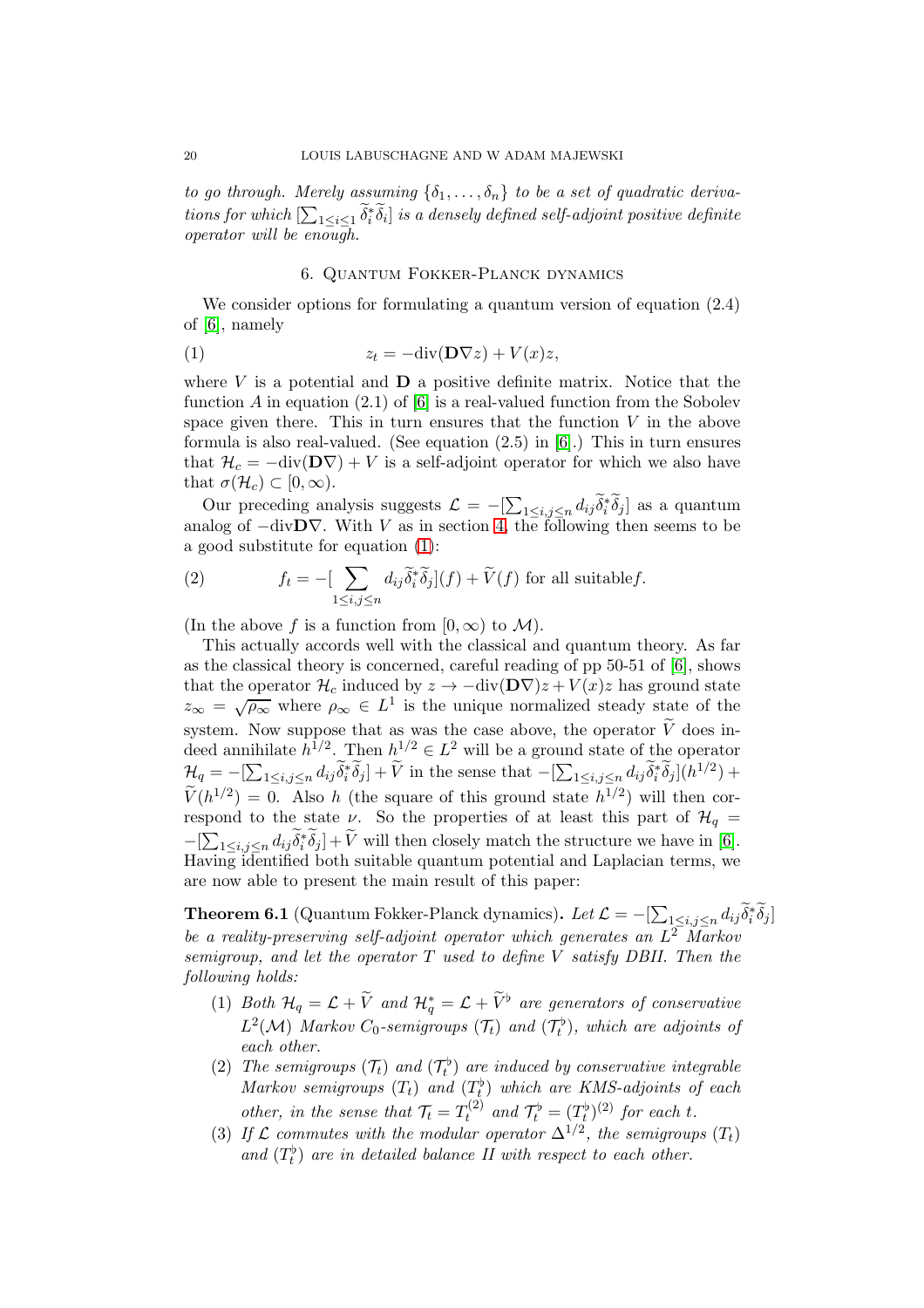*Proof.* Since each of  $\mathcal{L}, \tilde{V}$  and  $\tilde{V}^{\flat}$  generate contractive semigroups, each is dissipative. But since  $\widetilde{V}$  and  $\widetilde{V}^{\flat} = \widetilde{V}^*$  are both bounded and everywhere defined, this ensures that  $\mathcal{H}_q = \mathcal{L} + \tilde{V}$  and  $\mathcal{H}_q^* = \mathcal{L} + \tilde{V}^{\flat}$  are both dissipative. So by a well-known corollary of the Lumer-Philips theorem, they generate  $C_0$ -semigroups  $(\mathcal{T}_t)$  and  $(\mathcal{T}_t^{\flat})$ , which are adjoints of each other. Next observe that for each  $\alpha > 0$ , the resolvents  $\alpha(\alpha Id - \mathcal{L})^{-1}$ ,  $\alpha(\alpha Id - \tilde{V})^{-1}$  and  $\alpha(\alpha Id - \tilde{V}^{\flat})^{-1}$ ) each preserve order and map  $h^{1/2}$  onto  $h^{1/2}$ . (This follows from the well known formulae  $(\alpha \text{Id} - \mathcal{L})^{-1} = \int_0^\infty e^{-\alpha t} \widetilde{K}_t dt$ , etc.) Since the Trotter-Kato theorem [\[11,](#page-30-9) Corollary 3.1.31] ensures that  $\mathcal{T}_t = \lim_{n \to \infty} [(\text{Id} - t)^{-1} (\text{Id} - t)^{-1}]$  for each  $(\frac{t}{n}\mathcal{L})^{-1}(\text{Id}-\frac{t}{n}\widetilde{V})^{-1}]^n$  and  $\mathcal{T}_t^{\flat}=\lim_{n\to\infty}[(\text{Id}-\frac{t}{n}\mathcal{L})^{-1}(\text{Id}-\frac{t}{n}\widetilde{V}^{\flat})^{-1}]^n$  for each  $t > 0$ , it follows that each  $\mathcal{T}_t$  and  $\mathcal{T}_t^{\flat}$  also maps  $h^{1/2}$  onto  $h^{1/2}$  and preserves order .

Claim  $(2)$  follows from the analysis in section [3.](#page-3-1) As far as  $(3)$  is concerned recall that by Theorem [4.2](#page-8-0)  $\tilde{V}$  commutes with  $\Delta^{1/2}$ . But then each ( $\lambda$ Id –  $(V)^{-1}$  ( $\lambda > 0$ ) clearly also does. Similarly if  $\mathcal L$  commutes with  $\Delta^{1/2}$ , then so does each  $(\lambda id - \mathcal{L})^{-1}$   $(\lambda > 0)$ . We may then once again invoke the Trotter-Kato theorem [\[11,](#page-30-9) Corollary 3.1.31] to conclude that each  $\mathcal{T}_t$  also commutes with  $\Delta^{1/2}$ . The claim now follows from Theorem 3.12. with  $\Delta^{1/2}$ . The claim now follows from Theorem [3.12.](#page-6-0)

### 7. Asymptotic behaviour of the dynamics

<span id="page-20-0"></span>Here we pass to the special case where the operator  $\tilde{V}$  in  $\mathcal{H}_q = \mathcal{L} + \tilde{V}$  is self-adjoint. This of course corresponds to the case where the Schwarz map T which induces V satisfies  $T = T^{\flat}$ . Notice that the fact that  $|T(a) - a|^2 \ge 0$ for any  $a \in \mathcal{M}$ , ensures that  $|T(a)|^2 + |a|^2 \ge a^*T(a) + T(a^*)a$  and hence that  $2\text{Re}(\nu(a^*T(a))) \leq \nu(|T(a)|^2 + |a|^2) \leq \nu(T(a^*a) + a^*a) \leq 2\nu(a^*a)$ . In terms of the action of  $\tilde{T}$  on  $H_{\nu}$ , this fact translates to the claim that  $\text{Re}(\langle \widetilde{T}(\eta(a)), \eta(a)\rangle) \leq \langle \eta(a), \eta(a)\rangle$ . By continuity this inequality holds for all  $\xi \in H_{\nu}$ . This ensures that  $-\text{Re}(\langle \widetilde{V}(\xi), \xi \rangle) = \langle \xi, \xi \rangle - \text{Re}(\langle \widetilde{T}(\xi), \xi \rangle) \geq 0$ . Thus if  $\tilde{V}$  is self-adjoint, then  $-\tilde{V}$  is positive definite, with  $-\mathcal{H}_q$  then being the sum of two positive definite maps, one of which is bounded. Hence  $-\mathcal{H}_q$  is itself then positive definite. Given that this holds, we will use the spectral resolution  $e_{\lambda}$  of the operator  $-\mathcal{H}_q = -\mathcal{L} - \widetilde{V}$  as the basis of our computations. Given the equation

$$
f_t = -\left[\sum_{1 \le i,j \le n} d_{ij} \tilde{\delta}_i^* \tilde{\delta}_j\right](f) + \tilde{V}(f) = \mathcal{H}_q(f)
$$

with initial condition  $f(0) = f_0 \in H_{\nu}$ , the formal function  $f(t) = e^{t\mathcal{H}_q} f_0$ will be a solution if the formula makes sense, etc, etc. Using the spectral resolution of  $-\mathcal{H}_q$ , the solution can formally be written as

$$
f(t) = \int_{\sigma(\mathcal{H}_q)} e^{-t\lambda} \, de_\lambda(f_0) = (1 - s_{\mathcal{H}_q})(f_0) + \int_{\sigma(\mathcal{H}_q) \setminus \{0\}} e^{-t\lambda} \, de_\lambda(f_0)
$$

where  $s_{\mathcal{H}_q}$  is the support projection. Now if there is a "gap" in the spectrum of  $-\mathcal{H}_q$  in the sense that  $\sigma(-\mathcal{H}_q) \subset \{0\} \cup [\gamma,\infty)$  for some  $\gamma > 0$  then one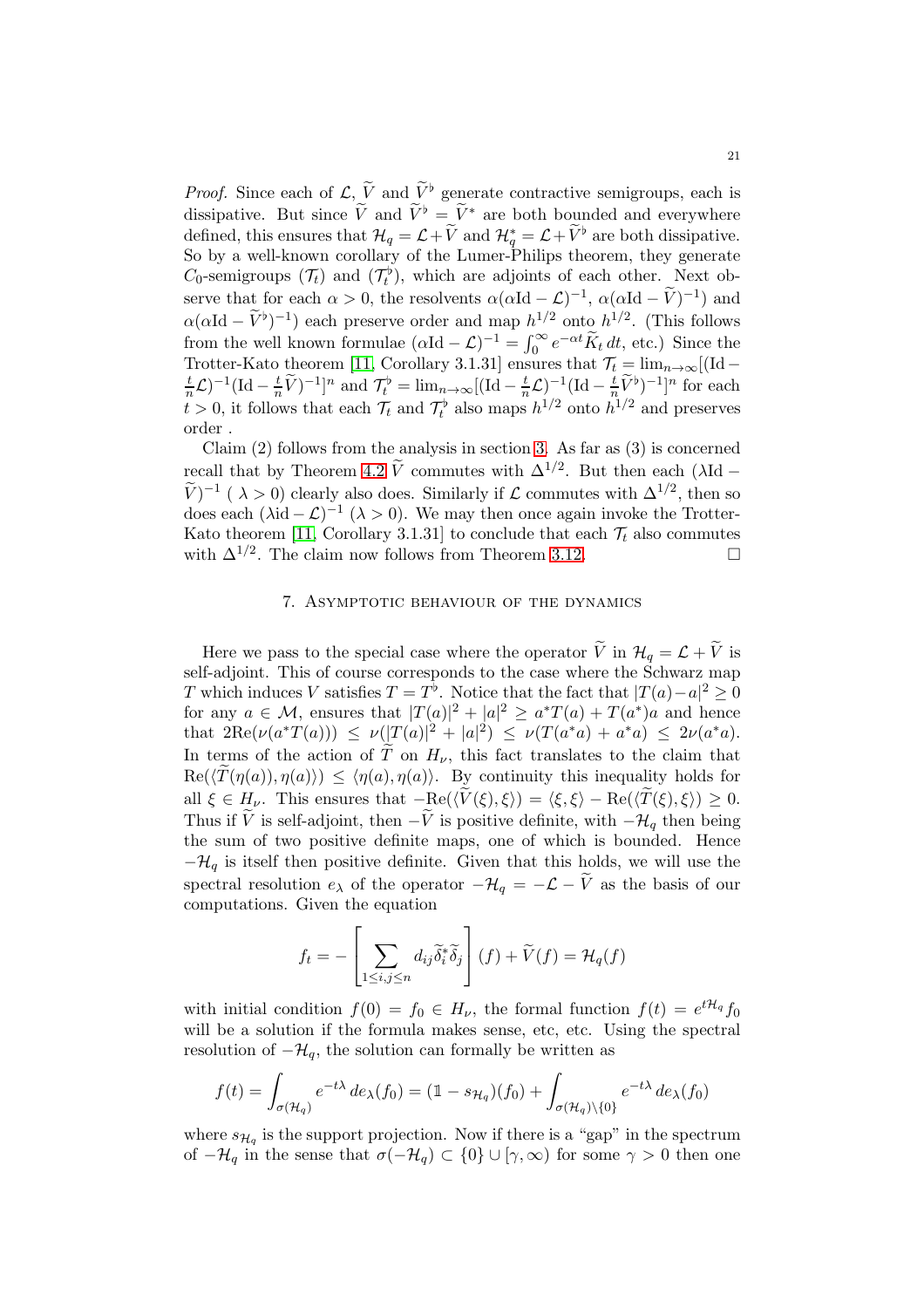should be able to use the fact that  $\lambda \to e^{-t\lambda}$  is decreasing to show that

$$
\|\int_{\sigma(-\mathcal{H}_q)\setminus\{0\}}e^{-t\lambda}\,de_\lambda(f_0)\|\leq e^{-t\gamma}\|\int_{\sigma(-\mathcal{H}_q)\setminus\{0\}}\,de_\lambda(f_0)\| = e^{-t\gamma}\|s_{\mathcal{H}_q}(f_0)\|.
$$

So in this case  $f(t) \to (1 - s_{\mathcal{H}_q})(f_0)$  as  $t \to \infty$ . However this conclusion should hold even when there is no gap. Since  $\mathcal{H}_q(h^{1/2}) = 0$  we know that  $0 \in \sigma(-\mathcal{H}_q)$ , and if there is no gap here, then surely  $e_{[0,\gamma)}$  converges strongly to  $e_0 = (1 - s_{\mathcal{H}_q})$  as  $\gamma$  decreases to 0. So given  $\epsilon > 0$ , we should be able to find  $a \gamma > 0$  so that  $||e_{[0,\gamma)}(f_0) - e_0(f_0)|| = ||e_{(0,\gamma)}(f_0)|| \le \epsilon$ . We can then argue as before to show that  $\|\int_{\sigma(-\mathcal{H}_q)\cap[\gamma,\infty)}e^{-t\lambda} de_{\lambda}(f_0)\| \leq e^{-t\gamma}\|e_{[\gamma,\infty)}(f_0)\|.$  Together these two estimates show that  $\limsup_{t\to\infty} \| \int_{\sigma(-\mathcal{H}_q)\setminus\{0\}} e^{-t\lambda} d e_\lambda(f_0) \| \leq$  $\epsilon$ . Since  $\epsilon > 0$  was arbitrary, we have lim<sub>t→∞</sub>  $|| \int_{\sigma(-\mathcal{H}_q) \setminus \{0\}} e^{-t\lambda} d e_{\lambda}(f_0) || = 0$ as required. So here too  $f(t) \to (1 - s_{\mathcal{H}_q})(f_0)$ . So we get the following theorem:

**Theorem 7.1.** Let the Laplacian  $\mathcal L$  be the generator of an  $L^2$  Markov semigroup, let T satisfy DBII and let  $\widetilde{V}$  be self-adjoint. For any  $f_0 \in H_{\nu}$ ,  $T_t^{(2)}$  $t^{(2)}(f_0)$ will then be a solution of the equation

$$
f_t = -\left[\sum_{1 \le i,j \le n} d_{ij} \tilde{\delta}_i^* \tilde{\delta}_j\right](f) + \tilde{V}(f) = \mathcal{H}_q(f)
$$

with initial condition  $f(0) = f_0 \in H_{\nu}$ , where  $(T_t^{(2)})$  $(t^{(2)}_t)$  is as in the previous subsection. For this solution we have that  $T_t^{(2)}$  $(t_0^{(2)}(f_0) \rightarrow (1 - s_{\mathcal{H}_q})(f_0)$  as  $t\to\infty$ .

In closing we explain how this compares to the context of [\[6\]](#page-29-0). From the remark at the bottom of page 51 of [\[6\]](#page-29-0) it is clear that in that setting the kernel of  $\mathcal{H}_c$  is the one-dimensional space span $(z_\infty)$ . Part of what Arnold, et al, seem to do in equation (2.4) of [\[6\]](#page-29-0) is to scale the initial condition so that there  $(1 - s_{\mathcal{H}_c})(z_0) = z_{\infty}$  where they have also arranged things so that  $z_{\infty} = \sqrt{\rho_{\infty}}$ . In the quantum setting  $\rho_{\infty}$  corresponds to  $h = \frac{d\tilde{\nu}}{d\tau}$  and hence  $z_{\infty}$  to  $h^{1/2}$ . We do have that  $h^{1/2} \in \text{ker}(\mathcal{H}_q)$ , but we do not know if the kernel of  $\mathcal{H}_q$  is one-dimensional. So we are not able to follow [\[6\]](#page-29-0) and arrange matters so that  $(1 - s_{\mathcal{H}_q})(f_0) = h^{1/2}$ .

### <span id="page-21-0"></span>7.1. Convergence to equilibrium.

In this subsection we again assume that  $\widetilde{V}$  is self-adjoint, and also that  $\mathcal L$ commutes with  $\Delta^{1/2}$ , and generates an  $L^2$  Markov semigroup. Here we will prefer the Haagerup  $L^2$ -approach to  $H_{\nu}$  where  $\eta(a)$  is replaced with  $ah^{1/2}$ . Once again consider the equation

$$
f_t = -\mathcal{L}(f) + \dot{V}(f) = -\mathcal{H}_q(f)
$$

but this time start with the initial condition  $f(0) = ah^{1/2} \in H_{\nu}$  where  $a \in \mathcal{M}_+$  is selected so that  $h^{1/2}ah^{1/2}$  is a state (a norm 1 element of  $L^1_+$ ). This means that  $1 = ||h^{1/2}ah^{1/2}||_1 = tr(h^{1/2}ah^{1/2}) = \nu(a)$ .

We know from the analysis of the previous subsection that  $\mathcal{H}_q$  generates a conservative  $L^2$  Markov semigroup on  $L^2$  which is of the form  $(T_t^{(2)})$  $\binom{1}{t}$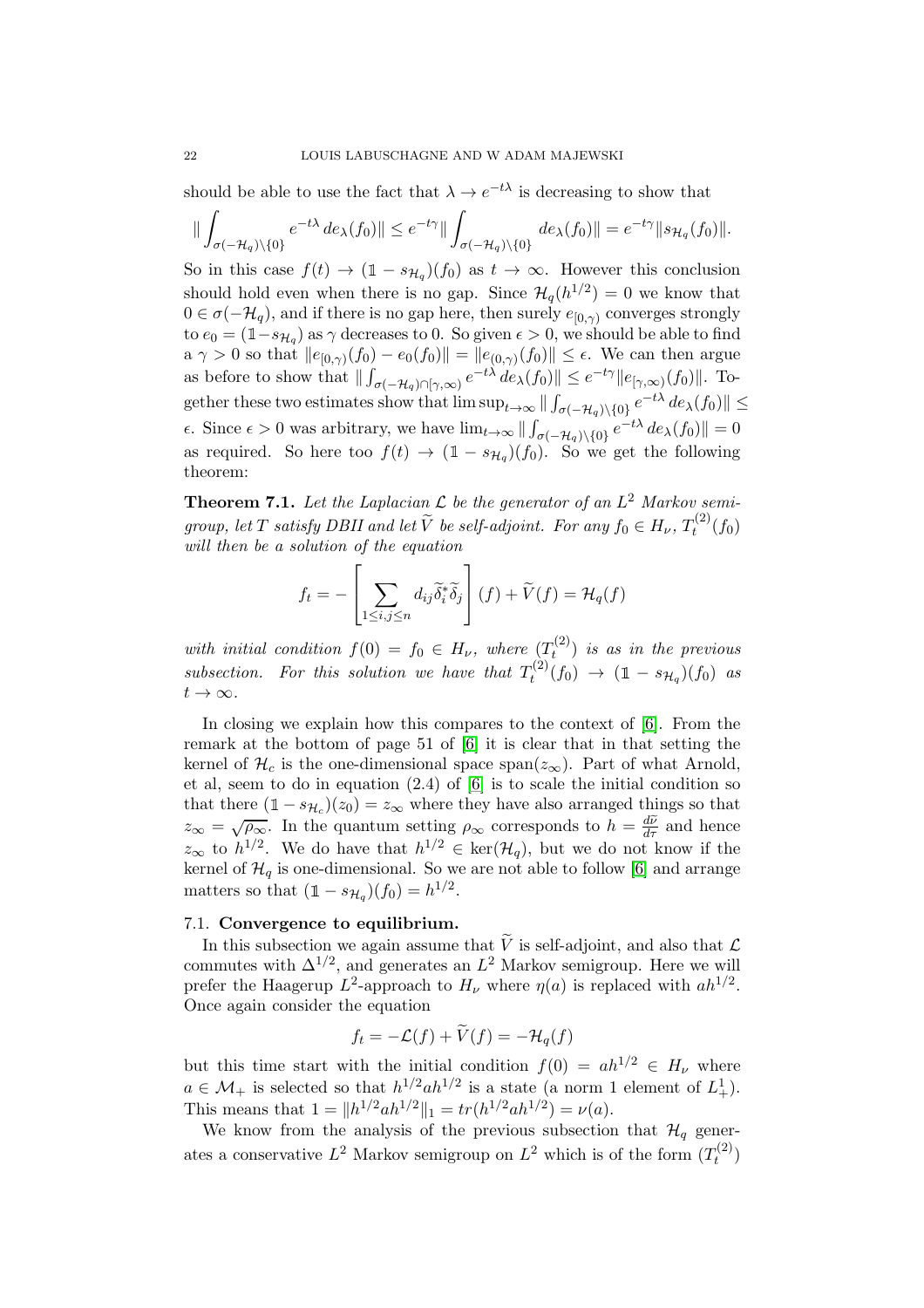for some conservative Markov semigroup  $(T_t)$  on  $\mathcal{M}$ , and that we also have  $T_t^{(2)}$  $t^{(2)}(ah^{1/2}) = T_t(a)h^{1/2}$ . Now recall that in the above context  $T_t^{(2)}$  $t^{(2)}(ah^{1/2}) \to$  $(1-s_{\mathcal{H}_q})(ah^{1/2})$ . Since  $h^{1/2}T_t^{(2)}$  $t^{(2)}_t(ah^{1/2}) = h^{1/2}T_t(a)h^{1/2}$  for each t, and since  $T_t$ 's preserve positivity, we have that  $h^{1/2}T_t^{(2)}$  $t^{(2)}(ah^{1/2}) \in L^1_+(\mathcal{M})$  for each t. Recall that each  $T_t$  satisfies DBII. We therefore have that  $||h^{1/2}T_t^{(2)}||$  $t^{(2)}(ah^{1/2})\|_1 =$  $\|h^{1/2}T_t(a)h^{1/2}\|_1 = tr(h^{1/2}T_t(a)h^{1/2}) = \nu(T_t(a)) = \nu(a) = 1.$  So each  $h^{1/2}T_t^{(2)}$  $t^{(2)}(ah^{1/2})$  is a norm 1 state (norm 1 element of  $L<sup>1</sup><sub>+</sub>$ ). Moreover by Hölder's inequality, the net  $\{h^{1/2}T_t^{(2)}\}$  $t^{(2)}(ah^{1/2})$ } must converge in  $L^1$ -norm to  $h^{1/2}(\mathbb{1}-s_{\mathcal{H}_q})(ah^{1/2}),$  which must then also be a norm 1 element of  $L^1_+$  since the cone  $L^1_+$  is norm-closed in  $L^1$ . Although we shall not need this just yet, we pause to show that  $h^{1/2}(\mathbb{1}-s_{\mathcal{H}_q})(ah^{1/2})$  is in fact of the form  $h^{1/2}a_0h^{1/2}$ for some positive  $a_0 \in \mathcal{M}$ , where  $a_0 h^{1/2}$  is in the kernel of  $\mathcal{H}_q$ . To see this notice that we will for each t have that  $h^{1/2}T_t(a)h^{1/2} \leq ||T_t(a)||_{\infty}h = ||a||h.$ So in the limit we will have that  $0 \leq h^{1/2}(\mathbb{1} - s_{\mathcal{H}_q})(ah^{1/2}) \leq ||a||h$ . Thus by Lemma [3.7,](#page-5-0) there must exist some  $a_0 \in \mathcal{M}_+$  such that  $h^{1/2}(\mathbb{1}-s_{\mathcal{H}_q})(ah^{1/2})=$  $h^{1/2}a_0h^{1/2}$ , or equivalently that  $(1-s_{\mathcal{H}_q})(ah^{1/2})=a_0h^{1/2}$ . The above convergence in  $L^2(\mathcal{M})$  may now be reformulated as the claim that  $T_t^{(2)}$  $t^{(2)}(ah^{1/2}) \to$  $a_0h^{1/2}$  as  $t\to\infty$ .

The above discussion now yields the following very nice corollary.

<span id="page-22-0"></span>Corollary 7.2. Let  $\widetilde{V}$  be self-adjoint, and let  $\mathcal L$  commute with  $\Delta^{1/2}$  and generate an  $L^2$  Markov semigroup. Let  $(T_t)$  be the integrable conservative Markov semigroup induced by  $\mathcal{H}_q$  on M. For any positive norm 1 element f of  $L^1(\mathcal{M})$ , each  $T_t^{(1)}$  $t^{(1)}(f)$  will also be a positive norm 1 element, with  $\{T_t^{(1)}\}$  $t^{(1)}(f)$  converging to some positive norm 1 element of  $L^1$  as  $t \to \infty$ .

*Proof.* Given  $\epsilon > 0$ , select an element  $a \in M_+$  so that  $h^{1/2}ah^{1/2}$  is a state and  $||h^{1/2}ah^{1/2} - f|| \leq \frac{\epsilon}{3}$ . We know that  $\{T_t^{(1)}\}$  $t^{(1)}(h^{1/2}ah^{1/2})\}$  converges to some state  $h^{1/2}a_0h^{1/2}$  as  $t\to\infty$ . So  $\left(T_t^{(1)}\right)$  $(t^{(1)}(h^{1/2}ah^{1/2})\})$  is Cauchy, and hence we may find some  $t_0$  such that  $||T_t^{(1)}||$  $T_t^{(1)}(h^{1/2}ah^{1/2}) - T_s^{(1)}(h^{1/2}ah^{1/2})$   $||_1 \leq \frac{\epsilon}{3}$ we may not some  $\iota_0$  such that  $\|\mu_t\|$  ( $\iota_0$  and  $\iota_j$ )  $\iota_s$  ( $\iota_t$  and  $\iota_j$ )  $\|\iota\| \leq \iota_3$ <br>whenever  $t, s \geq t_0$ . Now recall that the fact that  $\nu \circ T_t = \nu$  for each  $t$ , ensures that each  $T_t^{(1)}$  $t_t^{(1)}$  is a norm 1 operator on  $L^1$  [\[30,](#page-30-15) Theorem 5.1]. Thus for all  $s, t \geq t_0$  we have that

$$
\label{eq:2.1} \begin{split} &\|T^{(1)}_t(f)-T^{(1)}_s(f)\|\\ &\leq \|T^{(1)}_t(f)-T^{(1)}_t(h^{1/2}ah^{1/2})\|+\|T^{(1)}_t(h^{1/2}ah^{1/2})-T^{(1)}_s(h^{1/2}ah^{1/2})\|\\ &\qquad \qquad +\|T^{(1)}_s(h^{1/2}ah^{1/2})-T^{(1)}_s(f)\|\\ &\leq \|f-h^{1/2}ah^{1/2}\|+\|T^{(1)}_t(h^{1/2}ah^{1/2})-T^{(1)}_s(h^{1/2}ah^{1/2})\|+\|h^{1/2}ah^{1/2}-f\|\\ &\leq \epsilon. \end{split}
$$

The net  $\{T_t^{(1)}\}$  $(t^{(1)}(f))$  is therefore Cauchy, and must therefore converge to some  $f_0 \in L^1$ . But for each  $t, T_t^{(1)}$  $t^{(1)}(h^{1/2}ah^{1/2}) = h^{1/2}T_t(a)h^{1/2}$  was shown to be a state in the preceding discussion. Since  $||T_t^{(1)}||$  $T_t^{(1)}(f) - T_t^{(1)}$  $\|t^{(1)}(h^{1/2}ah^{1/2})\| \leq$  $||f - h^{1/2}ah^{1/2}|| < \epsilon$  and since  $\epsilon$  was arbitrary, each  $T_t^{(1)}$  $t^{(1)}(f)$  is therefore also a state, with limit  $f_0$  then necessarily also being a state.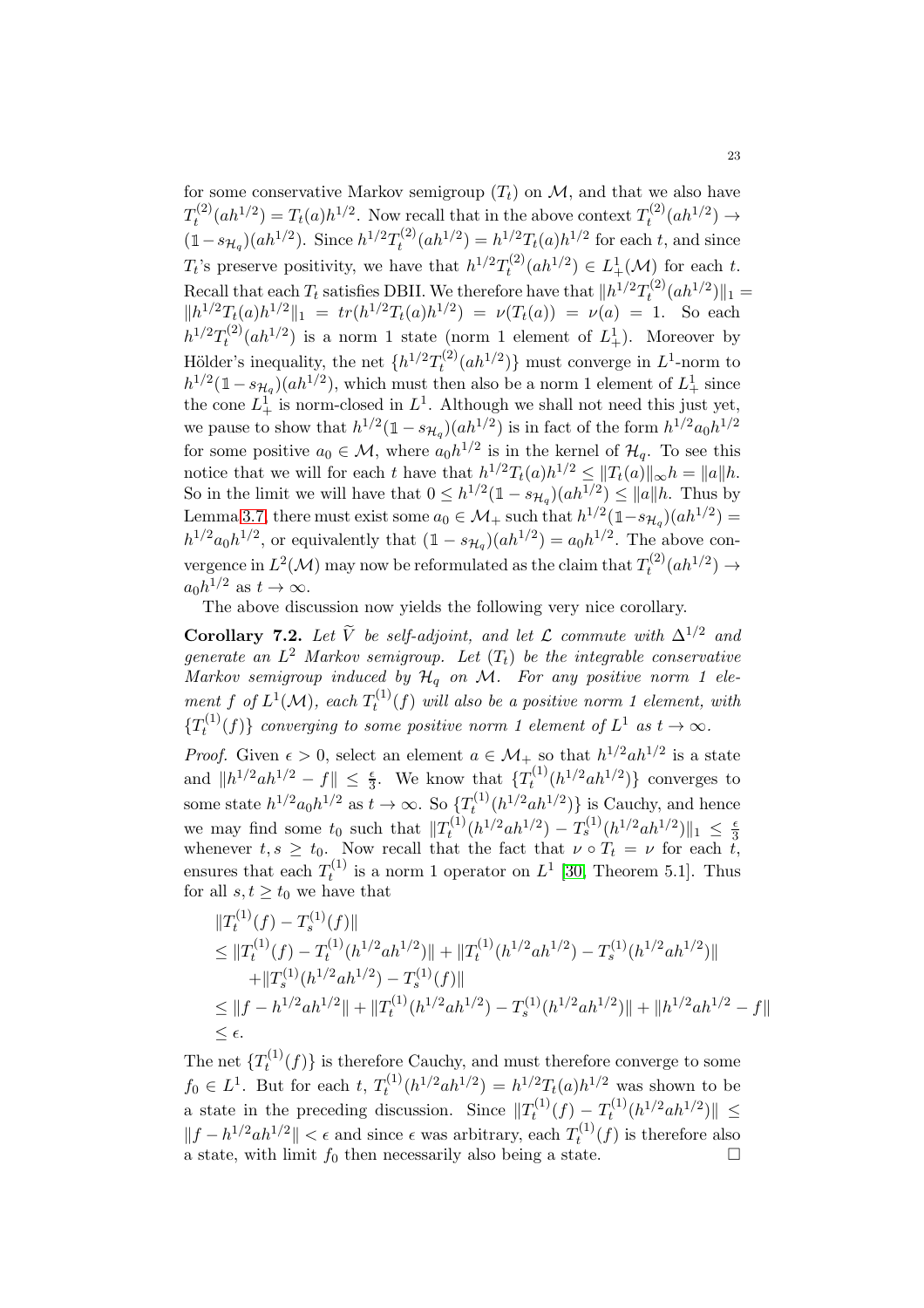#### 8. A quantum Csiszar-Kullback inequality

<span id="page-23-0"></span>Corollary [7.2](#page-22-0) shows that for a specific class of generators we get a very nice theory with clear convergence to equilibrium. We now pass to the challenge of demonstrating convergence to equilibrium for a more general class of generators. To achieve this objective we shall need some additional technology in the form of a quantum Csiszar-Kullback inequality. We shall prove and refine the following result.

<span id="page-23-1"></span>**Proposition 8.1.** Let  $f, g$  be positive norm 1 elements of  $L^1(\mathcal{M})$  and suppose that g is non-singular. (So the support of g is 1.) Then  $||f - g||_1 \le$  $2tr(g|(g^{-1/2}fg^{-1/2})\log(g^{-1/2}fg^{-1/2})|)$ . (Here we are assuming that the action of tr extends to the collection of positive operators b affiliated to  $M\rtimes_{\nu}\mathbb{R}$ for which  $\theta_s(b) = e^{-s}b$  for each s.)

We note that a similar inequality holds for the Araki relative entropy. See Theorem 3.1 of [\[39\]](#page-31-8). However we shall ultimately need a concept of relative entropy which is sensitive to  $\sigma$ -strong\* convergence. (See Lemma [9.3.](#page-26-0)) At this stage it is not clear to us if Araki relative entropy is sufficiently responsive to  $\sigma$ -strong<sup>\*</sup> convergence, and for this reason we shall therefore prefer a concept of relative entropy based on the above result.

Definition 8.2. The type of relative entropy we will need to investigate here will be the one defined as follows: Let  $f, g$  be positive norm 1 elements of  $L^1(\mathcal{M})$  and suppose that g is non-singular. We define the relative entropy  $S(f|g)$  to be  $S(f|g) = tr(g|(g^{-1/2}fg^{-1/2}) \log(g^{-1/2}fg^{-1/2})|).$ 

**Note:** With f and g as above we have that  $\theta_s(f) = e^{-s}f$  and  $\theta_s(g) = e^{-s}g$ for all s, and hence that  $\theta_s(g^{-1/2}fg^{-1/2}) = (g^{-1/2}fg^{-1/2})$  for all s. The operator  $(g^{-1/2}fg^{-1/2})$  may only be affiliated to M and not actually in  $\widetilde{M}$ . So for this reason this equality is not enough to ensure that  $(g^{-1/2}fg^{-1/2})$ actually belongs to  $L^{\infty}(\mathcal{M}) \equiv \mathcal{M}$ , but it is enough to ensure that it is "affiliated" to  $L^{\infty}(\mathcal{M}) \equiv \mathcal{M}$ . So for any real-valued Borel function F,  $F(g^{-1/2}fg^{-1/2})$  will still be affiliated to  $L^{\infty}(\mathcal{M}) \equiv \mathcal{M}$ . So for any  $a \in$  $L^1(\mathcal{M})$ , we have a shot at making sense of  $tr(aF(g^{-1/2}fg^{-1/2}))$ .

*Proof of Proposition [8.1.](#page-23-1)* Let  $f, g$  be as in the hypothesis. For any  $s \in \mathbb{R}$ we have that  $\theta_s(\chi_{(0,\infty)}(f-g)) = \chi_{(0,\infty)}(\theta_s(f-g)) = \chi_{(0,\infty)}(e^{-s}(f-g)) =$  $\chi_{(0,\infty)}(f-g)$ . Thus  $\chi_{(0,\infty)}(f-g) \in \mathcal{M}$ . Similarly  $\chi_{(-\infty,0]}(f-g) \in \mathcal{M}$ .

If  $f \ge g$ , then  $||f - g||_1 = tr(|f - g|) = tr(f - g) = tr(f) - tr(g) = 1 - 1 = 0.$ So we can only have  $f \ge g$  if  $f = g$ . The same claim clearly holds if  $f \le g$ . In either of these cases the required inequality clearly holds. We pass to the case where  $f \neq g$ . Note that  $|f - g| = (f - g)\chi_{(0,\infty)}(f - g) - (f - g)\chi_{(-\infty,0]}(f - g)$ . Observe that  $||f - g||_1 = tr(|f - g|) = tr((f - g)\chi_{(0, \infty)}(f - g)) + tr((g - g))$  $f(\chi_{(-\infty,0]}(f-g))$  with

$$
tr((g-f)\chi_{(-\infty,0]}(f-g)) = tr(g\chi_{(-\infty,0]}(f-g)) - tr(f\chi_{(-\infty,0]}(f-g))
$$
  
= 
$$
tr(g-g\chi_{(0,\infty)}(f-g)) - tr(f - f\chi_{(0,\infty)}(f-g))
$$
  
= 
$$
[1 - tr(g\chi_{(0,\infty)}(f-g))] - [1 - tr(f\chi_{(0,\infty)}(f-g))]
$$
  
= 
$$
tr((f-g)\chi_{(0,\infty)}(f-g)).
$$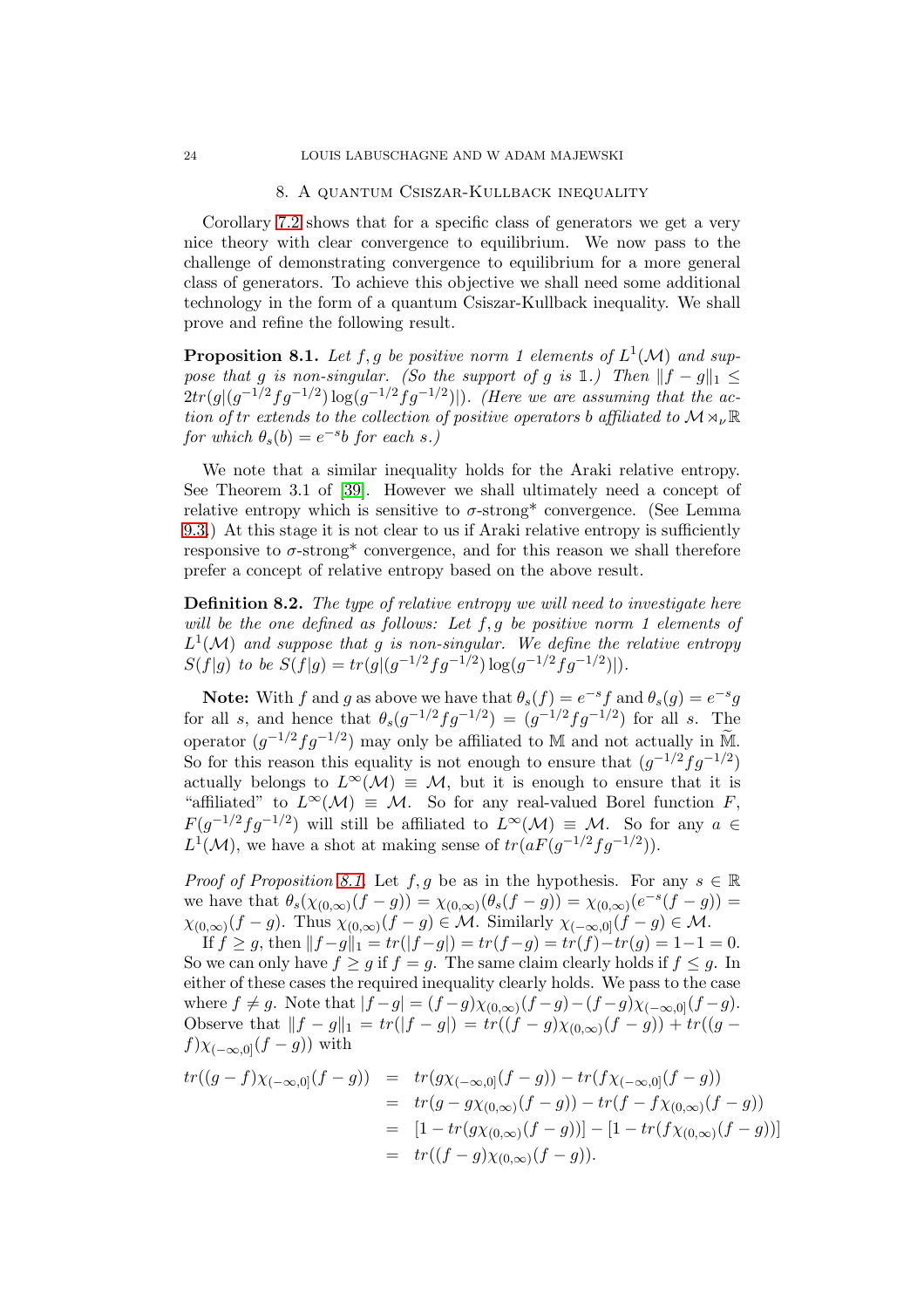It therefore follows that  $||f - g||_1 = 2tr((f - g)e_0)$  where  $e_0 = \chi_{(0,\infty)}(f - g)$ . Notice that  $s - 1 \leq s \log(s)$  for all  $s > 0$ . We may now use this fact with the non-singularity of  $q$  to see that

$$
||f - g||_1 = 2tr((f - g)e_0)
$$
  
=  $2tr((g^{-1/2}fg^{-1/2} - 1)(g^{1/2}e_0g^{1/2}))$   
 $\leq 2tr((g^{-1/2}fg^{-1/2})\log(g^{-1/2}fg^{-1/2})(g^{1/2}e_0g^{1/2}))$   
 $\leq 2tr((g^{-1/2}fg^{-1/2})\log(g^{-1/2}fg^{-1/2})(g^{1/2}e_0g^{1/2}))$   
 $\leq 2tr((g^{-1/2}fg^{-1/2})\log(g^{-1/2}fg^{-1/2})|g).$ 

In the special case where the elements  $f, g \in L^2(\mathcal{M})$  are of the form  $f = h^{1/2}ah^{1/2}$  and  $g = h^{1/2}a_0h^{1/2}$  the above proposition can be refined. To do this we start by recalling that  $h^{1/2p}\mathcal{M}h^{1/2p}$  is dense in  $L^p(\mathcal{M})$  [\[29,](#page-30-12) Proposition 7.52], and then use this fact to modify the earlier definition of relative entropy.

**Definition 8.3.** Suppose we have two positive elements  $a, a_0 \in \mathcal{M}$  where here  $a_0 \in \mathcal{M}$  is selected so that  $a_0 \geq \epsilon \mathbb{1}$  for some  $\epsilon > 0$ . In this setting we may then define a slightly modified relative entropy by the prescription

$$
\widetilde{S}(h^{1/2}ah^{1/2}|h^{1/2}a_0h^{1/2})=\nu(a_0^{1/2}|(a_0^{-1/2}aa_0^{-1/2})\log(a_0^{-1/2}aa_0^{-1/2})|a_0^{1/2}).
$$

In the above setting we obtain the following modified version of the Csiszar-Kullback inequality:

<span id="page-24-0"></span>**Proposition 8.4.** Let  $h^{1/2}ah^{1/2}$  and  $h^{1/2}a_0h^{1/2}$  be two positive norm 1 elements of  $L^1(\mathcal{M})$  for which  $a_0 \geq \epsilon \mathbb{1}$ . Then  $||h^{1/2}ah^{1/2} - h^{1/2}a_0h^{1/2}||_1 \leq$  $2S(h^{1/2}ah^{1/2}|h^{1/2}a_0h^{1/2}).$ 

Proof. The proof is a minor modification of the proof of Proposition [8.1.](#page-23-1) Let  $f = h^{1/2}ah^{1/2}$  and  $g = h^{1/2}a_0h^{1/2}$  be as in the hypothesis. For any  $s \in \mathbb{R}$ we have that  $\theta_s(\chi_{(0,\infty)}(f-g)) = \chi_{(0,\infty)}(\theta_s(f-g)) = \chi_{(0,\infty)}(e^{-s}(f-g)) =$  $\chi_{(0,\infty)}(f-g)$ . Thus  $\chi_{(0,\infty)}(f-g) \in \mathcal{M}$ . Similarly  $\chi_{(-\infty,0]}(f-g) \in \mathcal{M}$ .

If  $f \ge g$ , then  $||f-g||_1 = tr(|f-g|) = tr(f-g) = tr(f) - tr(g) = 1-1 = 0.$ So we can only have  $f \ge g$  if  $f = g$ . The same claim clearly holds if  $f \le g$ . In either of these cases the required inequality clearly holds. We pass to the case where  $f \neq g$ . Note that  $|f - g| = (f - g)\chi_{(0,\infty)}(f - g) - (f - g)\chi_{(-\infty,0]}(f - g)$ . Observe that  $||f - g||_1 = tr(|f - g|) = tr((f - g)\chi_{(0, \infty)}(f - g)) + tr((g - g))$  $f(\mathcal{X}_{(-\infty,0]}(f-g))$  with

$$
tr((g-f)\chi_{(-\infty,0]}(f-g)) = tr(g\chi_{(-\infty,0]}(f-g)) - tr(f\chi_{(-\infty,0]}(f-g))
$$
  
= 
$$
tr(g-g\chi_{(0,\infty)}(f-g)) - tr(f - f\chi_{(0,\infty)}(f-g))
$$
  
= 
$$
[1 - tr(g\chi_{(0,\infty)}(f-g))] - [1 - tr(f\chi_{(0,\infty)}(f-g))]
$$
  
= 
$$
tr((f-g)\chi_{(0,\infty)}(f-g)).
$$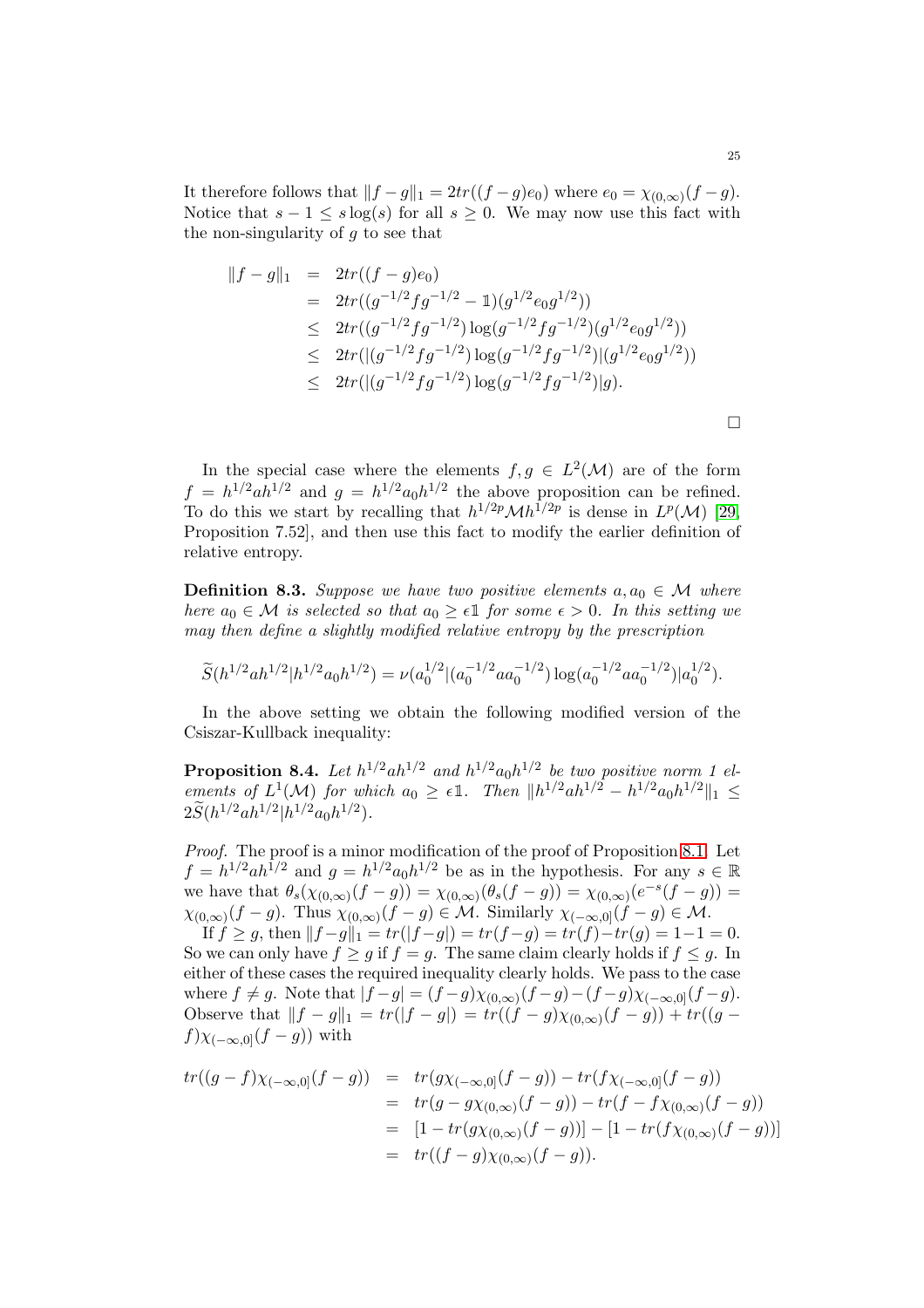It therefore follows that  $||f - g||_1 = 2tr((f - g)e_0)$  where  $e_0 = \chi_{(0,\infty)}(f - g)$ . Notice that  $s - 1 \leq s \log(s)$  for all  $s > 0$ . We may use this fact to see that

$$
||f - g||_1 = 2tr((f - g)e_0)
$$
  
\n
$$
= 2tr((h^{1/2}(a - a_0)h^{1/2}e_0)
$$
  
\n
$$
= 2tr((h^{1/2}a_0^{1/2}(a_0^{-1/2}aa_0^{-1/2} - 1)a_0^{1/2}h^{1/2}e_0)
$$
  
\n
$$
\leq 2tr((a_0^{-1/2}aa_0^{-1/2})\log(a_0^{-1/2}aa_0^{-1/2})(a_0^{1/2}h^{1/2}e_0h^{1/2}a_0^{1/2}))
$$
  
\n
$$
\leq 2tr((a_0^{-1/2}aa_0^{-1/2})\log(a_0^{-1/2}aa_0^{-1/2})(a_0^{1/2}h^{1/2}e_0h^{1/2}a_0^{1/2}))
$$
  
\n
$$
\leq 2tr((a_0^{-1/2}aa_0^{-1/2})\log(a_0^{-1/2}aa_0^{-1/2})(a_0^{1/2}ha_0^{1/2}))
$$
  
\n
$$
= 2tr(h^{1/2}a_0^{1/2}|(a_0^{-1/2}aa_0^{-1/2})\log(a_0^{-1/2}aa_0^{-1/2})|a_0^{1/2}h^{1/2})
$$
  
\n
$$
= 2\nu(a_0^{1/2}|(a_0^{-1/2}aa_0^{-1/2})\log(a_0^{-1/2}aa_0^{-1/2})|a_0^{1/2}).
$$

#### <span id="page-25-0"></span>9. Convergence to equilibrium for more general settings

We remind the reader that we are now concerned with demonstrating convergence to equilibrium for a more general class of generators. We shall see that some specific assumptions regarding the behaviour of the infinitesimal generator, give us access to the quantum Csiszar-Kullback inequality which we may then use to show that in such a case some form of convergence to equilibrium also pertains.

To get some intuition we consider a dissipative thermodynamical system consisting of a single harmonic oscillator in the infinite chain of one dimensional harmonic oscillators, for details see [\[19,](#page-30-23) [23\]](#page-30-24).

**Example 9.1.** Let  $\{W(f); f \in \mathcal{H}\}\$ be the set of Weyl operators generating CCR algebra, where  $\mathcal{H} = L^2(R)$ , cf Section 5.2 in [\[12\]](#page-30-16). In particular,  $W(f)W(g) = e^{-\frac{i}{2}im(f,g)}W(f+g)$ ,  $W(f)^* = W(-f)$ ,  $W(0) = 1$ ,  $R \ni \lambda \mapsto W(\lambda f)$  is weakly continuos. We note that there is a distinguished  $f_0 \in L^2(R)$  cf [\[23\]](#page-30-24). Denote by  $\mathfrak N$  ( $\mathfrak M$ ) the von Neumann algebra generated by  $\{W(zf_0), z \in C\}$   $(\{W(g); g \perp f_0\}$  respectively).  $\mathfrak N$  ( $\mathfrak M$ ) is associated with the distinguished harmonic oscillator (with the rest of the infinite chain of oscillators). The following strongly continuous completely positive semigroup

(3) 
$$
T_t(W(zf_0)) = W(e^{-\kappa t}zf_0)exp{-\Theta |z|^2 (1 - e^{-2\kappa t})/4}
$$

where  $\kappa$  and  $\Theta$  are appropriately chosen positive constants, is describing the quantum diffusion process of the distinguished oscillator. Note, that  $T_t((W(z f_0)) \to constant1$  as t goes to infinity.

Let  $(T_t)$  be a general integrable Markov semigroup on  $\mathcal M$  (so not necessarily the same as the one in section [6\)](#page-19-0). The next ingredient we will need is to show that under suitable restrictions,  $t \to \tilde{S}(h^{1/2}T_t(a)h^{1/2}|h^{1/2}a_0h^{1/2})$ will be continuous. (Here  $a$  and  $a_0$  are as before.)

**Remark 9.2.** Let  $(T_t)$  be an adjoint preserving contractive semigroup on a von Neumann algebra M. It is worth observing that continuity of the map  $t \to T_t(a)$  (a  $\in \mathcal{M}$ ) in any of the strong, strong\*, σ-strong or σ-strong\*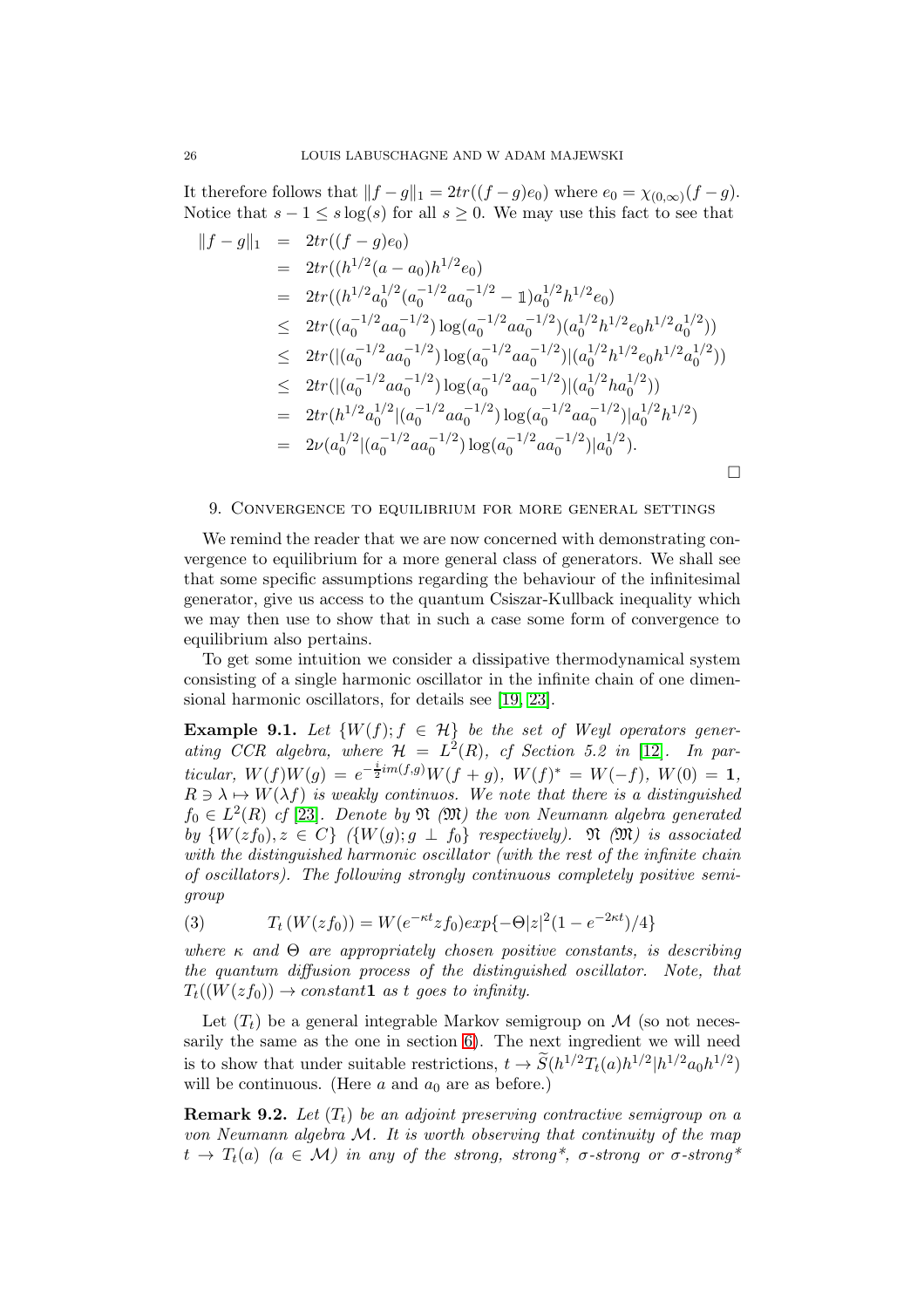topologies, is equivalent to continuity in any of the other. For example since any  $a \in \mathcal{M}$  may be written as the sum of two self-adjoint elements, and since  $(T_t)$  preserves adjoints, the claim about the equivalence of strong and strong\* continuity follows from the fact that this equivalence holds for selfadjoint choices of a. The equivalence of say strong and  $\sigma$ -strong convergence follows from the facts that these two topologies agree on the unit ball of M and that  $(T_t(a))$  is uniformly bounded for any  $a \in \mathcal{M}$ .

We next prove that the relative entropy functional  $\tilde{S}$  will in certain cases be continuous. This mirrors [\[6,](#page-29-0) Lemma 2.8].

<span id="page-26-0"></span>**Lemma 9.3.** For any two states of the form  $h^{1/2}ah^{1/2}$  and  $h^{1/2}a_0h^{1/2}$  where  $a_0 \geq \epsilon \mathbb{1}$  for some  $\epsilon$ , the function  $t \to \widetilde{S}(T_t^{(1)})$  $(t^{(1)}_t(h^{1/2}ah^{1/2})|h^{1/2}a_0h^{1/2})$  will be continuous whenever  $t \to T_t(a)$  is  $\sigma$ -strong\* continuous. Note that for states of the above form, we have that

$$
\widetilde{S}(h^{1/2}ah^{1/2}|h^{1/2}a_0h^{1/2}) = \nu(a_0^{1/2}|(a_0^{-1/2}aa_0^{-1/2})\log(a_0^{-1/2}aa_0^{-1/2})|a_0^{1/2}).
$$
  
In particular if  $T_t(a) \to a_0$  strongly, then  $\widetilde{S}(h^{1/2}T_t(a)h^{1/2}|h^{1/2}a_0h^{1/2}) \to 0.$ 

*Proof.* For any  $t \geq 0$  we will have that  $T_t^{(1)}$  $t^{(1)}(h^{1/2}ah^{1/2}) = h_{\nu}^{1/2}T_t(a)h_{\nu}^{1/2}$ . So to prove the required continuity for such a state, we need to show that  $\nu(a_0^{1/2})$  $\int_0^{1/2} |(a_0^{-1/2} T_t(a) a_0^{-1/2})|$  $\int_0^{-1/2} \log(a_0^{-1/2} T_t(a) a_0^{-1/2})$  $\binom{-1/2}{0}$  $|a_0^{1/2}$  $\binom{1}{0}$  converges to  $\nu(a_0^{1/2})$  $\binom{1/2}{0}$  $\left( a_0^{-1/2} T_s(a) a_0^{-1/2} \right)$  $\int_0^{-1/2} \log (a_0^{-1/2} T_s(a) a_0^{-1/2})$  $\binom{-1/2}{0} |a_0^{1/2}$  $\binom{1}{0}$  as  $t \to s$ . This should follow if we can show that  $|(a_0^{-1/2}T_t(a)a_0^{-1/2})$  $\log(a_0^{-1/2} T_t(a) a_0^{-1/2}$  $\binom{-1/2}{0}$  will be  $\sigma$ -strong\* convergent to  $\left| \frac{a_0^{-1/2} T_s(a) a_0^{-1/2}}{a_0} \right|$  $\log(a_0^{-1/2}T_s(a)a_0^{-1/2})$  $\begin{bmatrix} 1/2 \\ 0 \end{bmatrix}$  as  $t \to s$ . Note further that the contractivity of  $(T_t)$  ensures that  $||T_t(a)|| \le ||a||$  for all  $t \geq 0$ . So by the Stone-Weierstrass theorem we can for any  $\epsilon > 0$  find a polynomial  $p \in C[0, r]$  where  $r \ge ||a||.||a_0^{-1/2}$  $\int_0^{-1/2} |z|^2$ , such that  $\max_{t \in [0,r]} |p(t) |t \log(t)| \leq \epsilon$ , in which case

$$
||p(a_0^{-1/2}T_t(a)a_0^{-1/2}) - (a_0^{-1/2}T_t(a)a_0^{-1/2}) \log(a_0^{-1/2}T_t(a)a_0^{-1/2})|| \le \epsilon
$$

for all  $t \geq 0$ . But since on bounded sets strong convergence is preserved under multiplication, the fact that  $T_t(a) \to T_s(a)$  strongly as  $t \to s$ , ensures that we then also have that  $p(a_0^{-1/2}T_t(a)a_0^{-1/2})$  $p_0^{-1/2}) \rightarrow p(a_0^{-1/2} T_s(a) a_0^{-1/2})$  $\binom{-1/2}{0}$ strongly.

For any  $x \in H_{\nu}$  we then have that

$$
\limsup_{t \to s} || |(a_0^{-1/2} T_t(a) a_0^{-1/2}) \log(a_0^{-1/2} T_t(a) a_0^{-1/2})| (x)
$$
  
 
$$
- |(a_0^{-1/2} T_s(a) a_0^{-1/2}) \log(a_0^{-1/2} T_s(a) a_0^{-1/2})| (x)||
$$
  
\n
$$
\leq 2\epsilon ||x|| + \lim_{t \to s} ||[p(a_0^{-1/2} T_t(a) a_0^{-1/2})](x) - [p(a_0^{-1/2} T_s(a) a_0^{-1/2})](x)||
$$
  
\n
$$
= 2\epsilon ||x||.
$$

Since  $\epsilon > 0$  was arbitrary, it is clear that

$$
\lim_{t \to s} |(a_0^{-1/2} T_t(a) a_0^{-1/2}) \log(a_0^{-1/2} T_t(a) a_0^{-1/2})|(x)
$$
  
=  $|(a_0^{-1/2} T_s(a) a_0^{-1/2}) \log(a_0^{-1/2} T_s(a) a_0^{-1/2})|(x).$ 

We therefore have strong convergence.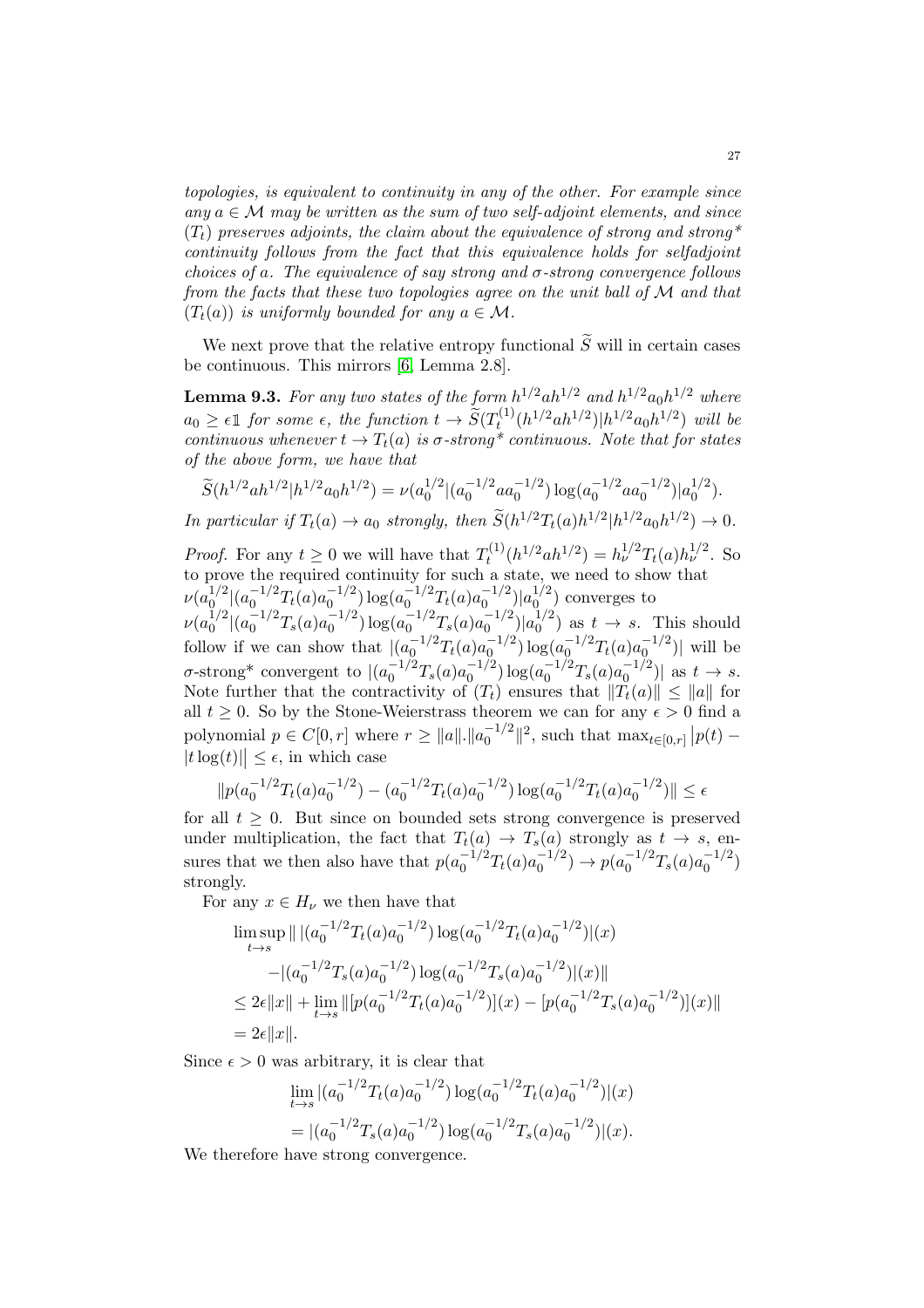The final statement could be deduced from the continuity we just proved, but there is a very simple direct proof. A consideration of the tangent line at  $s = 1$  clearly shows that  $\log(s) \leq (s - 1)$  and  $(s - 1) \leq s \log(s)$  for all  $s > 0$ , which in turn leads to  $|s \log(s)| \leq \max(s, 1) |s - 1|$ . Thus for any  $a \in \mathcal{M}_+$  we will have that  $|(a_0^{-1/2}T_t(a)a_0^{-1/2})$  $\binom{-1/2}{0} \log(a_0^{-1/2} T_t(a) a_0^{-1/2})$  $|0^{-1/2})| \le$  $\max(1, ||a||.||a_0^{-1/2})$  $\int_0^{-1/2} ||^2$ ). $|a_0^{-1/2} T_t(a) a_0^{-1/2} - 1|$ . The strong convergence of  $(T_t(a))$ to  $a_0$  ensures that  $(a_0^{-1/2}T_t(a)a_0^{-1/2}-1)$  is strongly convergent to 0. Hence by the above inequality, so is  $(|(a_0^{-1/2}))$  $\int_0^{-1/2} T_t(a) a_0^{-1/2}$  $\log(a_0^{-1/2}) \log(a_0^{-1/2})$  $\int_0^{-1/2} T_t(a) a_0^{-1/2}$  $\binom{-1/2}{0}$ . So as required,  $\nu(a_0^{1/2})$  $\binom{1/2}{0}$  $\left( a_0^{-1/2} T_t(a) a_0^{-1/2} \right)$  $\binom{-1/2}{0} \log(a_0^{-1/2} T_t(a) a_0^{-1/2})$  $\binom{-1/2}{0} |a_0^{1/2}$  $_{0}^{1/2}) \to 0.$   $\Box$ 

Remark 9.4. The important point to note here is the "locality" used in the above Lemma, where "locality" is understood in the following sense: fixing  $a \in \mathcal{M}$ , an individual trajectory  $a \mapsto T_t(a)$  is examined. Further, at the algebraic level M,  $T_t(a)$  is assumed to be strongly<sup>\*</sup> convergent to  $a_0 \geq$  $\epsilon$ 1. We note that as there is an isometric identification of  $L^1(\mathcal{M})$  with the predual  $\mathcal{M}_{*}$ ,  $h^{1/2} a_0 h^{1/2}$  with  $a_0 \geq \epsilon 1$  can be identified with a faithful normal state.

Thus, an application of the quantum Csiszar-Kullback inequality, see Propo-sition [8.4,](#page-24-0) says that the state  $h^{1/2}ah^{1/2}$  is norm convergent to the prescribed faithful state.

On the other hand, Section [7](#page-20-0) indicates that for some cases another strong convergence to equilibrium can appear. To say more on such cases we note that there are spectral conditions on the infinitesimal generator of a  $C_0$ semigroup  $T_t$  which guarantee the stability of the semigroup  $T_t$ , i.e.  $\lim_{t\to\infty} T_t x =$ 0 for all x, see [\[3\]](#page-29-9) for details. Then, an application of a version of the Jacobsde Leeuw- Glicksberg splitting theorem to selected semigroups, see Section 3 in [\[31\]](#page-30-25), offers another criterion for convergence to equilibrium.

The last thing one should note is that this approach includes the dynamics described in Section [6.](#page-19-0) So suppose we have a state of the form  $h^{1/2}ah^{1/2}$ where here  $a \in \mathcal{M}$  is selected so that  $a \geq \epsilon \mathbb{1}$  for some  $\epsilon > 0$ . Let all notation and assumptions be as in subsection [7.1.](#page-21-0) Then  $h^{1/2}ah^{1/2} \geq \epsilon h$ , whence  $T_t^{(1)}$  $t_0^{(1)}(h^{1/2}ah^{1/2}) \ge \epsilon T_t^{(1)}(h) = \epsilon h^{1/2}T_t(1)h^{1/2} = \epsilon h$  for each t. On taking the limit we have that  $h^{1/2}a_0h^{1/2} \geq \epsilon h$  and hence that  $a_0 \geq \epsilon \mathbb{1}$ . The following then holds

**Proposition 9.5.** Let a state  $h^{1/2}ah^{1/2}$  be given where  $a \in \mathcal{M}$  satisfies  $a \geq \epsilon \mathbb{1}$  for some  $\epsilon > 0$ , and let  $h^{1/2} a_0 h^{1/2} = \lim_{t \to \infty} T_t^{(1)}$  $t^{(1)}_{t}(h^{1/2}ah^{1/2})$ . If  $(T_{t})$ is as in subsection [7.1,](#page-21-0) then  $\tilde{S}(h^{1/2}T_t(a)h^{1/2}|h^{1/2}a_0h^{1/2}) \to 0$ .

*Proof.* Note that for  $t \ge 1$  we have that  $0 \le t \log(t) \le t(t-1) = (t-1)^2 +$  $(t-1)$ . So for  $0 < t < 1$  we will have that  $0 \le -\frac{1}{t} \log(t) = \frac{1}{t} \log(\frac{1}{t}) \le$  $(\frac{1}{t} - 1)^2 + (\frac{1}{t} - 1)$  and hence that  $0 \leq -t \log(t) \leq (t - 1)^2 + t(1 - t) \leq$  $(t-1)^2 + (1-t)$ . We therefore have that  $0 \le |t \log(t)| \le (t-1)^2 + |t-1|$ . With  $(a_0^{-1/2}T_t(a)a_0^{-1/2})$  $\binom{-1/2}{0} - 1 = v_t |(a_0^{-1/2} T_t(a) a_0^{-1/2})$  $\binom{-1}{0} - 1$  denoting the polar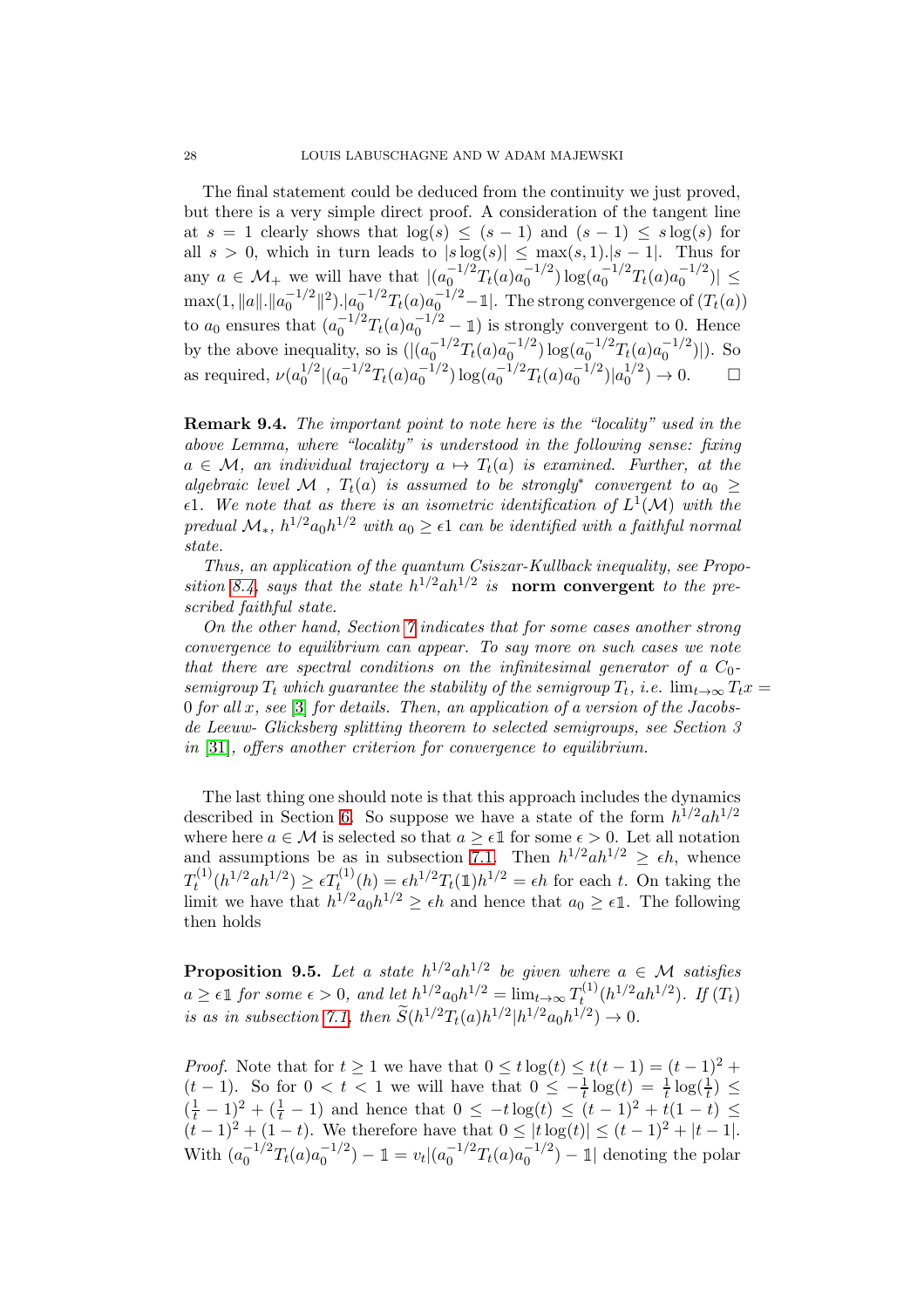form of 
$$
(a_0^{-1/2}T_t(a)a_0^{-1/2}) - 1
$$
, it follows that  
\n
$$
\widetilde{S}(h^{1/2}T_t(a)h^{1/2}|h^{1/2}a_0h^{1/2})
$$
\n
$$
= \nu(a_0^{1/2}|(a_0^{-1/2}T_t(a)a_0^{-1/2})\log(a_0^{-1/2}T_t(a)a_0^{-1/2})|a_0^{-1/2})
$$
\n
$$
\leq \nu(a_0^{1/2}|((a_0^{-1/2}T_t(a)a_0^{-1/2}) - 1)^2 + |(a_0^{-1/2}T_t(a)a_0^{-1/2}) - 1||a_0^{1/2})
$$
\n
$$
= \nu(a_0^{1/2}|((a_0^{-1/2}T_t(a)a_0^{-1/2}) - 1)^2 + v_t^*((a_0^{-1/2}T_t(a)a_0^{-1/2}) - 1)|a_0^{1/2})
$$
\n
$$
= \nu((T_t(a) - a_0)a_0^{-1}(T_t(a) - a_0) + a_0^{1/2}v_t^*a_0^{-1/2}((T_t(a) - a_0))
$$
\n
$$
= ||\pi(a_0^{-1/2})\eta(T_t(a) - a_0)||_2^2 + \langle \eta(T_t(a) - a_0), \pi(a_0^{-1/2}v_t)\eta(a_0^{1/2}) \rangle
$$
\n
$$
\leq ||a_0^{-1/2}||_{\infty}^2 ||\eta(T_t(a) - a_0)||_2^2 + ||\eta(T_t(a) - a_0)||_{\nu} ||a_0^{-1/2}||_{\infty} ||\eta(a_0^{1/2})||_{\nu}
$$
\n
$$
= ||a_0^{-1/2}||_{\infty}^2 ||(T_t^{(2)}(\eta(a)) - \eta(a_0)||_2^2 + ||(T_t^{(2)}(\eta(a)) - \eta(a_0)||_{\nu} ||a_0^{-1/2}||_{\infty} ||\eta(a_0^{1/2})||_{\nu}
$$

By what we saw in section [7,](#page-20-0) the right hand side tends to zero as  $t \to \infty$ , which proves the claim. which proves the claim.

### Appendix: A Dirichlet form approach to Theorem [6.1](#page-19-1)

Shortly after completing this paper we learned of the recent work of Cipriani and Zegarlinski [\[16\]](#page-30-26) on Dirichlet forms. We show how in the case where the operator  $\tilde{V}$  in Theorem [4.2](#page-8-0) is self-adjoint, their approach can be used to derive our key result Theorem [6.1](#page-19-1) using the Dirichlet form approach of [\[16\]](#page-30-26). From a mathematical physical point of view the importance of this observation lies in the fact that it shows that the dynamics induced by  $\mathcal{H}_a$ , is ultimately dynamics induced by some "energy potential".

Let  $(\mathcal{M}, L^2(\mathcal{M}), L^2_+(\mathcal{M}), J)$  be the Haagerup-Terp standard form of the  $\sigma$ -finite von Neumann algebra  $\mathcal{M}$  [\[29,](#page-30-12) Theorem 7.56]. In this context,  $h^{1/2}$ is the cyclic and separating vector representing the faithful normal state  $\nu$ on M in the sense that  $\nu(x) = tr(h^{1/2}xh^{1/2}) = \langle xh^{1/2}, h^{1/2} \rangle$  for all  $x \in M$ . Within in this framework Cipriani and Zegarlinski [\[16\]](#page-30-26) define a *Dirichlet* form with respect to the pair  $(M, \nu)$  to be a quadratic, semicontinuous functional

$$
\mathcal{E}: L^2(\mathcal{M}) \to (-\infty, +\infty]
$$

with domain  $\mathcal{F} := \{ \xi \in L^2(M) : \mathcal{E}[\xi] < +\infty \}$  satisfying the properties

- i) F is dense in  $L^2(\mathcal{M})$ ,
- ii)  $\mathcal{E}[J\xi] = \mathcal{E}[\xi]$  for all  $\xi \in L^2(\mathcal{M})$  (reality),
- iii) and  $\mathcal{E}[\xi \wedge \xi_0] \leq \mathcal{E}[\xi]$  for all  $\xi = J\xi \in L^2(M)$  (Markovianity).

As pointed out by Cipriani and Zegarlinski, Dirichlet forms  $(\mathcal{E}, \mathcal{F})$  of the above type are in a one-to-one correspondence with symmetric Markov semigroups  $\{T_t : t \geq 0\}$  with the correspondence given by identification of the operator  $-A$  as the infinitesimal generator of the semigroup, where  $(A, dom(A))$  is the self-adjoint positive definite operator  $(A, D(A))$  associated with  $(\mathcal{E}, \mathcal{F})$  by means of the formula  $\mathcal{E}[\xi] = ||\sqrt{A}\xi||_2^2$  for all  $\xi \in \mathcal{F}$ .

Let  $\widetilde{V}$  and  $\mathcal{L}$  respectively be as in Theorem [4.2](#page-8-0) and Proposition [5.9.](#page-17-1) From these results we know that both  $\tilde{V}$  and  $\mathcal{L}$  generate Markov semigroups. It is clear from Proposition [5.9](#page-17-1) that  $\mathcal L$  generates a symmetric semigroup. As far as V is concerned, notice that for the operator T which induces  $\widetilde{V}$ , the fact that  $|T(a) - a|^2 \ge 0$  for any  $a \in \mathcal{M}$ , ensures that  $|T(a)|^2 + |a|^2 \ge a^*T(a) + T(a^*)a$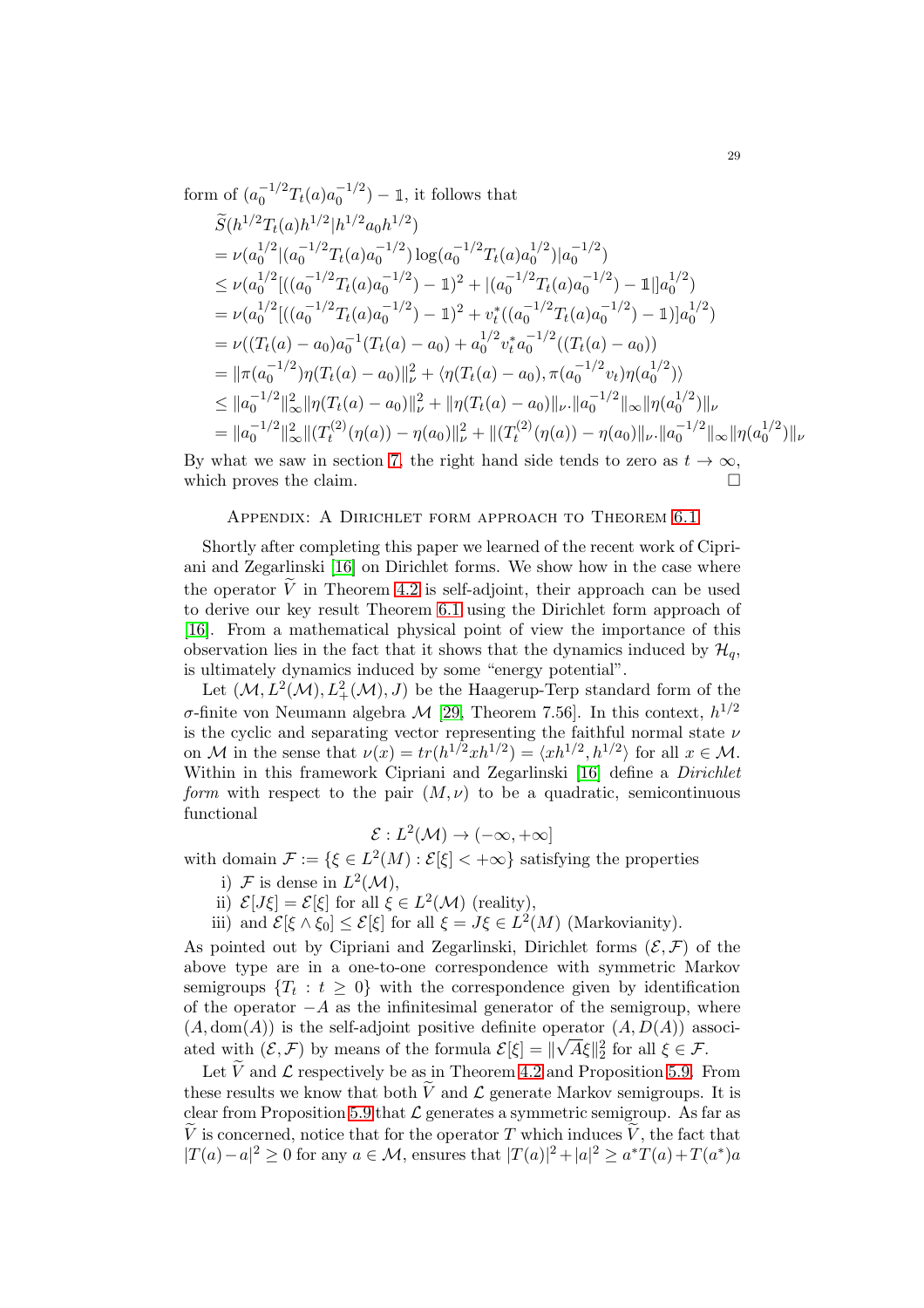and hence that  $2\text{Re}(\nu(a^*T(a))) \leq \nu(|T(a)|^2 + |a|^2) \leq \nu(T(a^*a) + a^*a) \leq$  $2\nu(a^*a)$ . In terms of the action of  $\tilde{T}$  on  $H_{\nu}$ , this fact translates to the claim that  $\text{Re}(\langle T(\eta(a)), \eta(a)\rangle) \leq \langle \eta(a), \eta(a)\rangle$ . By continuity this inequality holds for all  $\xi \in H_{\nu}$ . This ensures that  $-\text{Re}(\langle \tilde{V}(\xi), \xi \rangle) = \langle \xi, \xi \rangle - \text{Re}(\langle \tilde{T}(\xi), \xi \rangle) \ge 0$ for all  $\xi$ . So if  $\widetilde{V}$  is self-adjoint, which will be the case if  $T = T^{\flat}$ ,  $-\widetilde{V}$  will be positive definite. Thus in the case where  $T = T^{\flat}$ ,  $\tilde{V}$  also generates a semigroup of symmetric Markov operators.

So on assuming that  $T = T^{\flat}$ , it follows from the above correspondence that the quadratic forms given by

$$
\mathcal{E}_V[\xi] = \|\sqrt{-\tilde{V}}\xi\|_2^2 = \langle -\tilde{V}\xi, \xi \rangle \text{ for all } \xi \in \mathcal{F}_V
$$

and

$$
\mathcal{E}_{\mathcal{L}}[\xi] = \|\sqrt{-\mathcal{L}}\xi\|_2^2 = \langle -\mathcal{L}\xi, \xi \rangle \text{ for all } \xi \in \mathcal{F}_{\mathcal{L}}
$$

are both Dirichlet forms. But since  $\tilde{V}$  (and therefore  $\mathcal{E}_V$ ) is bounded and everywhere defined, the sum  $\mathcal{E}_{\mathcal{L}+\widetilde{V}}[\xi] = ||\sqrt{(-\mathcal{L}-\widetilde{V})}\xi||_2^2 = \langle (-\mathcal{L}-\widetilde{V})\xi, \xi \rangle$ of these Dirichlet forms can then be shown to be yet another Dirichlet form, with domain  $\mathcal{F}_{\mathcal{L}}$ . (Properly the sum of operators inside the inner product is here the so-called form sum, but in the present case the operator sum and form sum agree - see [\[29,](#page-30-12) Proposition 3.26] and the discussion preceding it.) It therefore follows that  $\mathcal{H}_q = \mathcal{L} + \widetilde{V}$  is the generator of a Markov semigroup. We anticipate a theory of assymetric Dirichlet forms for general von Neumann algebras will yield the same conclusion for the case where  $T \neq T^{\flat}$ .

#### **REFERENCES**

- <span id="page-29-4"></span>[1] H. Araki, Relative Entropy of States of Von Neumann Algebras. Publ RIMS Kyoto Univ 11(1976), 809-833.
- <span id="page-29-9"></span><span id="page-29-5"></span>[2] H. Araki, Dynamics and potentials, Lett. Math. Phys. 82 297-306 (2007).
- [3] W. Arendt & C.J.K. Batty, Tauberian theorems and stability of one-parameter semigroups, *Trans. Amer. Math. Soc.*, **306**, 836(1988).
- <span id="page-29-2"></span>[4] A. Arnold, F. Fagnola & L. Neumann, Quantum Fokker-Planck models: The Lindblad and Wigner approaches, Quantum Probability and Related Topics(2008), 23–48.
- <span id="page-29-3"></span>[5] A. Arnold, J. L. López, P. A. Markowich, J. Soler, An analysis of quantum Fokker-Planck models: A Wigner function approach, Rev. Mat. Iberoamericana, 20 (3) 771 - 814, October, 2004.
- <span id="page-29-0"></span>[6] A. Arnold , P. Markowich , G. Toscani & A. Unterreiter, On convex Sobolev inequalities and the rate of convergence to equilibrium for Fokker-Planck type equations, Communcations in Partial Differential Equations  $26(1\&2)(2001)$ , 43-100.
- <span id="page-29-6"></span>[7] Ch. Bahn, Ch. K. Ko, Y. M. Park, Dirichlet forms and symmetric Markovian semigroups on CCR algebras with respect to quasi-free states, J. Math. Phys. 44, 723 (2003) DOI 10.1063/1.1532 770.
- <span id="page-29-7"></span>[8] Ch. Bahn, Ch. K. Ko, Y. M. Park, Dirichlet forms and symmetric Markovian semigroups on  $\mathbb{Z}_2$ -graded von Neumann algebras, Rev. Math. Phys. 15 823-845 (2003).
- <span id="page-29-1"></span>[9] D. Bakry, I. Gentil & M. Ledoux, Analysis and geometry of Markov diffusion operators, Grundlehren der mathematischen Wissenschaften book series , Volume 348, Springer.
- <span id="page-29-8"></span>[10] O. Bratteli, Derivations, Dissipations and Group Actions on C<sup>\*</sup>-algebras, Lecture Notes in Mathematics Vol 1229, Springer, 1986.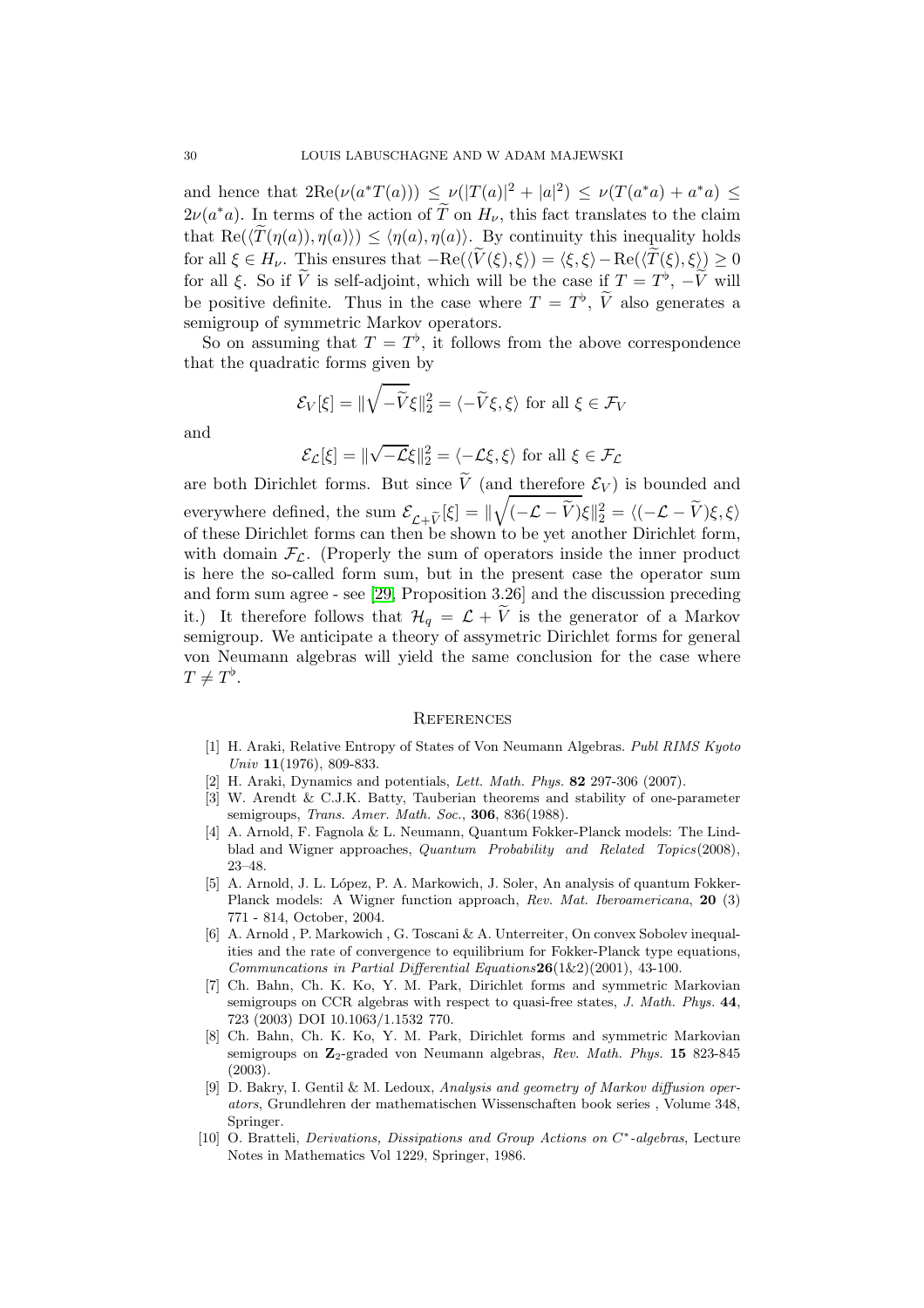- <span id="page-30-16"></span><span id="page-30-9"></span>[11] O. Bratteli & D.W. Robinson, Operator Algebras and Quantum Statistical Mechanics 1: 2nd edition, Texts and Monographs in Physics, Springer-Verlag, 1987.
- [12] O. Bratteli & D.W. Robinson, Operator Algebras and Quantum Statistical Mechanics 2: 2nd edition, Texts and Monographs in Physics, Springer-Verlag, 1997.
- <span id="page-30-19"></span>[13] O. Bratteli & D.W. Robinson, Unbounded derivations of von Neumann algebras, Ann. Inst. H. Poincaré Sect. A (N.S.) 25 (1976), no. 2, 139-164.
- <span id="page-30-5"></span>[14] F. Cipriani, Dirichlet forms on noncommutative spaces, pp. 161-276 in Quantum Potential Theory, eds. U. Franz, M. Schürmann. LNM. vol 1954, Springer Verlag 2008.
- <span id="page-30-8"></span>[15] F. Cipriani & J.-L. Sauvageot, Derivations as square roots of Dirichlet forms, Journal of Functional Anlysis 201 (2003), 78-120.
- <span id="page-30-26"></span>[16] F. Cipriani & B. Zegarlinski, KMS Dirichlet forms, coercivity and superbounded Markovian semigroups, [arXiv:2105.06000](http://arxiv.org/abs/2105.06000) [math.OA].
- <span id="page-30-21"></span>[17] E.B. Davies & JM Lindsay, Noncommutative symmetric Markov semigroups, Math Z 210(1992), 379-411.
- <span id="page-30-23"></span><span id="page-30-22"></span>[18] E.B. Davies, *One-parameter semigroups*, Academic Press, London, 1980.
- [19] E.B. Davies, Diffusion for weakly coupled quantum oscillators, Commun. Math. Phys. 27(1972), 309-325.
- <span id="page-30-10"></span>[20] P. A. M. Dirac, The Principles of Quantum Mechanics - 3rd edition, Clarendon Press, (1947).
- <span id="page-30-1"></span>[21] E.G. Effros, A matrix convexity approach to some celebrated quantum inequalities, PNAS, 106(2009), 1006-1008.
- <span id="page-30-2"></span>[22] E.G. Effros & F. Hansen, Non-commutative perspectives, Ann. Funct. Anal. 5(2014), 74-79.
- <span id="page-30-24"></span>[23] G.G. Emch, Non-equilibrium quantum statistical mechanics, Acta Physica Austriaca, Supp. XV (1976), 79-131.
- <span id="page-30-3"></span>[24] I.J Fujii & E. Kamei, Uhlmann's interpolation methods for operator means, Math. Japon , 34(1989), 541-547.
- <span id="page-30-4"></span>[25] I.J. Fujii & E. Kamei, Relative operator entropy in noncommutative information theory, Math. Japon. 34(1989), 341-348.
- [26] D. Guido, T. Isola & S. Scarlatti, Non-symmetric Dirichlet Forms on Semifinite von Neumann Algebras, Journal of Functional Analysis 135(1996), 50–75.
- <span id="page-30-13"></span>[27] S. Goldstein & J.M. Lindsay, KMS-symmetric Markov semigroups, Math. Z. 219 (1995), 591–608.
- <span id="page-30-14"></span>[28] S. Goldstein & J.M. Lindsay, Markov semigroups KMS-symmetric for a weight, Math Ann 313 (1999), 39–67.
- <span id="page-30-12"></span>[29] S. Goldstein & L.E. Labuschagne, Notes on noncommutative  $L^p$  and Orlicz spaces, Lodz University Press, Lodz, 2020. ISBN 978-83-8220-385-1, e-ISBN 978-83-8220- 386-8.
- <span id="page-30-15"></span>[30] U. Haagerup, M. Junge & Q. Xu, A reduction method for noncommutative  $L^p$ spaces and applications, TAMS, 362(2010), 2125-2165.
- <span id="page-30-25"></span>[31] M. Hellmich, Quantum dynamical semigroups and decoherence, Advances Math. Physics Volume 2011, Article ID 625978.
- <span id="page-30-11"></span>[32] R. V Kadison, Z. Liu, A note on derivations of Murray-von Neumann algebras, PNAS, 111 2087-2093 (2014).
- <span id="page-30-20"></span>[33] RV Kadison and JR Ringrose, Fundamentals of the Theory of Operator Algebras: Vol 1, Academic Press, New York, 1983.
- <span id="page-30-18"></span>[34] L.E. Labuschagne & W.A. Majewski, Dynamics on noncommutative Orlicz spaces, Acta Mathematica Scientia, 40B(5)(2020), 1249-1270.
- <span id="page-30-0"></span>[35] W.A. Majewski, On quantum statistical mechanics: A study guide, Advances in Mathematical Physics, vol. 2017, Article ID 9343717.
- <span id="page-30-17"></span>[36] W.A. Majewski & R.F. Streater, The detailed balance condition and quantum dynamical maps, J. Phys. A.: Math. Gen. 31 (1998), 7981-7995.
- <span id="page-30-6"></span>[37] W.A. Majewski & B. Zegarlinski, On quantum stochastic dynamics I. Spin systems on a lattice, Math. Phys. Electron. J. 1 paper 2 (1995), 1-37.
- <span id="page-30-7"></span>[38] W.A. Majewski & B. Zegarlinski, On quantum stochastic dynamics on noncommutative  $L_p$ -spaces, Lett. Math. Phys. **36**(1996), 337-349.